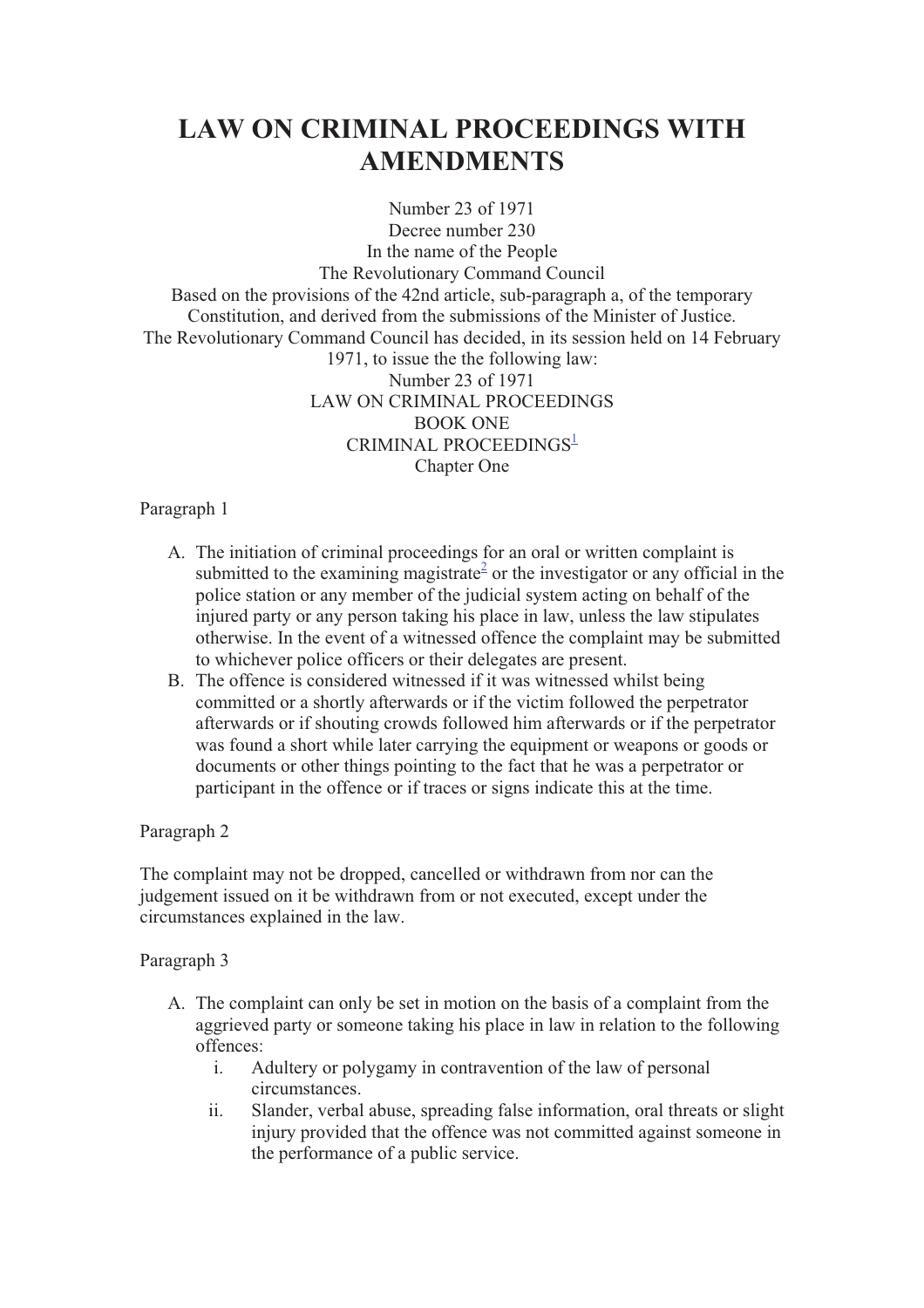- iii. Theft, rape, breach of trust, fraud, or acquisition of items by these means, if the aggrieved party is a spouse or relative of the perpetrator and these items were not seized legally or administratively or legally transferred to another person.
- iv. Damage to property or sabotage, other than that involving slate property, if the offence is not subject to aggravating circumstances.
- v. Violation of the sanctity of property, entering or passing through land that has been cultivated, prepared for cultivation or contains crops or allowing animals to go into such land.
- vi. Throwing stones or other items at means of transport, houses, buildings, gardens or compounds.
- vii. Other offence which the law stipulates cannot he set in motion except on the basis of a complaint by the injured party.
- B. No criminal complaint call be set in motion in relation to offences that took place outside the Republic of Iraq except with the permission of the Minister of Justice.

- A. If the aggrieved parties in the offences referred to in the previous paragraph are numerous, it is sufficient to have the complaint submitted by one of them.
- B. In the case that there are numerous persons accused, and the complaint was submitted against one of them, it is considered to have been submitted against the other persons accused, except in the offence of adultry where the complaint is not set in motion against the alleged perpetrator unless it is also submitted against the adulterous husband or wife.

# Paragraph 5

If there is a conflict of interests between the aggrieved party and the person representing him, or if he does not have anyone to represent him, the examining magistrate or the court must appoint someone to represent him.

# Paragraph 6

A complaint, as detailed in paragraph 3 of this law, will no longer be accepted once 3 months has passed from the date when the aggrieved party became aware of the offence or from the disappearance of any compelling excuse which prevented the submission of the complaint; and the right to submit the complaint will be dropped in the in the event of the death of the aggrieved party unless the law stipulates to the contrary.

# Paragraph 7

If the aggrieved party passes away after submitting the complaint, this death will have no effect on the processing of the complaint.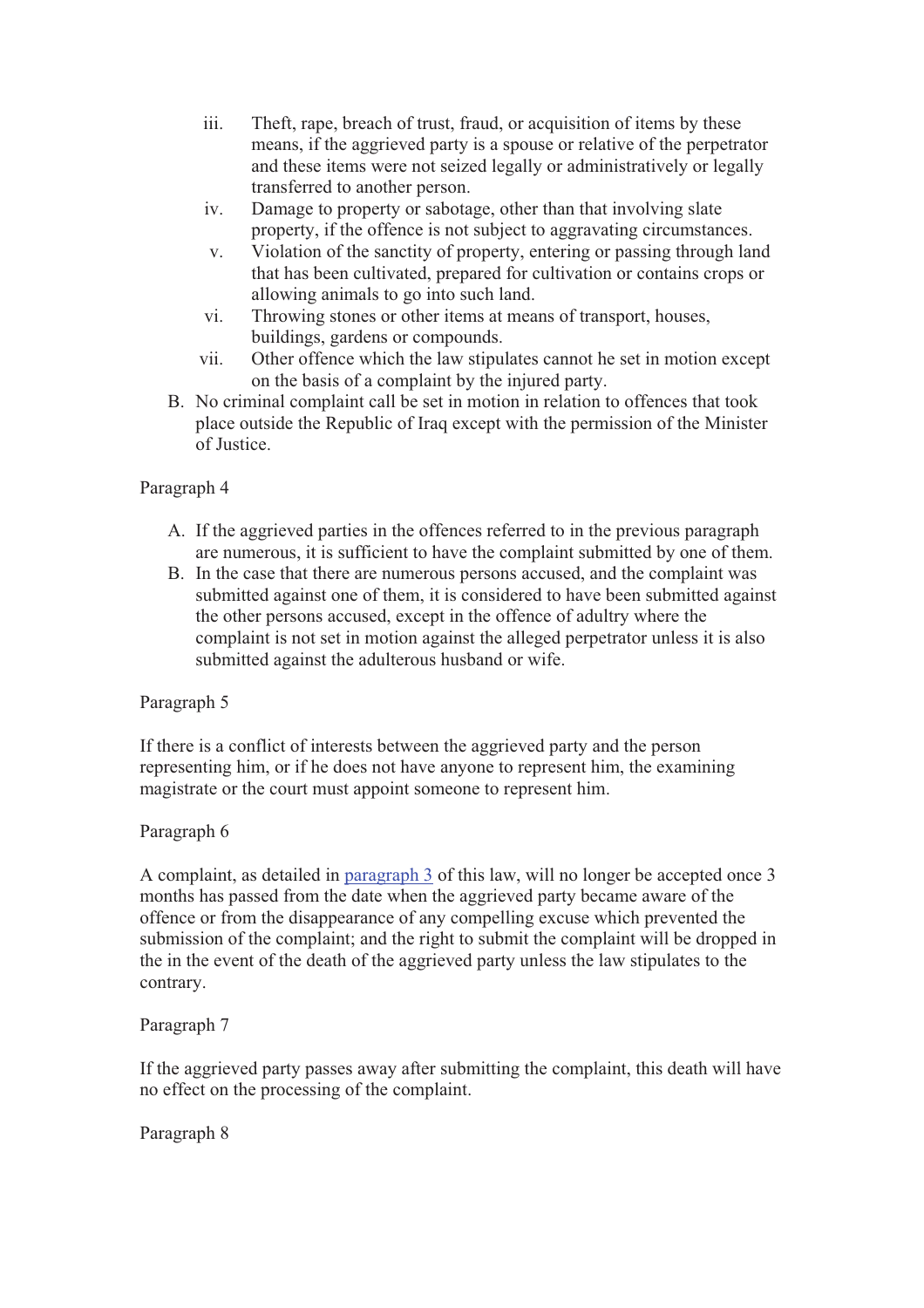If the law on selling in motion a case stipulates that a complaint must be submitted, no action may be taken against the perpetrator of the offence until the complaint has been submitted.

# Paragraph 9

- A. The submission of the complaint should include the claim for criminal justice which is an application that penal measures be taken against the perpetrator of the offence and for the penalty to be imposed on him. The written complaint includes the claim for civil justice as long as the plaintiff does not declare otherwise.
- B. The criminal court will not consider civil justice claims other than in accordance with criminal justice claims
- C. The person who submitted the complaint has the right to withdraw from it. If a number of persons submitted the complaint and some of them withdraw, this does not invalidate the rights of the others.
- D. If a person who had the right to submit the complaint dies, the right to submit the case does not transfer to his heirs.
- E. If there are many persons accused and the complaint against one of them is withdrawn, this does not extend to the others, unless the law stipulates otherwise.
- F. If the plaintiff withdraws his complaint, he will, as a consequence, lose his to criminal justice but will not lose his right to submit a civil case unless by his own declaration.
- G. The withdrawal of a civil claim will not result in the loss of the right to submit a criminal claim except in circumstances stipulated by the law or by declaration of the plaintiff, and in any event does not affect the case of public justice.
- H. Withdrawal of the complaint or from the civil case prohibits any claim for the restoration of the withdrawn right before any civil or criminal court.
- I. The withdrawal of the complaint by the plaintiff prohibits the criminal court from looking into the civil case but does not prevent the plaintiff from petitioning the civil court, unless he makes a declaration to that effect.

# BOOK TWO - Civil Proceedings

Section One - The civil plaintiff in and the person responsible under civil law for the actions of the accused

# Paragraph 10

A person who has suffered direct material or ethical damage from any offence has the right to bring a civil case against the accused and the person responsible under civil law for the actions of the accused, under the provisions or paragraph 9. The complaint is made by petition or by oral request, confirmed in the written record during the gathering of evidence or during the preliminary examination before the court which is already considering the criminal case, up to the issue of the definitive judgement. It is not permissible to raise it for the first time at the appeal stage.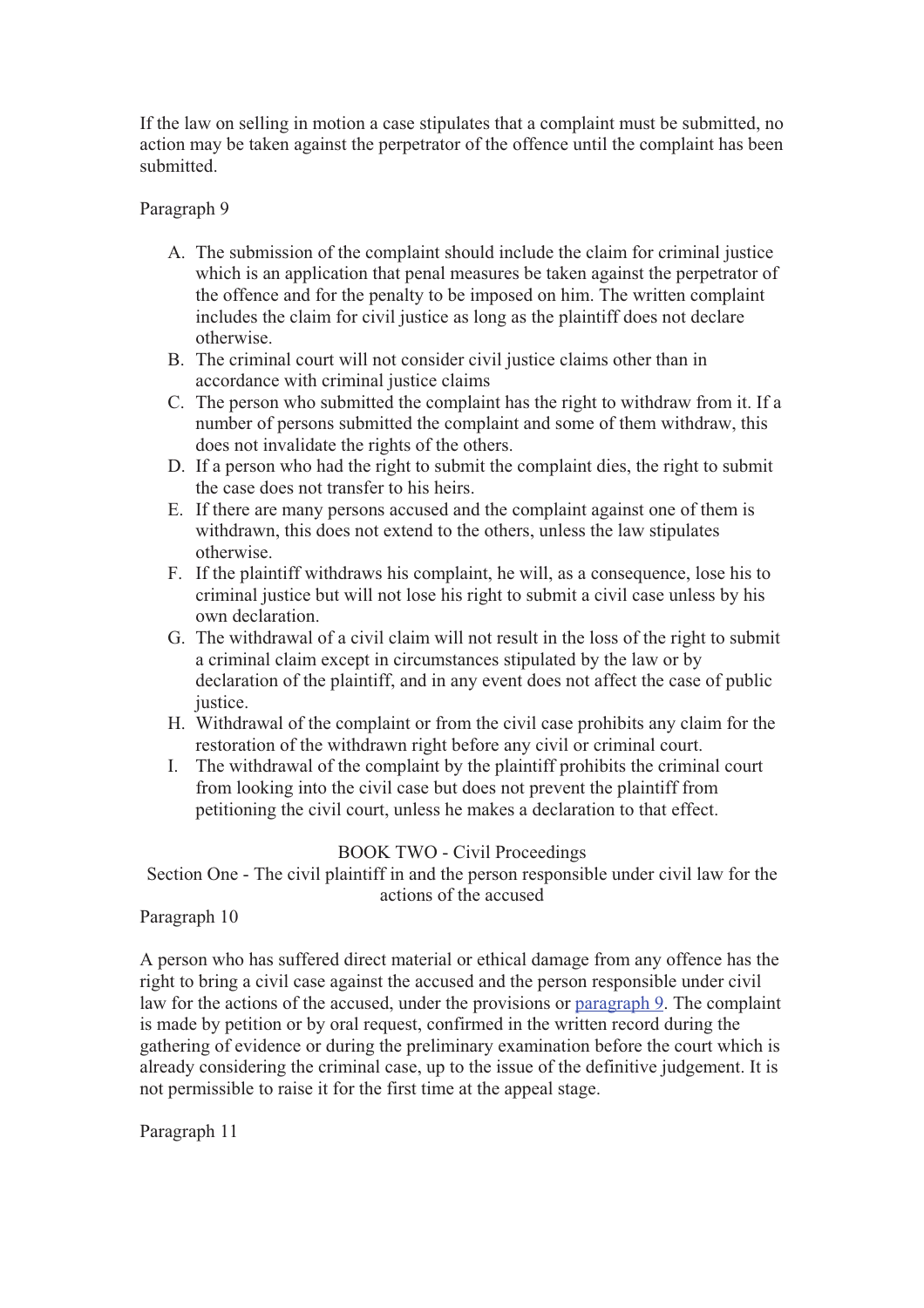If the person who has suffered damage from the offense is not competent to conduct a lawsuit under civil law then someone must be appointed to represent him legally, and if someone cannot be found then the examining magistrate or the court must appoint someone to take on the civil case in his place.

Paragraph 12

If the accused is not fit to be tried under civil law, then the civil proceedings are lodged against any person representing him legally and, if no one is representing him, someone is appointed to represent him in accordance with paragraph 11.

Paragraph 13

A civil case against those responsible under civil law may be brought either collectively or individually in accordance with criminal procedures.

Paragraph 14

The person responsible under civil law for the actions or the accused has the right to intervene in criminal proceedings at any time before the judgement is issued, in the event that there is no civil claim.

Paragraph 15

- A. The accused or the person responsible for the actions of the accused under civil law has the right of objection before the criminal court against the intervention in the criminal proceedings of the civil plaintiff.
- B. The civil plaintiffs has the right to object to the intervention in the criminal proceedings of the person responsible under civil law.

# Paragraph 16

- A. The court will make a judgement on objections submitted in accordance with Paragraph 15 after hearing arguments from the opposing parties.
- B. The court may issue a ruling that the civil plaintiff or person responsible for the actions of the accused may not intervene in the criminal proceedings, provided there are no grounds for doing so and no objections have been submitted.
- C. If these objections are raised before the examining magistrate they are forwarded to the relevant court, to be examined in conjunction with the criminal proceedings.

Paragraph 17

The judgement of non-intervention of the civil plaintiff does not prevent the person responsible under civil law for the actions or the accused from referring to the civil courts.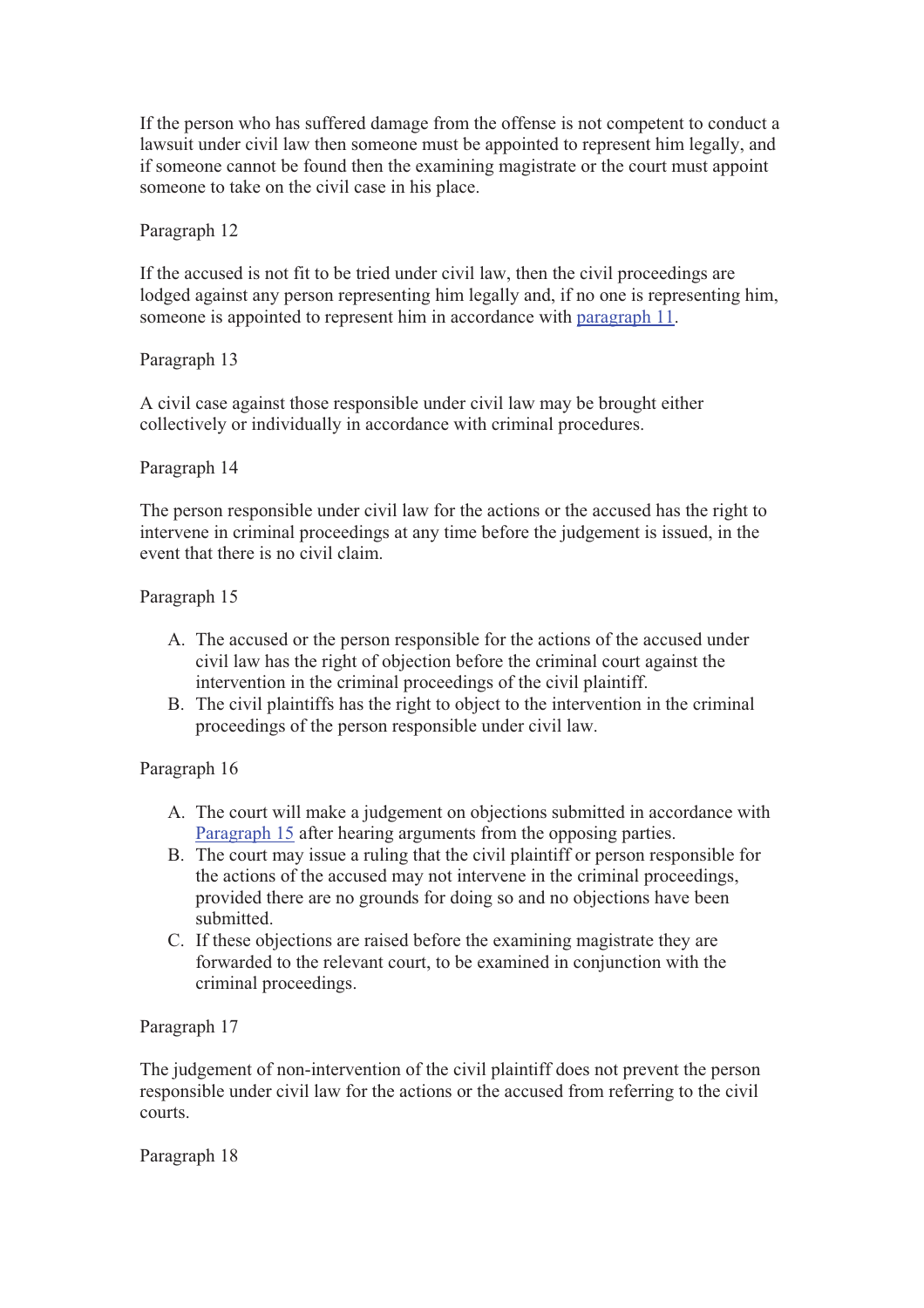The civil plaintiff has the right to consult the civil court for a judgement on compensation for excess damage after the issuing of a definitive criminal judgement.

Paragraph 19

If the civil court considers the progress of an examination required for judgement is being delayed by the criminal case, it will dismiss the case with the stipulation that the plaintiff retains the right of referral to the civil courts.

Paragraph 20

In making a judgement on a civil case raised before the criminal court the measures prescribed in this law are to be followed.

Section Two - Abandonment, suspension and termination of civil cases

Paragraph 21

The civil plaintiff has the right to abandon his civil case under any circumstances. This abandonment will have no effect on the criminal proceedings except in circumstances stipulated by the law.

Paragraph 22

The absence of the plaintiff or his representative, without an acceptable excuse, will be considered an abandonment of the criminal proceedings at the first court session after legal notification has been carried out.

Paragraph 23

If the civil plaintiff abandons a case lodged before the criminal court he may lodge it before the civil court unless by his own declaration he renounces his rights so to do.

Paragraph 24

If the civil plaintiff abandons his case the person responsible under civil law for the actions of the accused is also removed, if his involvement in the case was based on the request of the civil plaintiff.

Paragraph 25

A. If the civil plaintiff lodges his case with the civil court before the criminal proceedings have been lodged he may bring his civil case before the criminal court, on condition that the civil court be asked to drop the case. He will not then have the right to bring his case back before the civil court, unless the criminal court determines that he has such a right always provided he has not himself denounced the right.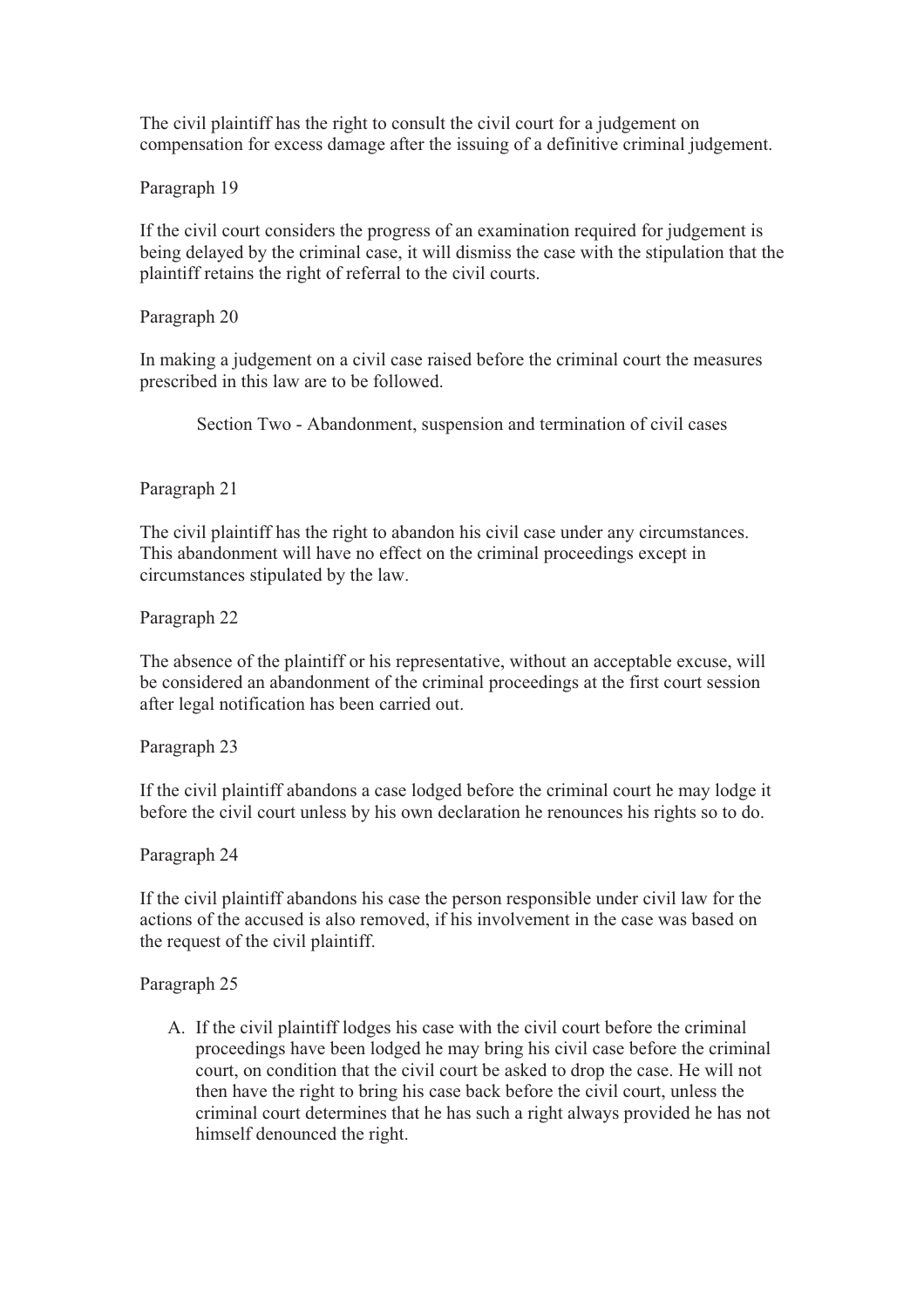B. If the civil plaintiff lodges his case with the civil court after lodging criminal proceedings he may not subsequently lodge it with the criminal court, unless he requests that the civil court drop the case.

Paragraph 26

The civil court must suspend any decision on the case in order to await judgement in the criminal proceedings, on which the level of award in the civil case will he based civil. The civil court has the right to determine any urgent and precautionary measures as it sees fit.

Paragraph 27

If the decision on a civil case is suspended in accordance with paragraph 26 and the criminal case is subsequently terminated, the civil court must proceed with the civil case and issue a judgement.

Paragraph 28

If a criminal case is terminated or suspended for a legal reason before a decision has been reached, the civil plaintiff has the right to consult the civil court.

Paragraph 29

The civil case will not be heard if it is lodged before the criminal courts after the expiry of the time period stipulated by law.

#### **Chapter three - General Prosecution**

# **Paragraphs 30 - 38<sup>3</sup>**

# **PART TWO**

Investigation of offences, collection of evidence and initial investigation

#### **Chapter One** - Investigating officers

Paragraph 39

Investigating officers are the following persons, listed according to their areas of competence:

- i. Police officers, police station commanders and commissioners.
- ii. Mayors of villages and of urban neighborhoods in respect of the notification of offences, the apprehension of suspects and the safe custody of persons who should be detained.
- iii. Railway stationmasters uno their deputies, train guards/conductors, port managers/harbormasters, airport managers and captains of ships and aircraft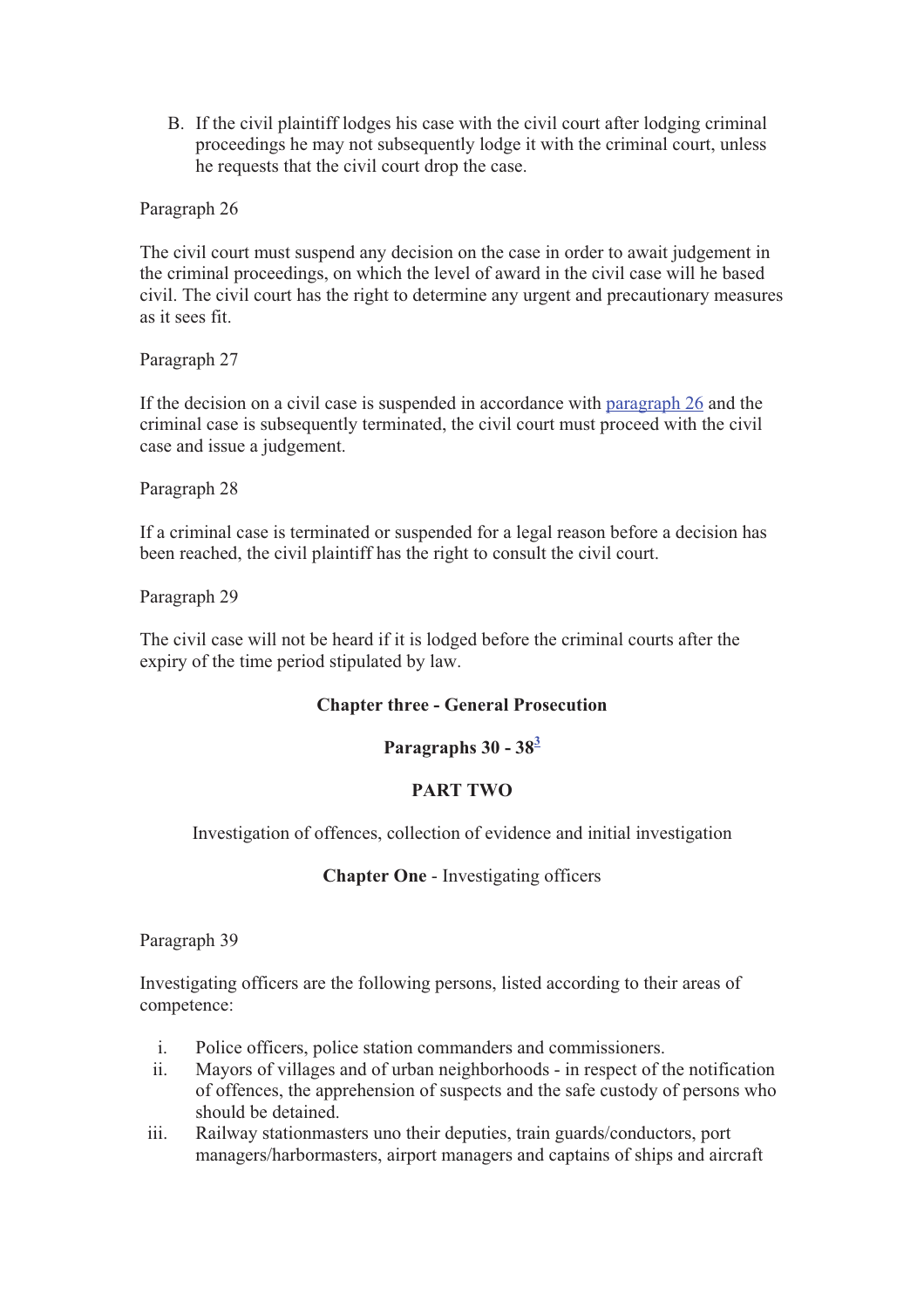and their deputies - in respect of offences committed within their areas of responsibility.

- iv. Heads of government departments and official or semi-official establishments and agencies - in respect of offences committed within their areas of responsibility.
- v. Public servants authorized to investigate offences and take appropriate action within the limits of the powers accorded to them by the relevant laws.

#### Paragraph 40

- A. Each investigating officer acts within the bounds of his area of competence, under the supervision of the Public Prosecutor's Office and in accordance with the provisions of the law.
- B. Investigating officers are subject to the control of the examining magistrate, who may request the superiors of such officers to look into any case where an officer acts in a manner inconsistent with his duties or is remiss or negligent in his work and to institute disciplinary proceedings against him, such proceedings being without prejudice to the officer's liability to criminal proceedings should he commit an act that constitutes an offence.

# Paragraph 41

Investigating officers are authorized within their areas of competence to inquire into offences and to receive any statements and complaints that may be made in regard to these offences. They are required to assist the examining magistrate, investigators, police officers and their authorized agents, to pass on to them any information concerning the offences that may come into their possession, to apprehend those who committed the offences and to deliver them to the appropriate authorities. They are also required to record all action taken in official reports signed by them, stating the time and place the action was taken, and to deliver immediately to the examining magistrate all statements, complaints, reports and other documents and all impounded items and substances.

# Paragraph 42

Investigating officers are required to use all possible means to preserve evidence of an offence.

#### Paragraph 43

When an investigating officer, within his area of competence as specified in paragraph 39, is informed or becomes aware that an offence has been committed in the presence of witnesses, he is required to notify the examining magistrate and the Public Prosecutor's Office of the occurrence of the offence, to go immediately to the place where the offence occurred, to take down in writing a statement from the victim of the offence, to orally question the person about the accusation made against him, to impound any weapons and anything that may appear to him to have been used in the commission of the offence, to examine and preserve any material traces of the offence, to establish the status and whereabouts or the persons involved and or anything else that may assist in investigating the offence, to hear statements by any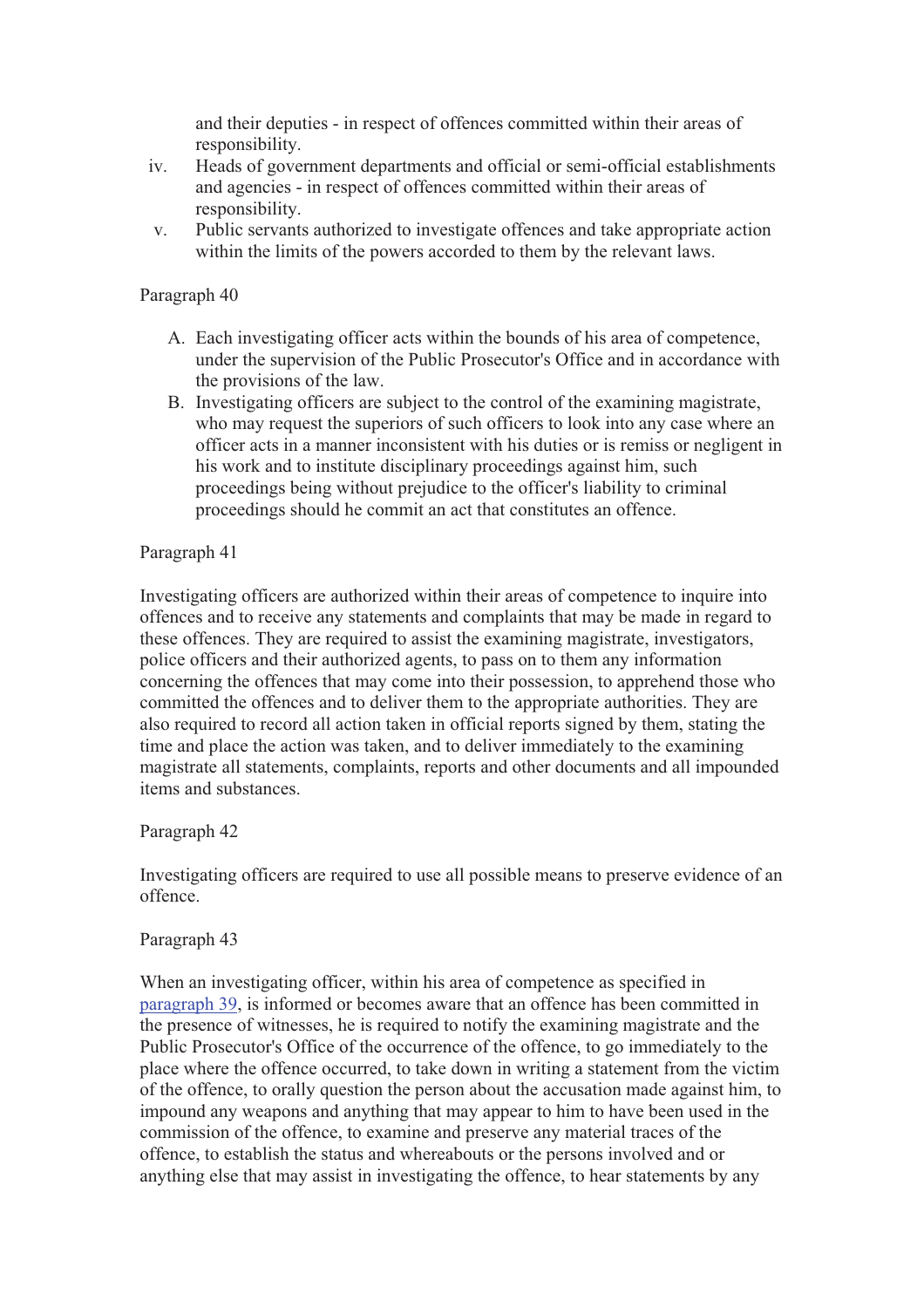person who was present or that can obtained from other persons concerning the facts of the case or the perpetrator of the offence and to cause a written record of all such information to be duly made.

Paragraph 41

When an investigating officer goes to the place where a witnessed offence has occurred he may forbid those present to leave or move away from the scene of the offence until an official record has been made. He may also summon immediately any other person who may be able to supply information establishing the facts of the case; if any person refuses such summons the investigating officer shall note the refusal in the official record.

Paragraph 45

The investigating officer may request the assistance of the police if necessary.

Paragraph 46

The investigating officer's task ends when the examining magistrate, investigator or representative of the Public Prosecutor's Office arrives, except in regard to any matter for which they assign responsibility to him.

**CHAPTER TWO** - Notification of offences

Paragraph 47

Any person against whom an offence is committed and any person who learns that an offence has been committed in respect of which proceedings have been instituted without a complaint being submitted, or who learns that a suspicious death has occurred, may inform the examining magistrate or the investigator or the Public Prosecutor's Office or any police station.

Paragraph 48

Any public servant who, in the course of performing his duties or as a consequence of performing his duties, learns that an offence has been committed or suspects that an offence has been committed in respect of which proceedings have been instituted without a complaint, and any person who has given assistance in his capacity as a member of the medical profession in a case where there are grounds for suspecting that an offence may have been committed us well as any person who is present when a felony is committed must immediately inform one of the persons specified in paragraph 47.

**CHAPTER Three** - Investigations conducted by the Police Paragraph 49

A. Any station police officer receiving information that a felony or misdemeanour has been committed shall immediately record the informant's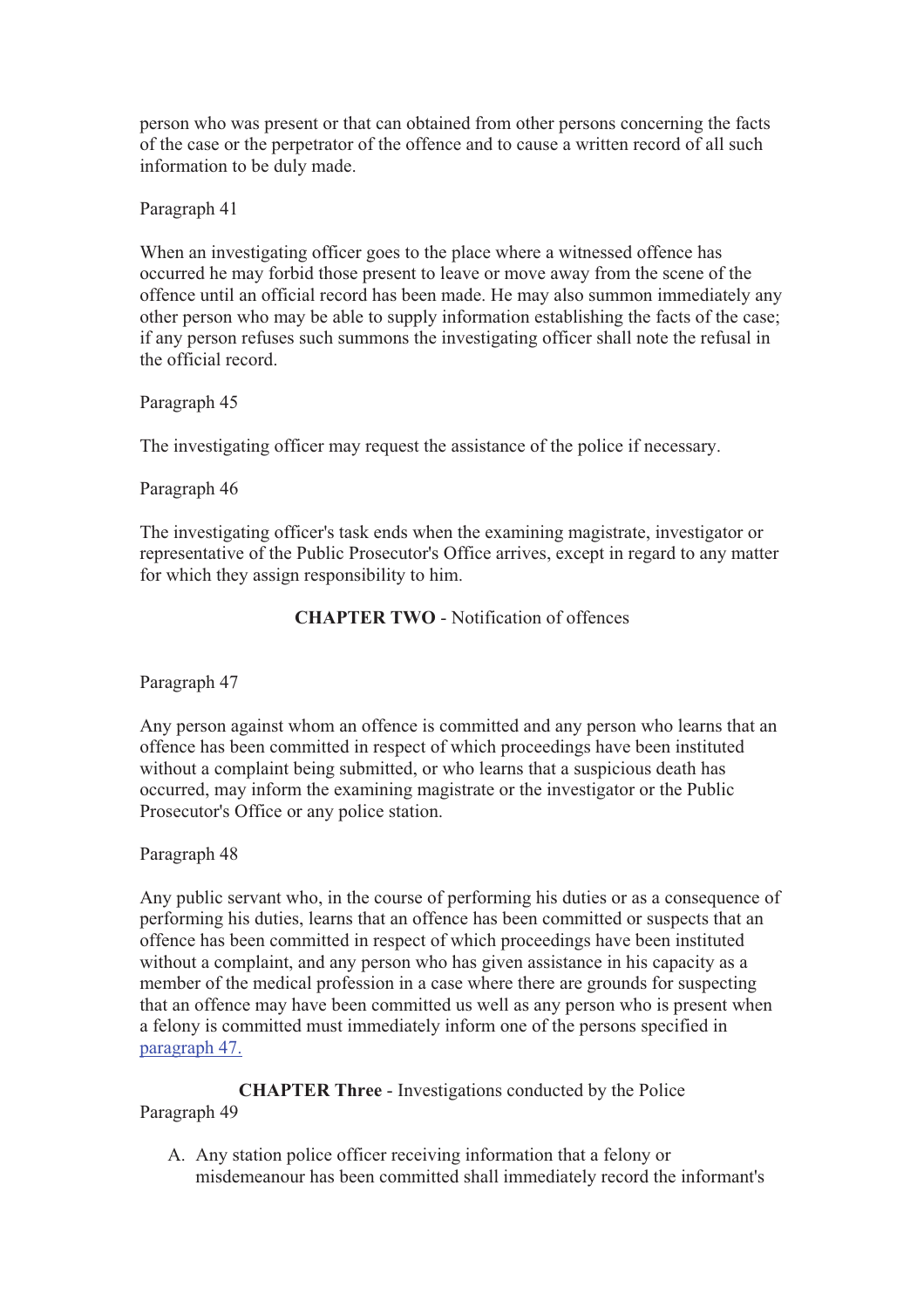statement in writing and require the informant to append his signature. He shall then send a report of the matter to the examining magistrate or investigator. If the information he has received makes clear that the felony or misdemeanour took place in the presence of witnesses then he shall take the action specified in paragraph 43.

- B. If the information he has received makes it clear that an actual offence has been committed he shall send a summary report of the offence to the investigator or examining magistrate. The report shall give the name of the informant, the names of witnesses and the section of the law that applies to the incident.
- C. The station officer must in every case enter in the station logbook a summary of the information received concerning an offence and the time at which the information was received.

## Paragraph 50

- A. As an exception to the first sub-paragraph of paragraph 49, the station officer shall conduct an investigation into any offence if he is instructed to do so by an examining magistrate of investigator or ct an investigation into any offence if he is instructed to do so by an examining magistrate of investigator or if he considers that referring the informant to an examining magistrate or investigator would delay necessary action and result in evidence or the offence being destroyed or lost, the course of the investigation being impaired or the suspect fleeing, provided that the officer submits the documentary record of the investigation to the magistrate or the investigator as soon as he has completed it.
- B. In the circumstances specified in this paragraph and in paragraph 49, the station officer shall be an investigating authority.

# **CHAPTER FOUR - The initial investigation**

Section One - General provisions

- A. The initial investigation shall be conducted by examining magistrates or by investigators acting under the supervision of examining magistrates.
- B. In case of necessity and if an examining magistrate is not available an immediate decision may he made or immediate action taken in the course of an investigation into a felony or misdemeanour, provided that the officer responsible for the investigation lays the matter before any magistrate within the examining magistrate's area of competence, or within all adjacent area, so that the magistrate may consider what action needs to be taken.
- C. Any magistrate may conduct an investigation into a felony or misdemeanour that has taken place in his presence if an examining magistrate is not available.
- D. The relevant documents in the cases specified in sub-paragraphs B and C shall he shall submitted as quickly as possible to the examining magistrate concerned and the decisions and action provided for in those two paragraphs shall he subject to the decision and action taken by the examining magistrate.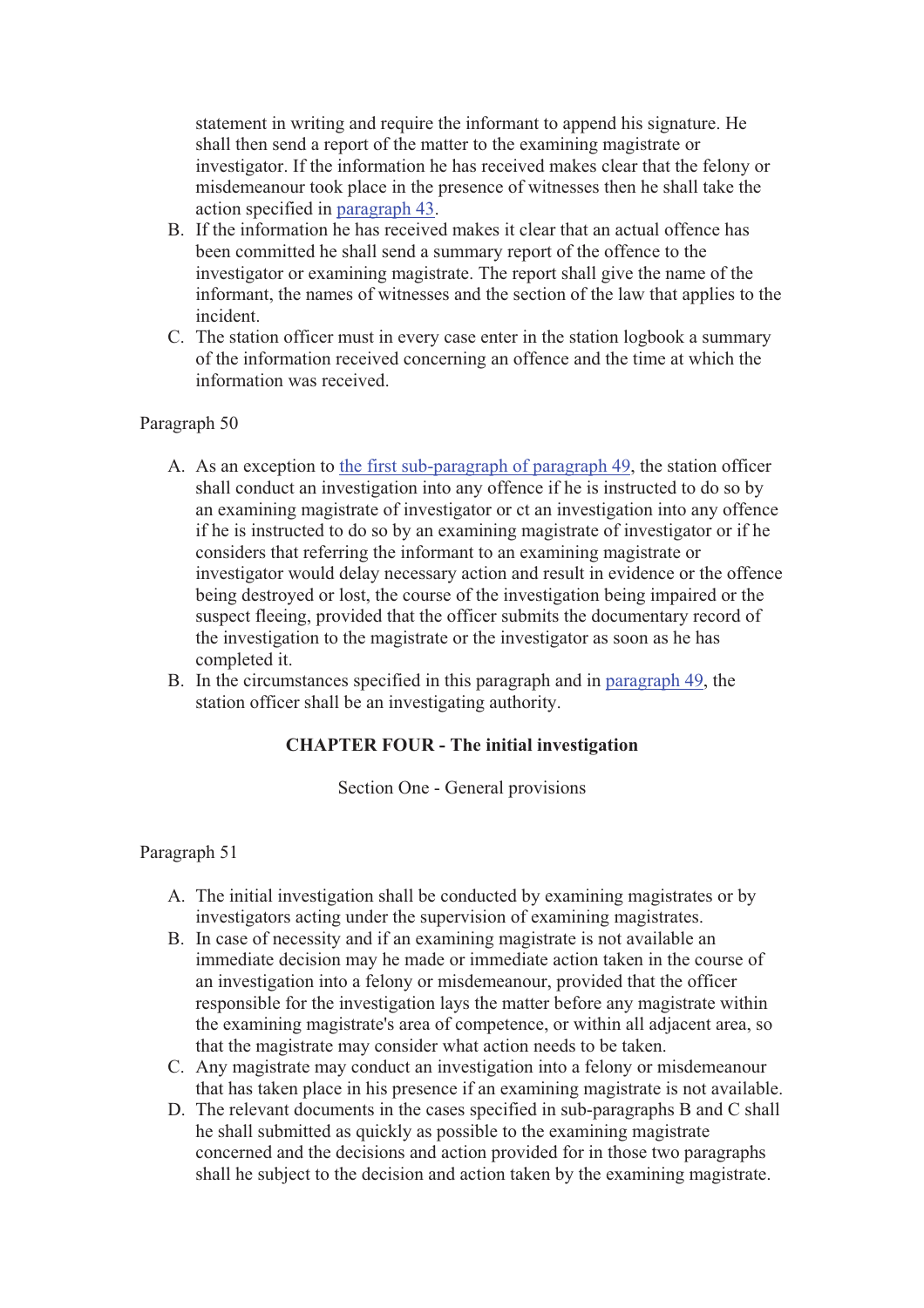- E. The investigator shall be appointed by order from the Minister of Justice, provided he possesses a recognized qualification in law. Police officers and their authorized agents and legal officers of the Ministry of Justice may be granted the powers of an investigator by order from the Minister of Justice.
- F. No investigator may perform the functions of his office for the first time unless he has sworn the following oath before the President of the Court of Appeal:

"I swear by Almighty God that I shall perform the functions of my office with justice and shall apply the law faithfully"

# Paragraph 52

- A. The examining magistrate shall conduct the investigation into all offences in person or by means of investigators. He may authorize any investigating officer to carry out any particular action on his behalf.
- B. The scene of the incident shall be examined by the investigator or magistrate so that he may take the action specified in paragraph 43, record the nature of any material trace or evidence of the offence and of the injury sustained by the victim, note the apparent cause of any death that has occurred and arrange for a sketch-map or the scene of the incident to be made.
- C. If the examining magistrate is notified of an offence that has occurred in the presence of witnesses he must, whenever possible and without delay, go to the scene of the incident in order that he may take take the action specified in subparagraph B and notify the public prosecutor's office accordingly.

- A. The legal jurisdiction of the investigation shall be determined by the place where the whole of the offence or part of it or an act supplementary to it was committed, or where my result consequent upon it occurred, or where an act that forms part of a composite, ongoing serial, or customary, offence was committed. It may also be determined al the place where the victim was situated or where money in respect of which the offence was committed was found after having been conveyed there by the offender or by a person cognisant of the offence.
- B. If the offence took place outside Iraq the investigation into it shall he conducted by an examining magistrate appointed for the purpose by the Minister of Justice.
- C. If it is evident to the examining magistrate that the offence to be investigated is outside his area of competence then he may refer the papers on the case to an examining magistrate who is competent under the provisions or subparagraph A.
- D. If the examining magistrate to whom the papers on the case are referred considers that he is not competent to investigate the offence he must submit the matter to the Court of Cassation, stating the grounds upon which the Court should issue a decree appointing all examining magistrate with the requisite competence as a matter of urgency. He himself must continue with the investigation until such time as the Court of Cassation decides the matter.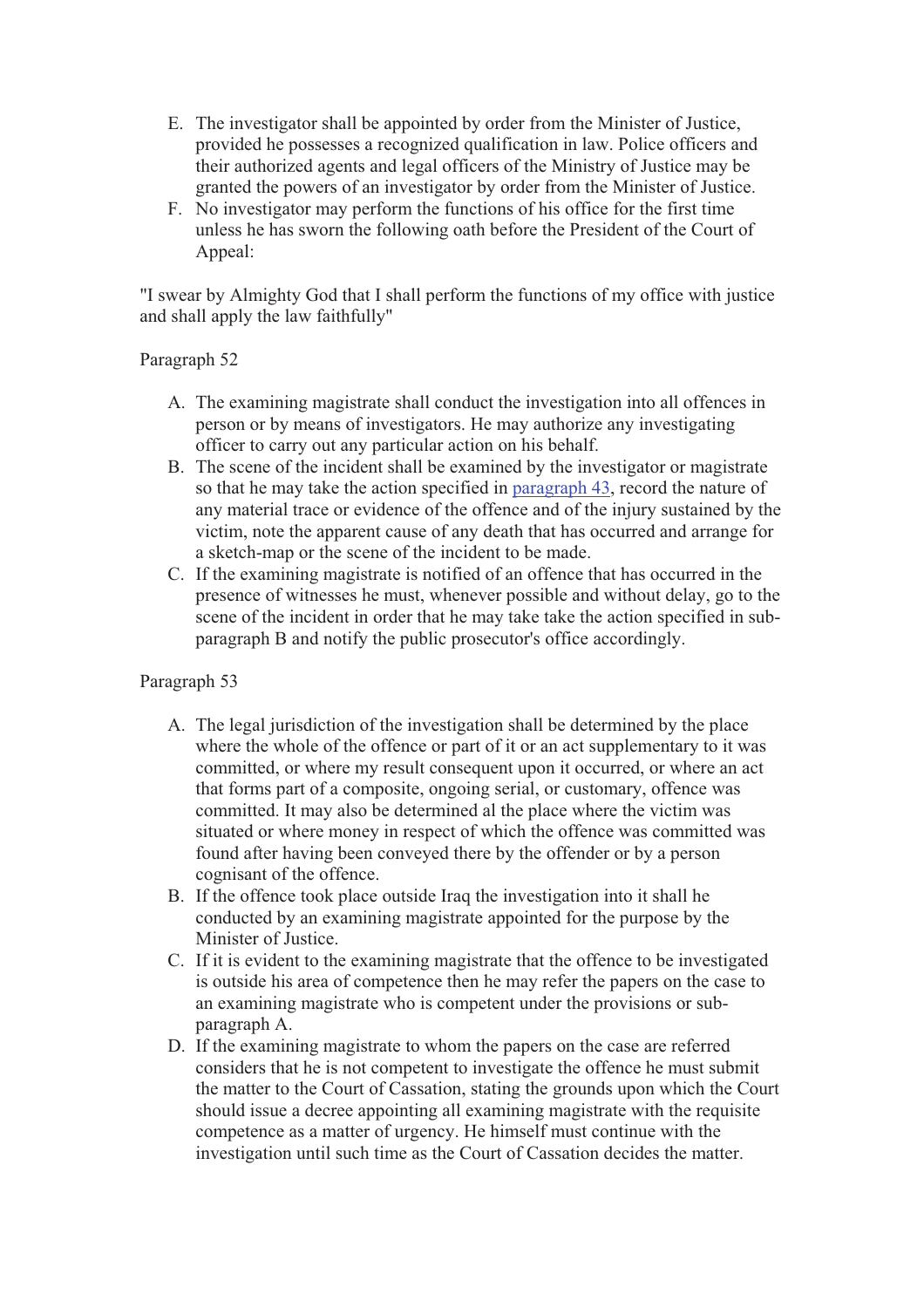E. Measures and decisions by the examining magistrate shall not be invalid by virtue of their having been taken contrary to the provisions of sub-paragraph A.

# Paragraph 54

- A. If a complaint or allegation against a suspect is lodged with two or more of the competent authorities investigating the offence, the papers on the case must be passed to the authority with which the complaint or allegation was lodged first.
- B. If there are several suspects for an offence and a complaint or allegation against some of them has been lodged with one competent investigating authority and against others with another such authority, the papers on the case must be passed in the authority with which the complaint or allegation was lodged first.

## Paragraph 55

- A. If there is a conflict of jurisdiction between two or more investigative authorities, the conflict shall be referred to the Court of Cassation, which shall issue a decree appointing the competent authority.
- B. It is permissible for the case to be moved from the jurisdiction of one examining magistrate to the jurisdiction of another examining magistrate by order of the Minister of Justice or by a decision by the Court of Cassation or the Criminal Court with its area if the security situation requires it or if the transfer would help to establish the truth.

#### Paragraph 56

- A. The examining magistrate may move to any other place within his area or jurisdiction to conduct any part of his investigation, if such a move is required in the interest of the investigation, he may move to any place outside his area of jurisdiction if the exigencies of the investigation so require. In this case he shall have powers of apprehension, arrest and search, and authority to hear witnesses, to question suspects and persons connected with the incident under investigation and to release persons with or without bail, provided that he notifies the examining magistrate or the district of the measures he has taken in that district.
- B. If there is a need to conduct part or the investigation in an area outside the magistrate's area of jurisdiction he may authorize the examining magistrate of that area to conduct that part of the investigation on his behalf, provided that the matters he wishes to be investigated are specified in the decree authorizing that examining magistrate to act on his behalf.
- C. The magistrate so authorized may, if he fears that there is a shortage of time, take any action related to the matter in which he has been deputed to act or which he considers necessary to establish the truth.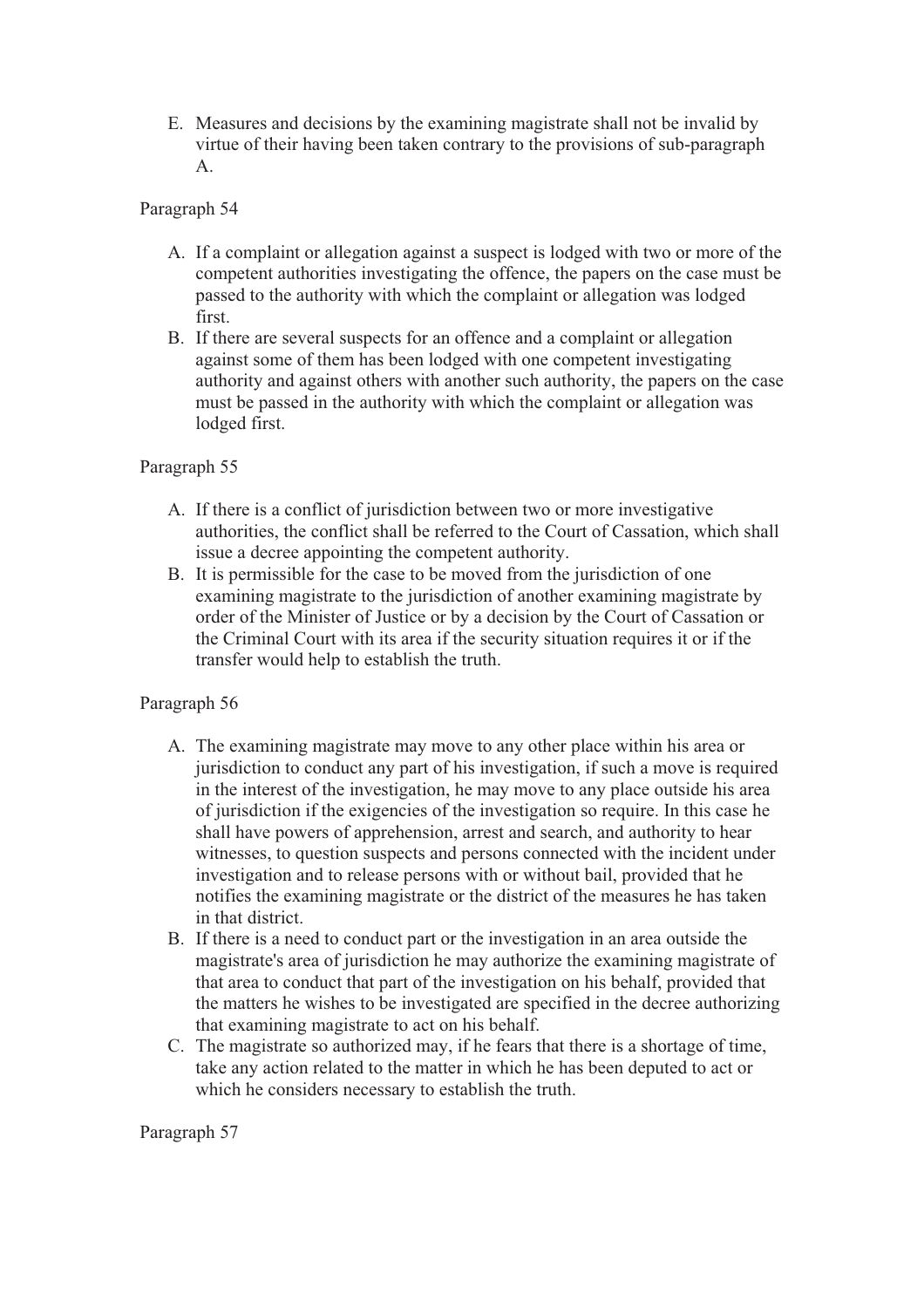- A. An accused person, a plaintiff, a civil plaintiff, a person responsible in civil law for the actions of the accused and their representatives may attend the investigation while it is in progress. The magistrate or the investigator may prohibit their attending if the matter in hand so requires, for reasons that he shall enter in the record, with the proviso that they shall be granted access to the investigation as soon as the need to prohibit their attendance ceases and that they shall not have the right to speak unless permitted to do so and that if permission is withheld a note to that effect shall he entered in the record of the investigation.
- B. Any person who makes a request may receive a copy of the papers unless the magistrate considers that to provide them would affect the course or confidentiality of the investigation.
- C. No person other than those previously mentioned may attend the investigation unless the magistrate gives permission.

## **Section Two - Hearing witnesses**

#### Paragraph 58

An investigation is to commence with the recording in writing of the deposition of the plaintiff or informant, then of the testimony of the victim and other prosecution witnesses and of anyone else whose evidence the parties wish to be heard, and also the testimony of any person who comes forward of his own volition to provide information, if such information will he of benefit to the investigation, and the testimony of any other persons who the magistrate or investigator learns is in possession of information concerning the incident.

#### Paragraph 59

- A. Witnesses are to be summoned by the magistrate or investigator to attend during the investigation by means of a writ of summons which will be served upon them by the Police or by an official of the department issuing the writ or by a village or district mayor or by any other person authorized by law. Writs of summons addressed to persons employed in government establishments or agencies or in official or semi-official departments may he served on them by their departments.
- B. In the case of offences committed in the presence of witnesses the witnesses may be summoned orally.
- C. An examining magistrate may issue an order for the arrest of any witness who fails to attend in due time and for him to be compelled to attend in order to give evidence.

- A. Each witness is to be asked to state his full name, occupation, place of residence, relationship to the accused, to the victim, to the complainant and to the civil plaintiff.
- B. Each witness who has attained the age of fifteen years is to he required, before he gives evidence, to swear on oath that the evidence he will give shall be the truth. Any person who has not attained the aforementioned age may be heard for the purpose of evidential inquiry without being on oath.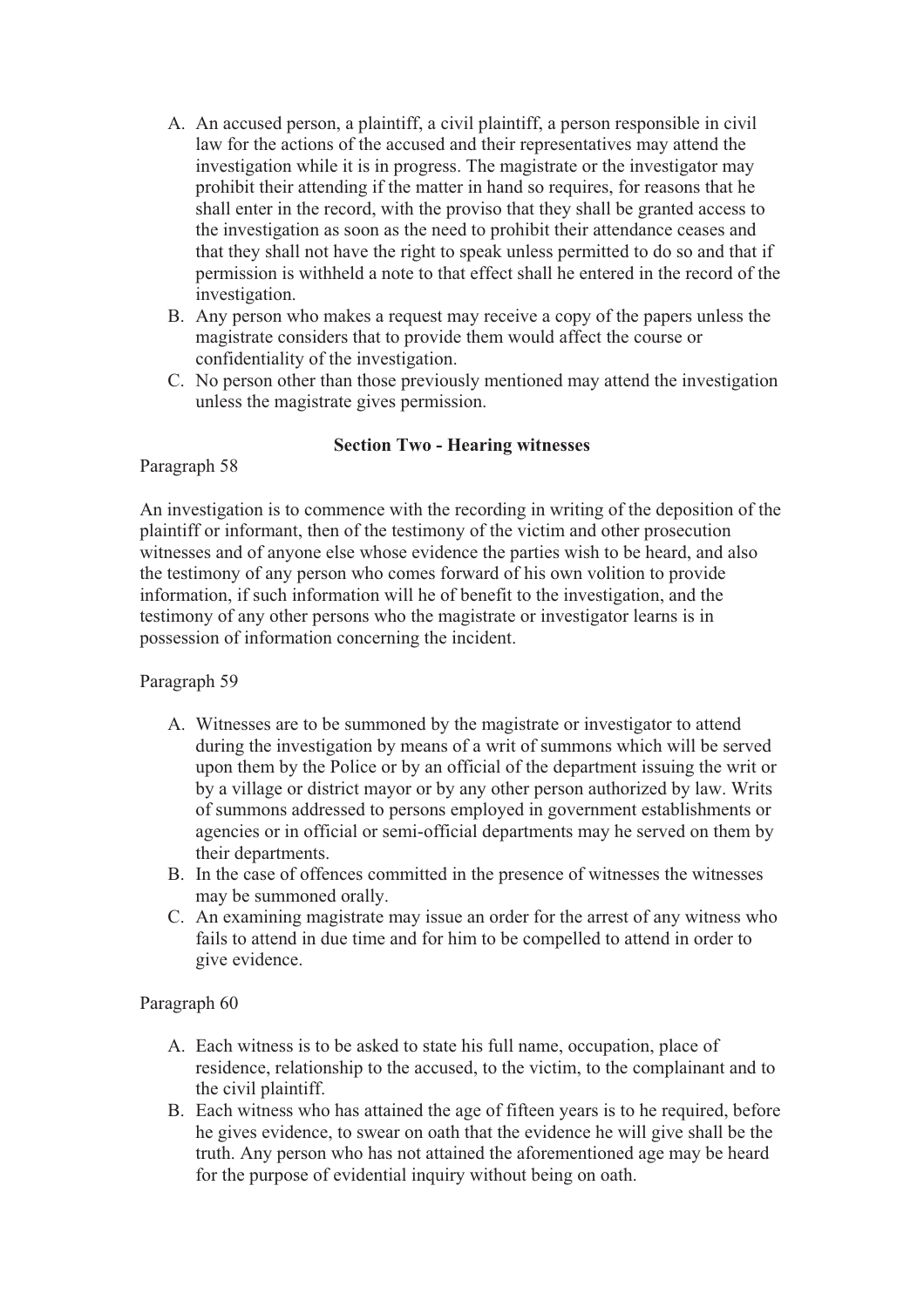C. A complainant and a civil plaintiff may be heard as witnesses and may take the oath.

# Paragraph 61

- A. Testimony is to be given orally but permission may be given for the witness to refer to written notes if the nature of the evidence so requires.
- B. Any person who is unable to speak may give his evidence in writing or in conventional sigh language if he is unable to write.
- C. If a witness does not understand the language in which the investigation is being conducted, or is deaf or dumb, a person may be appointed to translate what the witness says, or interpret the witness's sign language, after taking an oath that he will translate or interpret truthfully and faithfully.
- D. In the case of felonies the magistrate shall record important evidence in writing.

## Paragraph 62

The evidence of each witness shall he heard separately but witnesses may confront each other and the accused.

## Paragraph 63

- A. Statements by a witness shall be entered in the record or the investigation without any erasures, crossings out, amendments or additions to the text, which when complete shall be read through and signed by the witness, or if the witness cannot read shall be read out to him and then signed by the person who entered it in the record. No correction or alteration shall be accepted unless signed both by the magistrate or investigator and by the witness.
- B. The accused and the other parties may make observations on evidence given and may ask for a witness to be questioned again, or for other witnesses to be questioned about other facts to which they refer, unless the magistrate considers that a response to the request would be impossible or impracticable or would delay the investigation unjustifiably or would pervert the course of justice.

#### Paragraph 64

- A. No question may be addressed tn a witness without the permission of the magistrate or investigator and no questions may be put to a witness that are not relevant to the case or which impinge upon others. A witness may not be addressed in a declaratory or insinuating manner and no sign or gesture may be directed at him that would tend to intimidate, confuse or distress him.
- B. A witness may not be prevented from giving evidence that he wishes to give and may not be interrupted while giving it, unless he speaks at undue length on matters not relevant to the case or on matters that impinge on others, offend common decency or infringe security.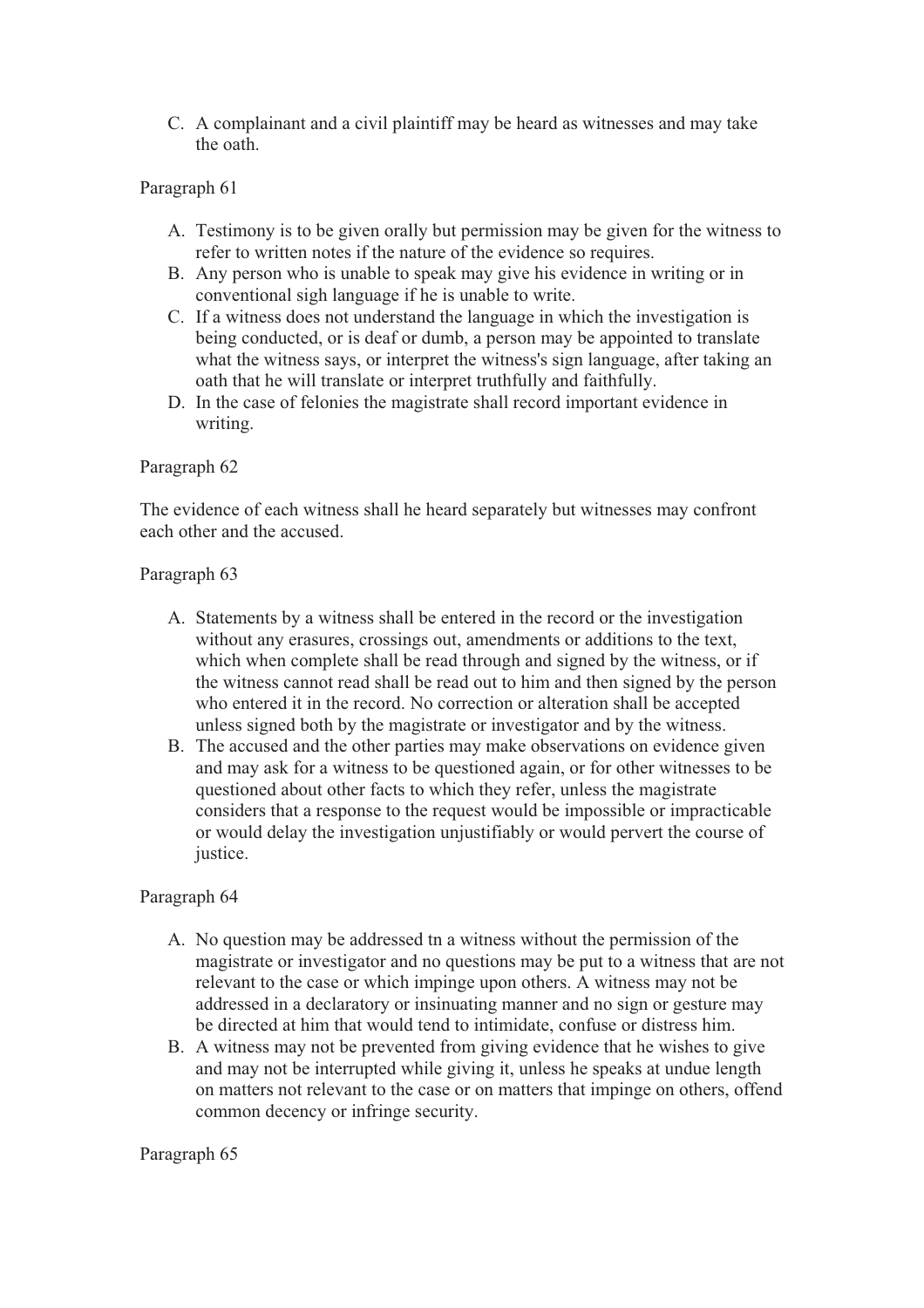The magistrate or investigator must note in the record of the investigation anything he observes about a witness that may affect his fitness to give evidence or to sustain the process of giving evidence because of his age or physical, mental or psychological condition.

## Paragraph 66

If so requested by a witness the magistrate shall assess the travel expenses and other necessary expenditure incurred by the witness, as well as any wages he has been deprived of, as a result of his attendance away from his normal place of residence, and shall order their reimbursement from Treasury funds.

## Paragraph 67

If the witness is ill or if there is anything else which prevents him from attending then the magistrate or investigator shall go to the witness's current place of residence in order to receive and record his evidence.

## Paragraph 68

- A. No married person shall he a witness against his or her spouse unless he or she is accused of adultery or an offence against the spouse's person or properly.
- B. One of the persons aforementioned may be a defence witness for the other and any part of his or her evidence leading to the conviction of the accused shall be deemed to be invalid.

Section Three - Appointment of experts

- A. The magistrate or investigator may, of his own accord or based on the request of the parties, appoint one or more experts to offer opinions on matters connected to the offence being investigated.
- B. The examining magistrate or investigator may ask the expert to attend when called.
- C. The magistrate may permit the wages of the expert be borne by the treasury as long as the price is not unreasonably high.

#### Paragraph 70

The examining magistrate or investigator may compel the plaintiff or defendant in a felony or misdemeanour case to cooperate in physical examination or the taking of photographs, or through fingerprinting or analysis of blood, hair, nails, or other items for the purposes of the investigation. As far as possible, physical examination of a female should be conducted by another female.

#### Paragraph 71

The examining magistrate may, if necessary, give permission for the exhumation of a corpse by an expert or specialist doctor, in the presence of those with a connection who are able to attend, in order to establish the cause or death.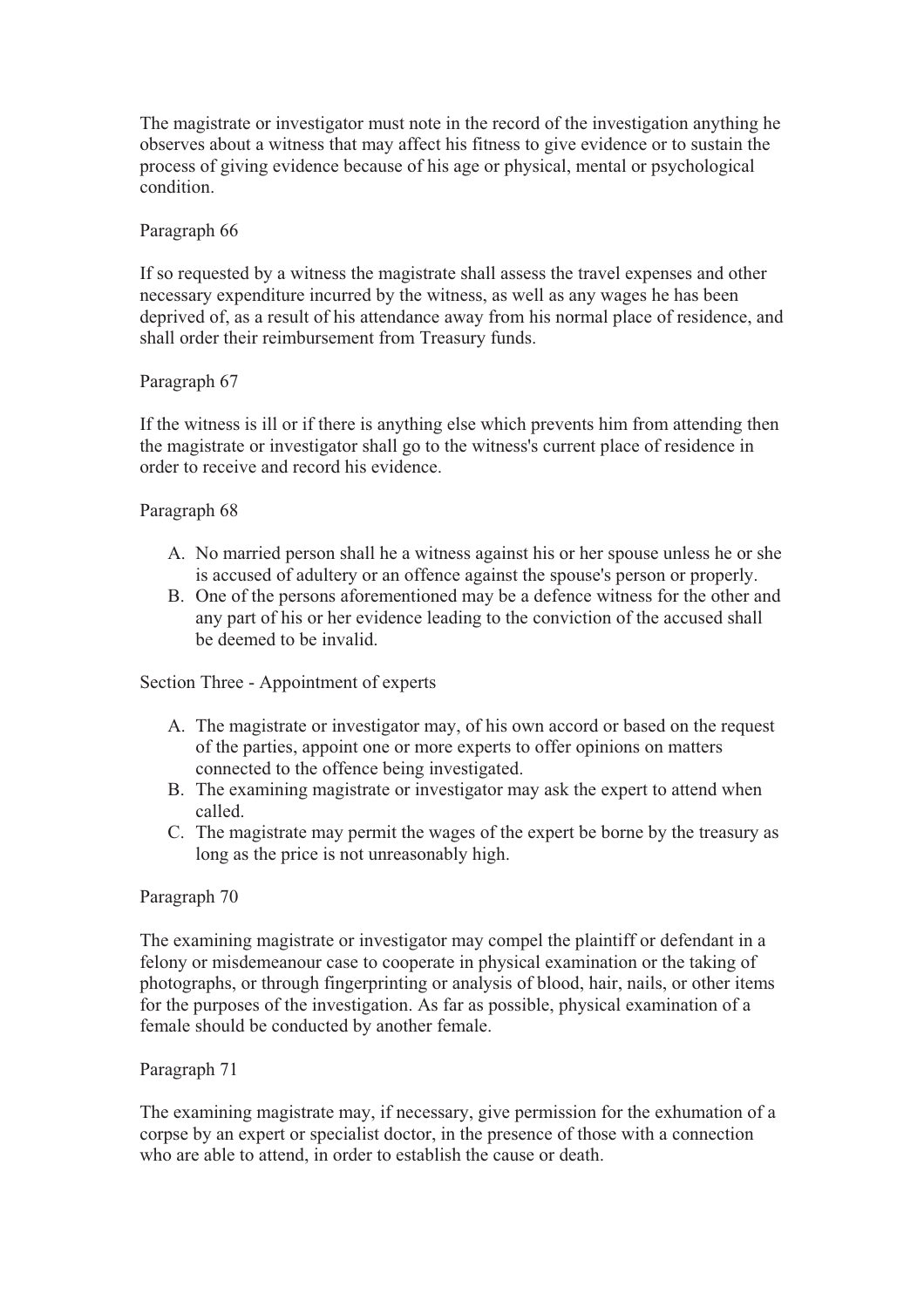# **Section Three - Search**

# Paragraph 72

- A. The searching or any person or entry of any house or any business premises for the purposes of a search are not permitted other than in cases stipulated by law.
- B. The search should be undertaken by the examining magistrate, investigator or a member of the police force by order of the magistrate, or anyone granted authority by the law.

# Paragraph 73

- A. The searching of any person or entry of a house or other business premises for the purpose of a search is not permitted unless based on an order issued by the competent legal authority.
- B. The police may search any location without prior permission in the event of a request for assistance from a person inside the location, or in the case of fire, drowning or other similar case of necessity.

# Paragraph 74

If it appears to the examining magistrate that a particular person is holding items or papers which would inform the investigation, he may issue a written order for the items to be submitted. If he believes that the order will not be obeyed or is worried that the items will be removed, he may conduct a search procedure in accordance with the paragraphs below.

# Paragraph 75

The examining magistrate may order the searching of any person or house or any other place owned by the person accused or committing an offence if the search may reveal the presence of documents, weapons, tools or persons who have had a part in the offence or are held against their will.

# Paragraph 76

If it appear to the examining magistrate, based on information or an indication, that a residence or other place is being used to keep stolen money, or that it contains items involved in an offence, a person who is being held against his will or a person who has committed an offence, he may order the search of that location and take legal measures in relation to the money or persons, whether or not the location is owned by the defendant.

# Paragraph 78

Search is not permissible except when looking for the items to which the search relates. If the search reveals the existence of another item indicating an offence, it may be seized.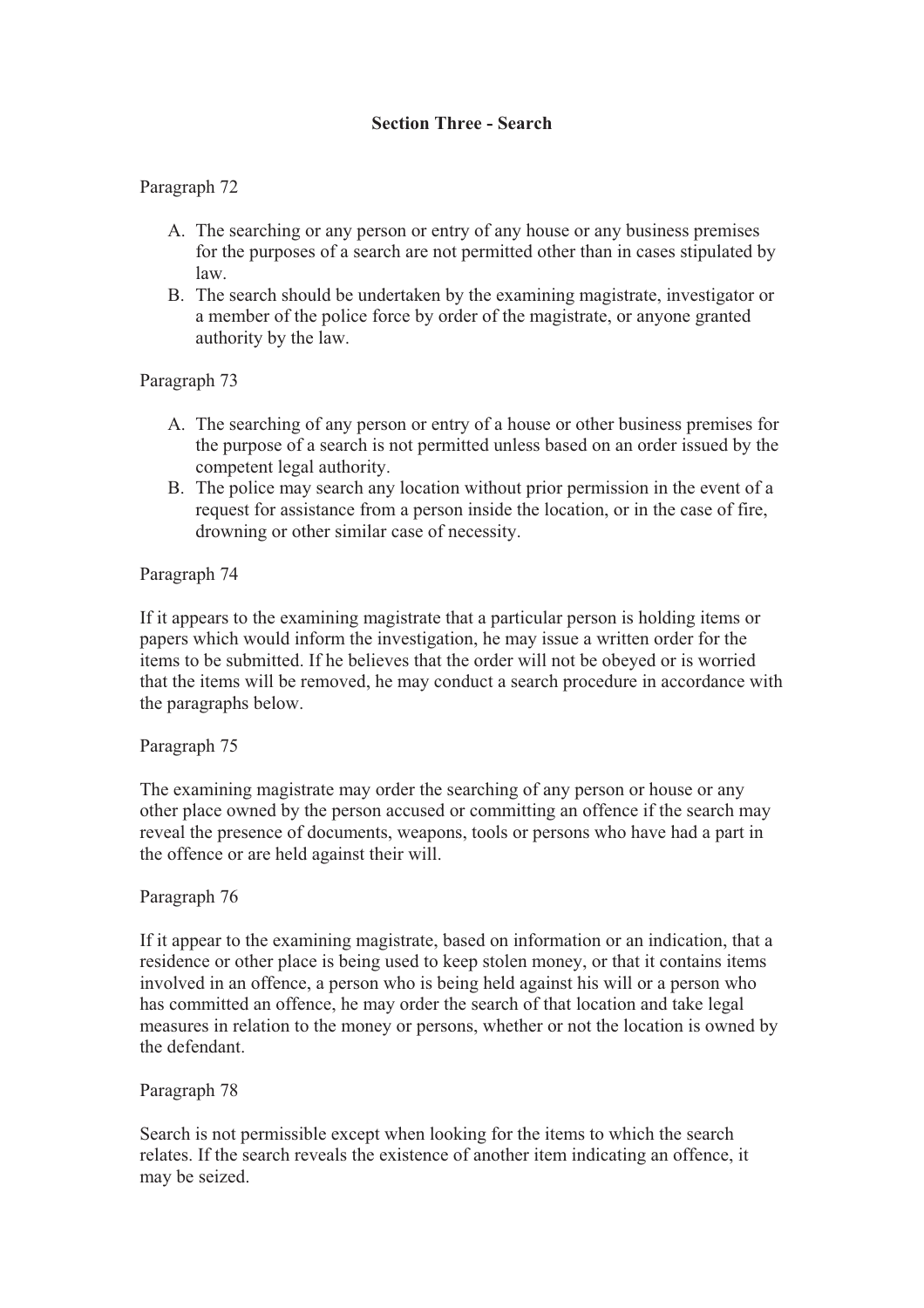The investigator or police office may search the person arrested in cases in which the arrest is permitted by law. In the event of the deliberate commission of a felony or misdemeanour which has been witnessed, he may inspect the house of the accused, or any place in his possession, or seize persons, papers or items which inform the investigation if there is a strong indication of their presence.

## Paragraph 80

If a female is to be searched, the search must be conducted by a female appointed for the purpose, with the identity or the searcher being recorded in the record.

## Paragraph 81

The person to be searched, or whose property is to be searched, in accordance with the law, must allow the persons searching to perform their duty. If he prevents the search, the person undertaking the search must carry it out through the use of force or may request police assistance.

## Paragraph 82

The search should take place in the presence of the accused and the owner of the house or place of business, if appropriate, and in the presence of 2 witnesses, along with the mayor or his appointee. The person conducting the search is to prepare a record in which are recorded the procedures and time of the search along with the location, items seized with descriptions, names of those present in the location as well as a note of the accused and those connected with the case and the names of witnesses. This record should be signed by the accused, the owner of the place, the person who carries out the search and those present Any refusal to sign should he noted in the record. The accused should be given a copy or the record on request, as may those connected to the case, and copies of letters or documents should he given to their owners, if that is not detrimental to the investigation.

# Paragraph 83

The person carrying out the search must place seals on all locations and items containing evidence needed for the investigation, which should be protected. It is not permissible to break this seal except by order of the magistrate and in the presence of the accused and owner of the property and the person who checked the goods. If one of them is unable to attend or send a delegate, it is permissible to break the seal in his absence.

# Paragraph 84

A. If, amongst the articles in the location being searched, there are letters, documents or other personal items, it is not permissible for anyone to read them other than the person conducting the search, the magistrate, the investigator and a representative of the public prosecutor.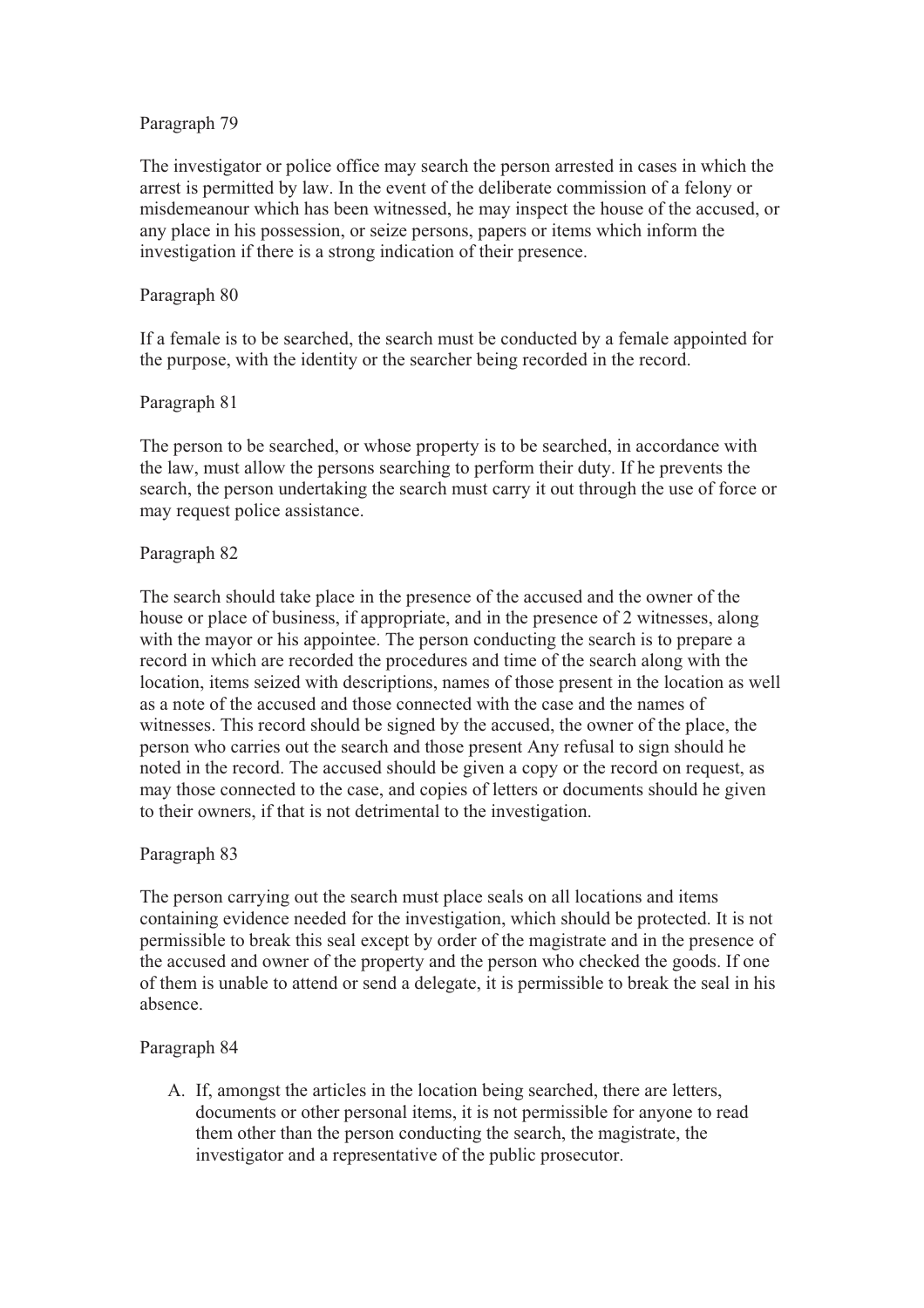B. If the items seized are papers which have been sealed in any way, it is not permissible for any person other than the examining magistrate or the investigator to open them and read them. This reading should take place in the presence of the accused and those connected with the location. If the papers have no connection with the case, they should be returned to the owner and not made public.

## Paragraph 85

Any person conducting a search outside the area of jurisdiction of the judge who issued it, must, before the search is carried out, refer to the examining magistrate of the area in which the place to be searched is located. In urgent cases he may carry out the search immediately and then inform the examining magistrate of the area.

Paragraph 86

Objections to the search procedures should be submitted to the examining magistrate who must make a quick decision.

## **CHAPTER FIVE - Methods or Compulsion to Attend**

Section One - Summons

Paragraph 87

The court, examining magistrate, investigator or official at the police station may issue a summons to the accused or to a witness or to anyone connected with the case. There should he 2 copies of the document on which are recorded the person issuing the summons and the person summoned, along with their place of residence, the time and place of the requested attendance, the type of offence being investigated, and the legal paragraph on which it is based.

Paragraph 88

The person summoned notes the contents of the summons and signs the original document with his signature or finger print. The other copy is handed to him and an indication is made on the original document that notification has been carried out, which includes a statement of the time and date of notification. If the person summoned will not accept the summons or is unable to sign, the person tasked with notification must ensure that he is informed of the contents in the presence or witnesses, and leave him the other copy, after noting this on both copies, followed by his signature and those of the witnesses.

Paragraph 89

A. If the person summoned is not present in his home or place of work and it is found that he is present in the country, the summons can be presented to his spouse, other relatives or relatives by marriage living with him, a person working for him or an employee at his place of work, who should sign the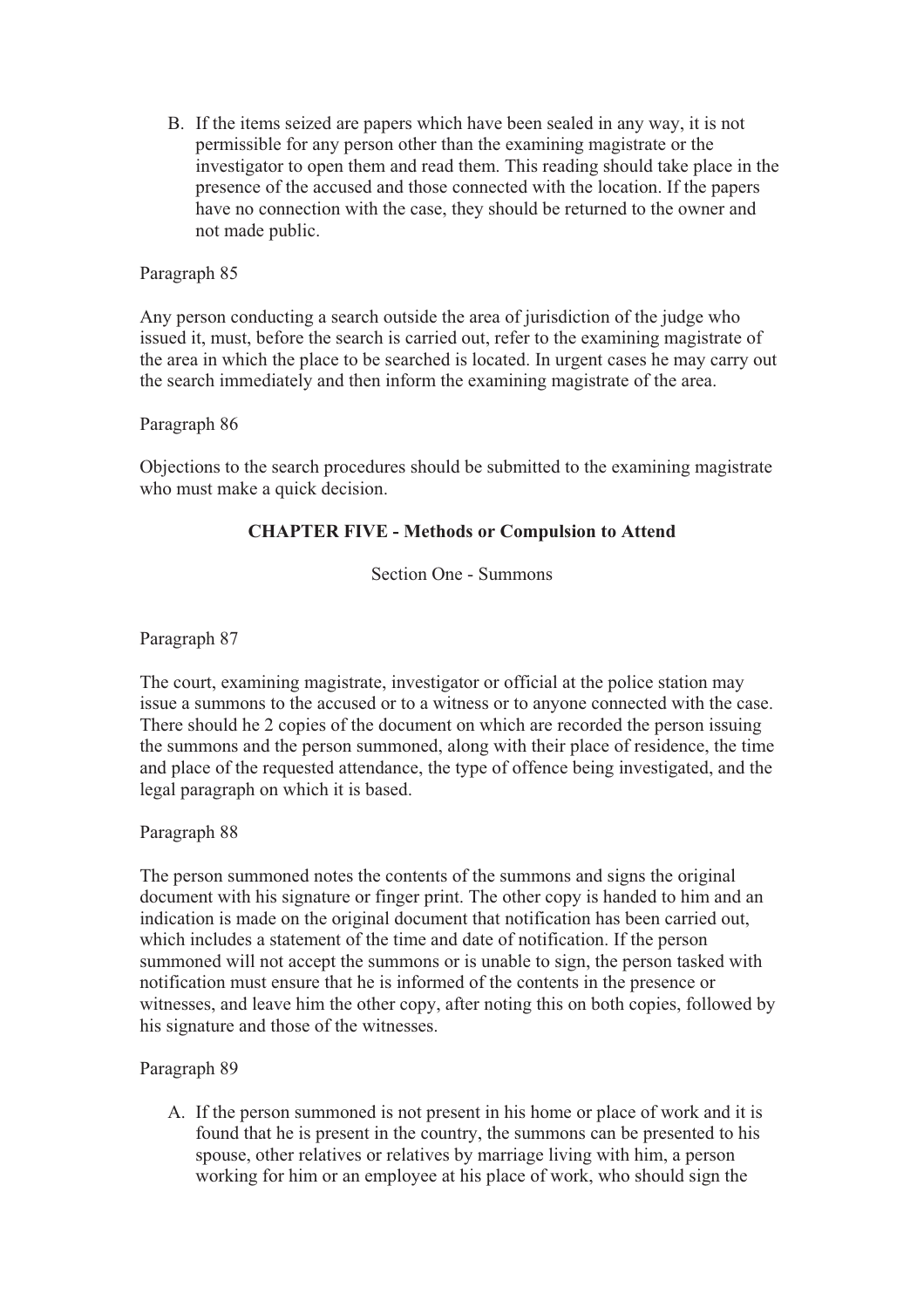original copy and pass him the copy. If he does not, or cannot, sign, the procedures given in paragraph 88 above should be followed.

B. If the person tasked with notification does not find any of the persons mentioned above, he pins a copy of the paper on the outer door of the residence or place of work, after signing in front of witnesses, explaining the steps taken on both the copy and the original.

#### Paragraph 90

The notification of persons outside Iraq and of corporate bodies is done through use of a written summons in accordance with the procedures outlined in the code for civil procedures.

Paragraph 91

A summons to a person outside the jurisdiction of the party issuing that summons is sent to a party within the jurisdiction for notification in accordance with the guidelines.

Section Two - Arrest

Paragraph 92

Arrest or apprehension of a person is permitted only in accordance with a warrant issued by a judge or court or in other cases as stipulated by the law.

Paragraph 93

The arrest warrant should contain the full name of the accused, with his identity card details and physical description if these are known, as well as his place of residence, his profession, and the type of offence to which the warrant relates, the legal provision which applies and the date of the warrant. It should be signed and stamped by the court. In addition to the details given, the warrant should contain an instruction to members of the police force to arrest the accused, by force if he will not come voluntarily.

#### Paragraph 94

- A. The arrest warrant is valid in all areas of Iraq and must be executed by anyone to whom it is sent. It remains current until it has been executed or cancelled by the party issuing it or by a higher authority with legal right to do so.
- B. The wanted person must be informed of the warrant which has been issued for his arrest and be brought before the party who issued the warrant.

#### Paragraph 95

The judge who issued the arrest warrant must record on it the duty to release the person arrested if he makes a written pledge to attend at a specific time, with or without bail as specified by the judge, or with a pledge accompanied by a financial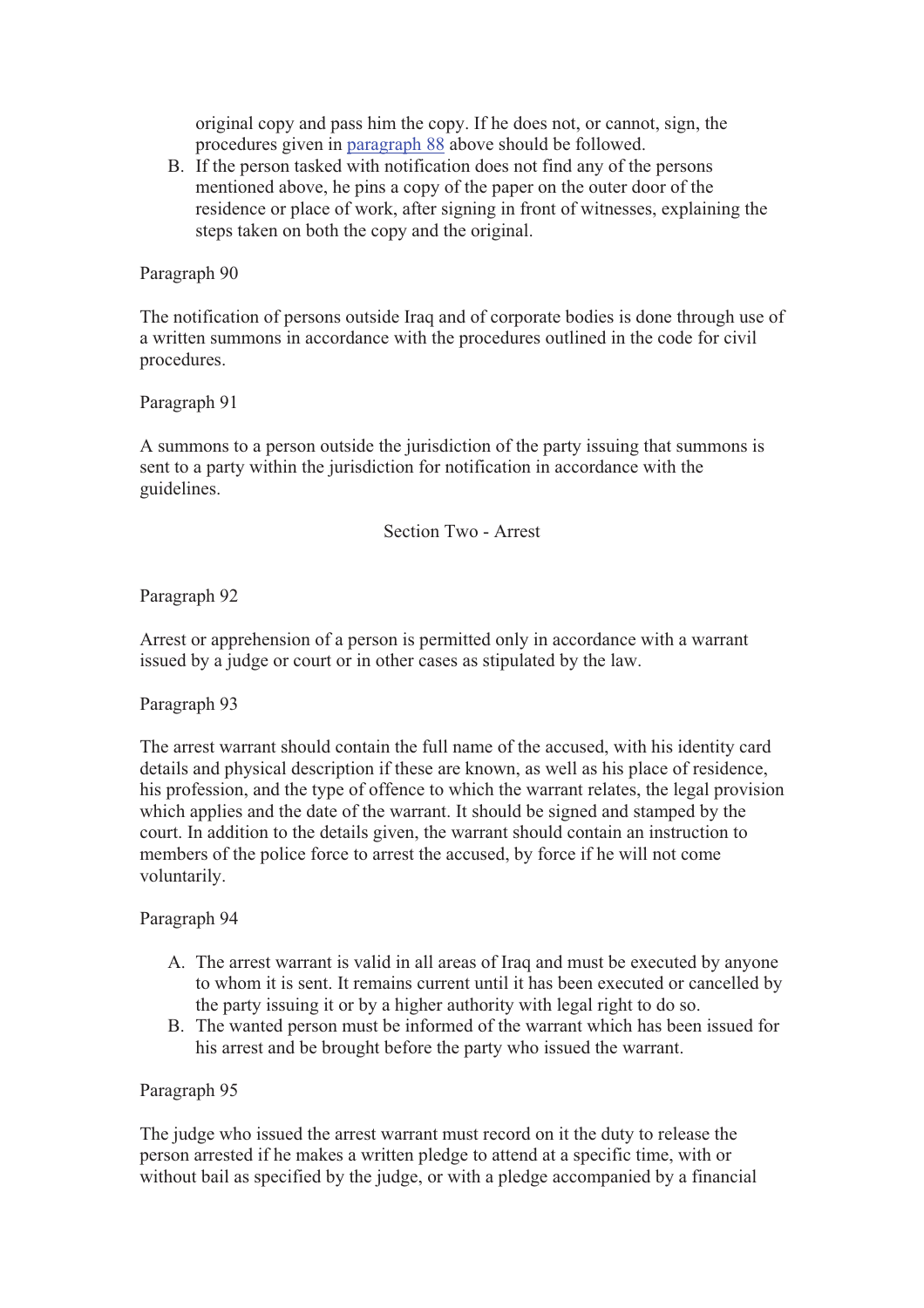deposit to the treasury for an amount specified by the judge. When the person arrested gives this pledge or sum of money he must be released. The persons to whom the warrant has been sent must inform the judge of steps taken.

## Paragraph 96

If a person who should have had a summons or arrest warrant issued against him, appears before the judge or investigator, the judge must ask him for a written pledge, with or without bail, saying that he will attend at the required time. If he does not attend, and does not have a legal excuse, the judge must issue an arrest warrant.

## Paragraph 97

If the person does not attend after being summoned, without a legal excuse, or if there is a fear that he will abscond or influence the investigation, or if he does not have a specific place of residence, the judge may issue a warrant for his arrest.

## Paragraph 98

Any judge may issue an arrest warrant against any person who has committed an offence in his presence.

## Paragraph 99

In the case of an offence punishable by a period of detention exceeding one year, the accused is called to attend by the issue of an arrest warrant against him, unless the judge sanctions the issue of a summons. However, the issuing of a summons for an offence punishable by death or life imprisonment is not permitted.

#### Paragraph 100

If the arrest warrant is to be executed outside the area of jurisdiction of the judge who issued it, the person charged with its execution should present it to the appropriate judge in the area for permission to execute it, unless he believes that the opportunity to arrest the person will be missed.

#### Paragraph 101

- A. If the arrest warrant is executed outside the jurisdiction of the judge who issued it, and if there is no permission to release the accused by pledge or bail as stipulated in paragraph 95, the judge must detain him and send him under escort to the judge who issued the warrant.
- B. If the bail put forward by the accused is not accepted, or if he is unable to make the pledge as stipulated in paragraph 95 , the judge must detain him and send him under escort to the judge who issued the warrant.

#### Paragraph 102

A. Any person may arrest any other person accused of a felony or misdemeanour without an order from the authorities concerned, in any of the following cases: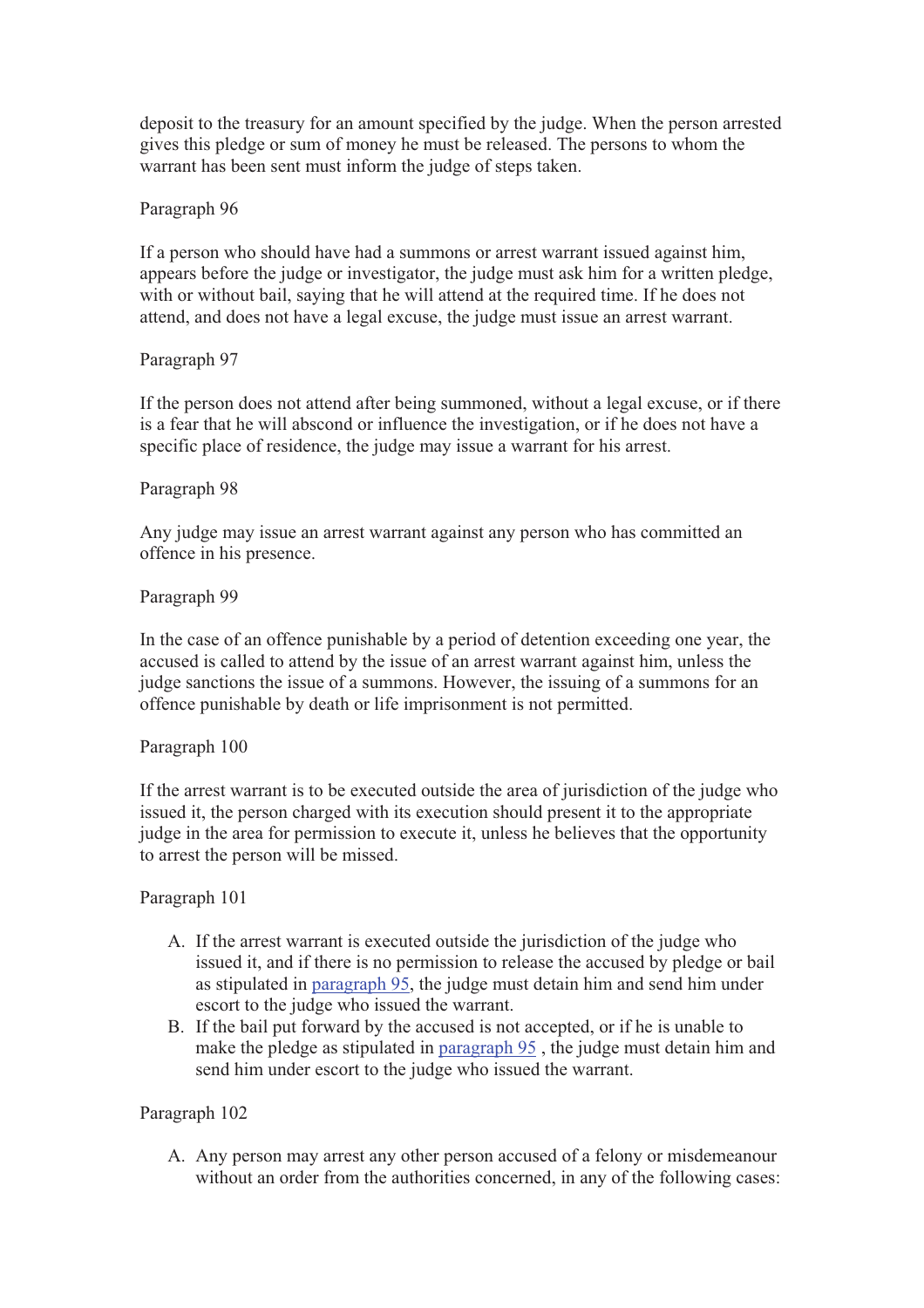- i. If the offence was committed in front of witnesses.
- ii. If the person to be arrested has escaped after being arrested legally.
- iii. If he has been sentenced in his absence to a penalty restricting his freedom.
- B. Any person may, without an order from the authorities concerned, arrest any other found in a public place who is in a clear state of intoxication or confusion and is a juvenile or has lost his reason.

Any member of the police or court officers must arrest any of the following if they encounter them:

- i. Any person against whom an arrest warrant has been issued by the competent authorities;
- ii. Any person carrying arms, whether openly or concealed, violating the provisions of law;
- iii. Any person thought, based on reasonable grounds, to have deliberately committed a felony or misdemeanour and who has no particular place of residence;
- iv. Any person who impedes a member of the court or public official from carrying out his duty.

#### Paragraph 104

All individuals must, if able, cooperate with the authorities concerned in an arrest being conducted in accordance with the law when asked to lend assistance.

#### Paragraph 105

Any per on who is sent an order to arrest someone, and any person charged with making an arrest in a witnessed offence must pursue the accused in order to arrest them, and if the presence of the accused is in doubt, or he hides somewhere, persons in that place should be asked to hand him over or to offer all possible facilities to enable his arrest. If this is not allowed, the person making the arrest must enter this place or any place in which the accused has taken refuge, by force, in order to arrest him.

#### Paragraph 106

Any person arresting someone in accordance with paragraphs 102 and 103 must bring the person arrested to the nearest police station or hand him over to a member of the judicial authorities, who must hand him over to the police, and if comes to the attention of an official in the police station that a warrant has been issued for the arrest of this person, he must bring him before the person who issued the warrant. If it is clear that he has committed an offence, the police official must take legal steps in this regard, and if it is clear that he is not guilty of the charge, steps must be taken to release him immediately.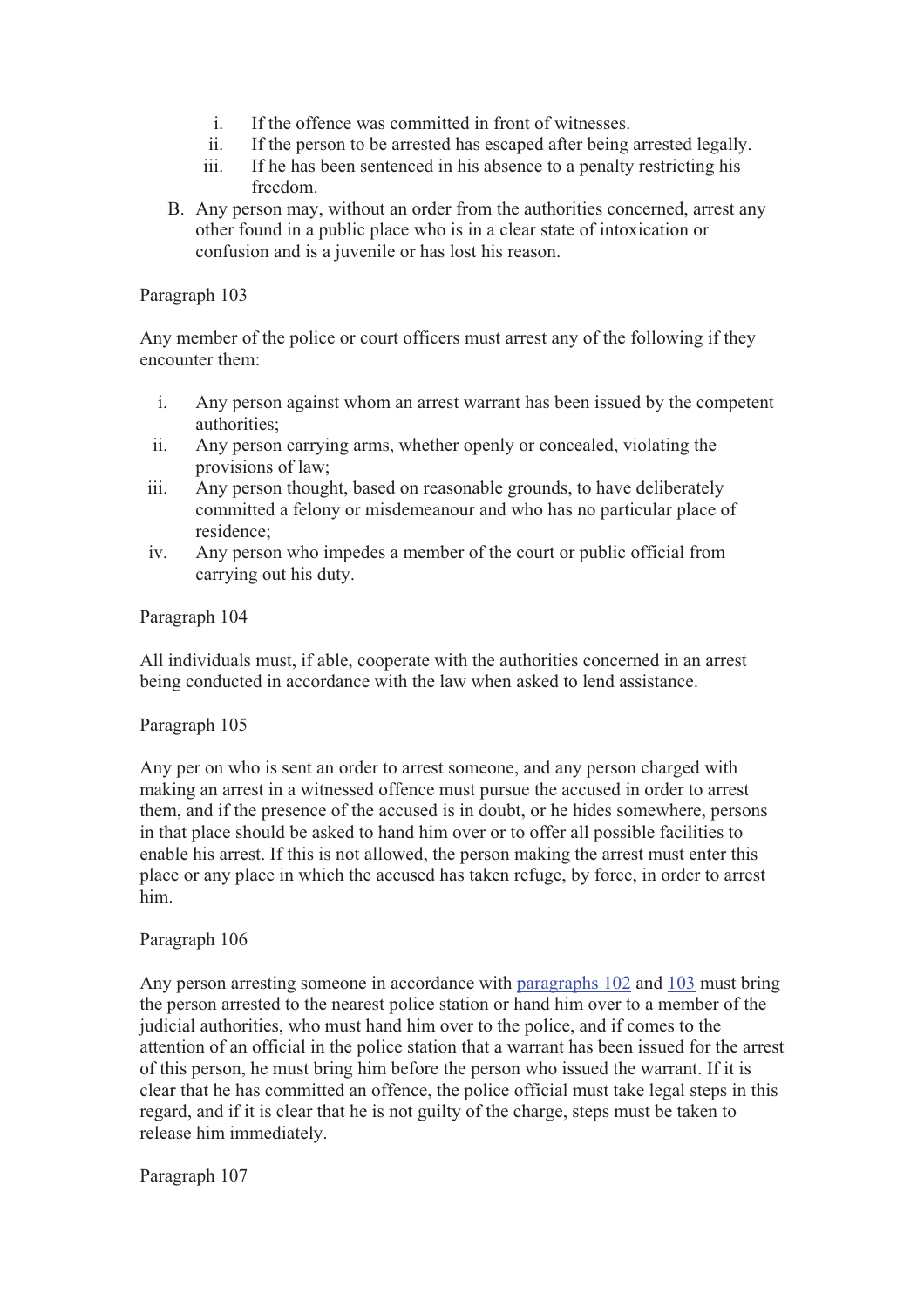Anyone who arrests someone in accordance with the law must take from him any weapons he is carrying and hand them over immediately to the person issuing the arrest warrant or to the nearest police station or to any member of the police.

## Paragraph 108

If the accused resists arrest or tries to escape, the person arresting him in accordance with the law may use reasonable force to enable him to carry out the arrest and to move him without allowing him to escape, provided that this does not lead to the death of anyone who has not committed an offence for which the death penalty or life imprisonment is prescribed.

## Section Three - Detention and release of the accused

## Paragraph 109

- A. If the person arrested is accused of an offence punishable by a period of detention not exceeding 3 years or by imprisonment for a term of years or life imprisonment, the judge may order that he be held for a period of no more 15 days on each occasion or order his release on a pledge with or without bail from a guarantor, and that he attend then requested if the judge rules that release of the accused will not lead to his escape and will not prejudice the investigation.
- B. If the person arrested is accused of an offence punishable by death the period stipulated in sub-paragraph A may be extended for as long as necessary for the investigation to proceed until the examining magistrate or criminal court issues a decision on the case on completion of the preliminary or judicial investigation or the trial.
- C. The total period of detention should not exceed one quarter of the maximum permissible sentence for the offence with which the arrested person is charged and should not, in any case, exceed 6 months. If it is necessary to increase the period of detention to more than 6 months, the judge must submit the case to the criminal court to seek permission for an appropriate extension, which must not itself exceed one quarter of maximum permissible sentence, or he should order his release, with or without bail, under the terms of sub-paragraph B.

# Paragraph 110

- A. If the person arrested is accused of an offence punishable by a period of detention of 3 years or less or by a fine, the judge must release him on a pledge with or without bail unless he considers that such a release will obstruct the investigation or lead to the accused absconding.
- B. If the person arrested is accused of an infraction, he may not be held unless he has no particular place of residence.

# Paragraph 111

The judge who issued the decision to detain the accused may decide to release him on a pledge, with or without bail, before the end of the period of detention stipulated in sub-paragraph B of paragraph 109, and he may return him to the holding detention if necessary for the investigation.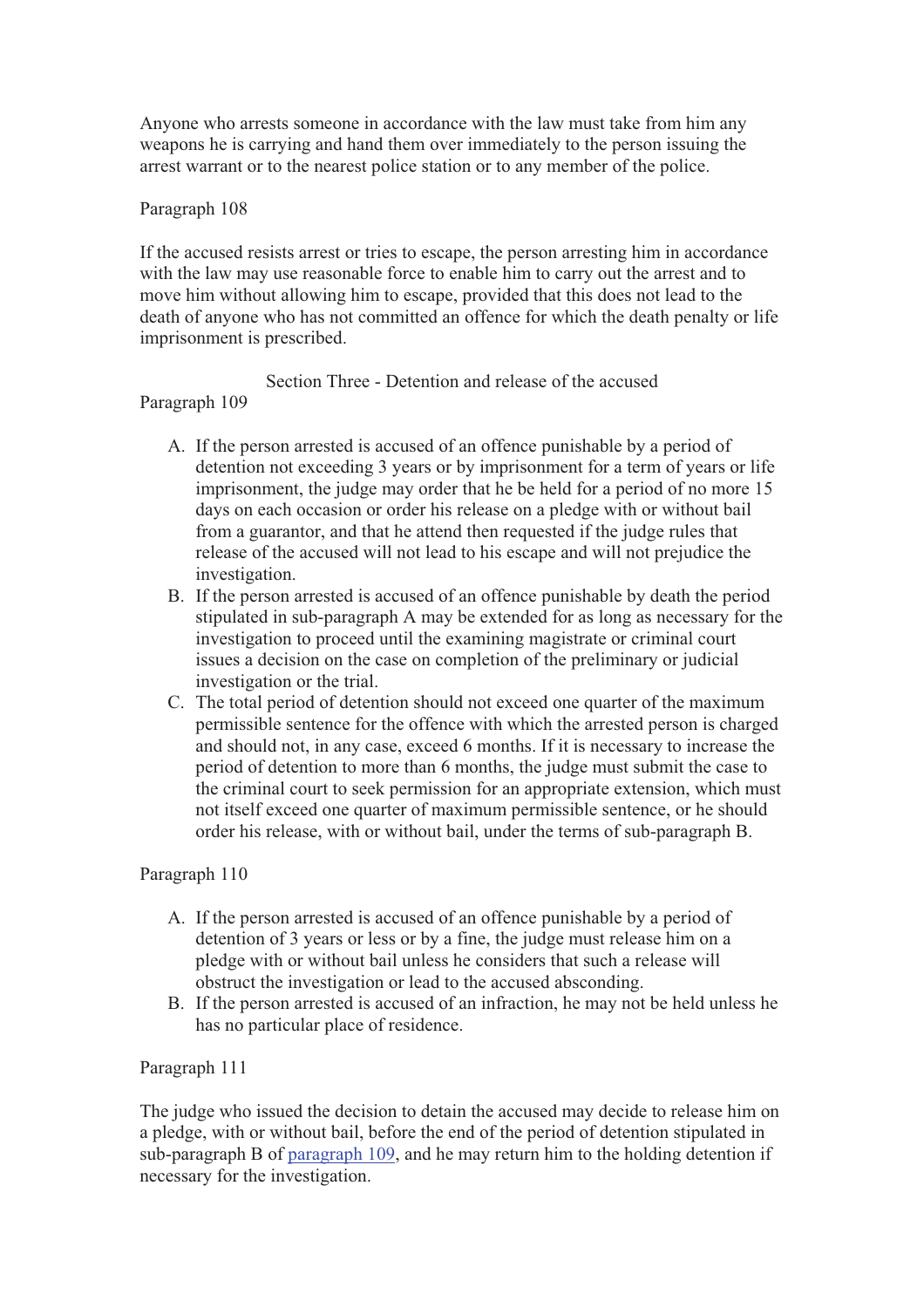Investigators in locations which are distant from the office of the judge should hold those accused of felonies. In the case of misdemeanours, they should release the accused on bail and must, in all cases, report the matter to the judge as quickly as possible, and carry out whatever order is prescribed.

## Paragraph 113

An order to hold a person should include the full name of the person to be held, the paragraph of law under which he is held, the date of the start of the detention and the date of its expiry. It should be signed by the issuing judge and stamped by the court.

Paragraph 114

- A. The amount of the pledge or bail is set according to the conditions of each case, and it must be appropriate for the type of offence and the circumstances of the accused.
- B. Bail is accepted if the judge or investigator or official in the police station is that it can be paid.
- C. Bail money is accepted from the accused or bailsman in cash and deposited in the court treasury or police station.

Paragraph 115

When the pledge, bailor cash sum is submitted, the accused is released if he is not being held for another offence.

Paragraph 116

If the bailsman dies or if the bail is broken, because the bailsman is unable to pay or has been deceitful is deception or if there appears to be a mistake in the bail, or there is another reason that the bailsman is not able to fulfill the bail, the judge may issue an arrest warrant against the accused or another bail order, and if this too remains unpaid, he is detained.

Paragraph 117

The bailsman may request exemption from the bail if the person bailed appears in front of the judge or is handed over to a police station. At the time, the judge will issue decision to cancel the bail and may order the detention of the accused if he does not pay the bail.

Paragraph 118

The bail or pledge is exempt from taxes.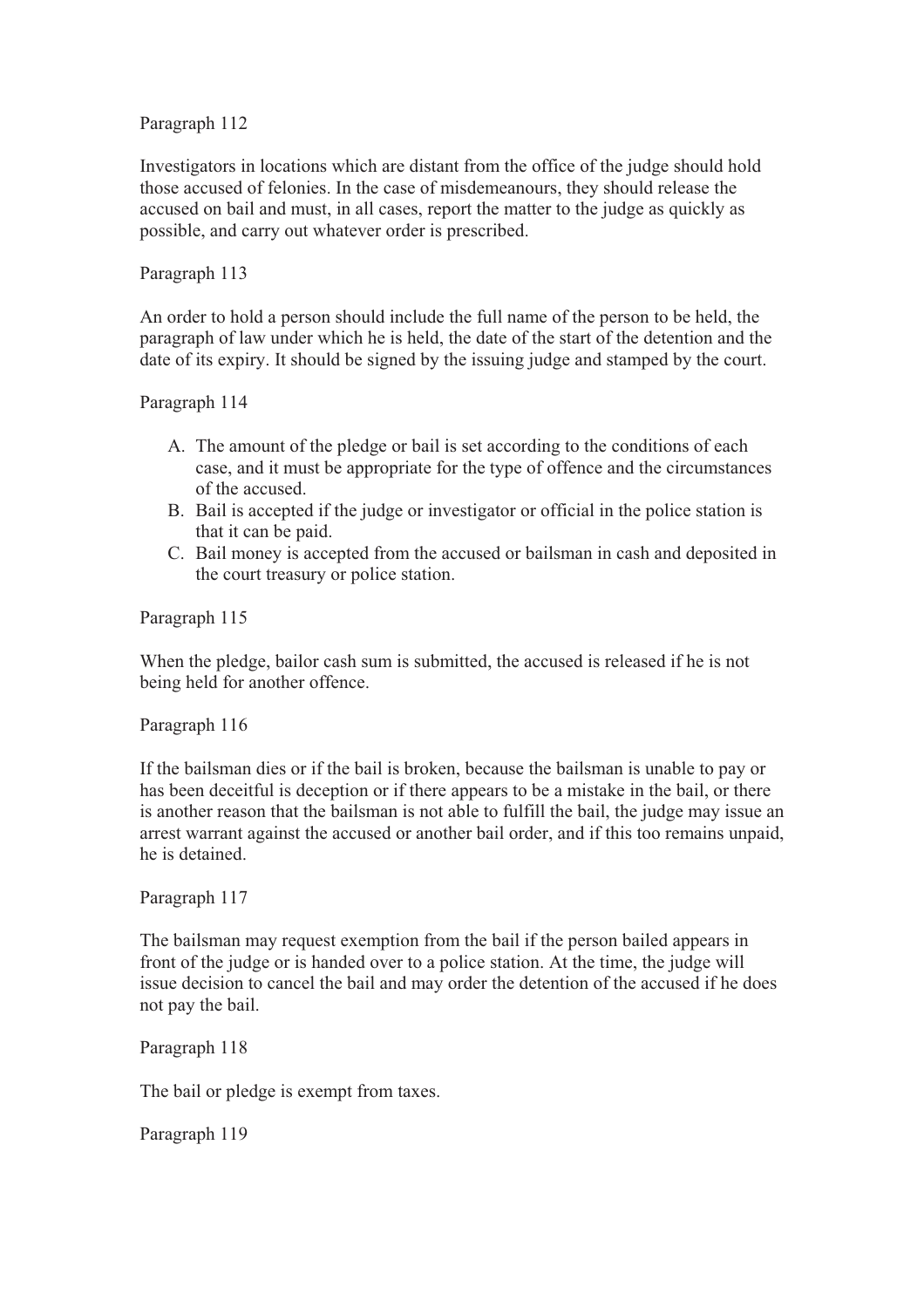- A. If the accused does not fulfill his pledge, or the bailsman does not pay the bail, he is transferred to the court of misdemeanour on a decision from the examining magistrate or criminal court, so that the sum which should have been paid can be collected. The court may decide to take all or part of the money, depending on the circumstances of the case, may excuse the accused if there were reasons of necessity for the lack of payment, or may make an order either that the money be paid in installments over a period of no longer than a year or that the sum deposited in cash in accordance with paragraph 114 be confiscated, or that the accuser's possessions be seized land sold in accordance with the law of implementation, based on the report presented by the court to the person in charge of the implementation, with the sum specified taken from the price achieved, due regard being given to the provisions of other I ws specifying items which may not be seized and sold.
- B. If the sum raised by the sale of possessions is not sufficient to pay the due sum, and there are no more goods to be seized, or if the issue of a decree to obtain the due sum is forestalled by a statement of settlement which is acceptable, the court may decree a period of detention not exceeding 6 months.
- C. The money seized or realized from sale of the seized goods is confiscated and paid to the treasury.
- D. If the sum deposited is not confiscated by the court because of an infraction of the pledge or bail, it returns to the owner after a verdict of not guilty or not liable, release of the accused or definitive rejection of the complaint against him.

- A. If the accused dies, procedures against him and against the bailsman for any infringement of the pledge or bail are stopped.
- B. If the bailsman dies, procedures against him for any violation of the bail are stopped.
- C. Procedures for the seizure and sale of goods and payment by installments are stopped in the situations mentioned in sub-paragraphs A and B above, and there is no need for the estate to pay the money not recovered.

Section four - Seizure of possessions of an accused person who has absconded

# Paragraph 121

A. If an arrest warrant issued against the accused for the commission of a felony is not executed, the investigating magistrate and criminal court may issue an order for the confiscation of the moveable and immoveable property of the accused. After execution, papers are immediately sent to the Court of Felony, and if supported by the court, the authorities who decided on the detention will issue a statement, published in the local newspapers, on the television and using other methods of publication as appropriate, which states the name of the accused, the offence of which he is accused and the property which has been seized. It will ask him to give himself up to the nearest police station within 3 days. It will also ask that any person with knowledge of the location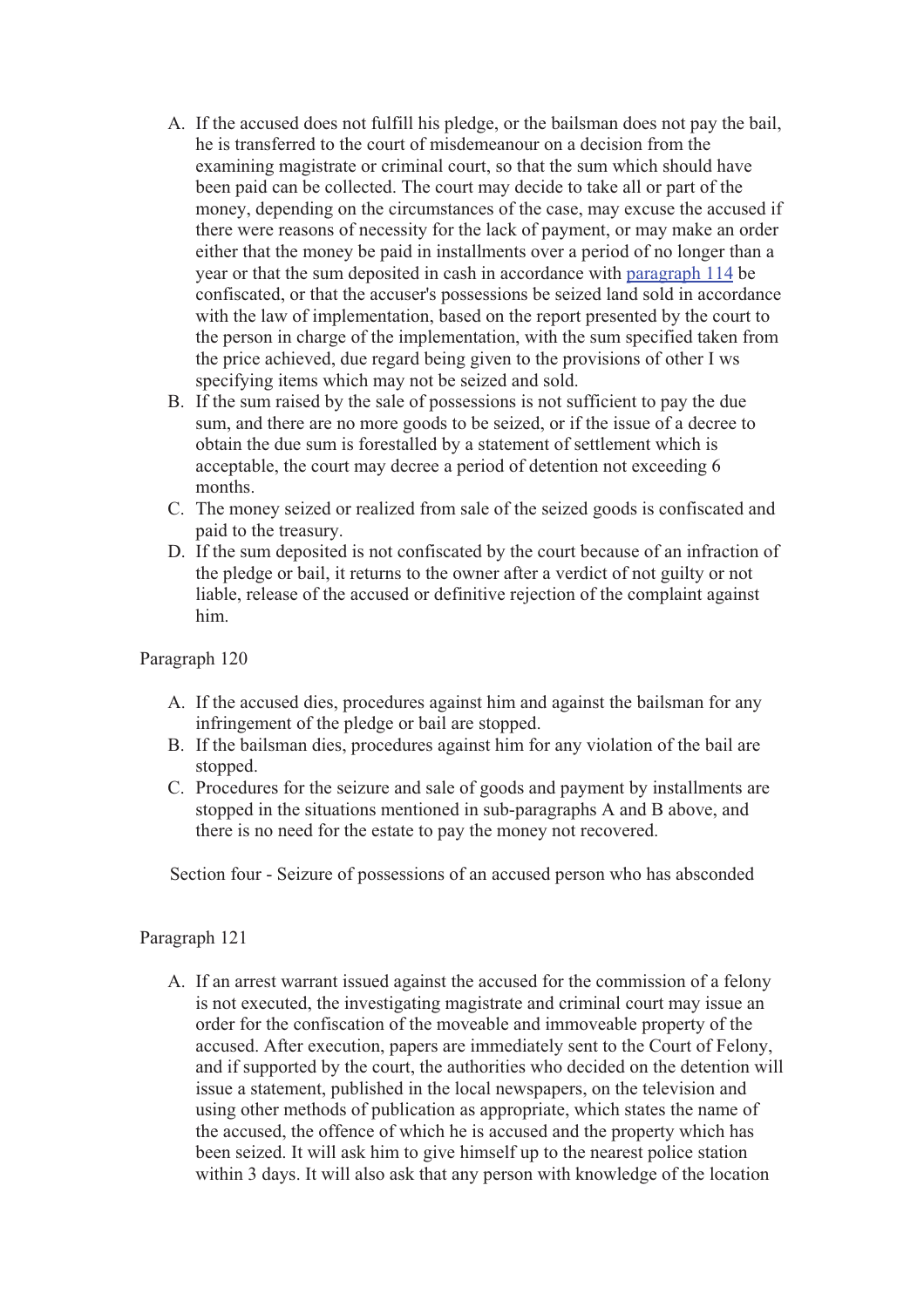of the accused inform the nearest police station. If the Court of Felony does not support it, the seizure is cancelled. If the decree of seizure was issued by the Court Felony, it is implemented, and the statement is issued without need for approval from any other authority.

- B. If the accused does not give himself up within the period stipulated, the authorities which issued the decree of seizure will deposit moveable assets with the judicial guard for safekeeping and they will be administered under his supervision. The immoveable assets will be handed over to the Office for Confiscated Property to administer, in its capacity as property with an absentee owner. The property will remain confiscated in this way until the death of the accused is proven. or he is sentenced or proved guilty or not liable, or is released, or the complaint against him is dropped. At that point, the property will be returned to him or whoever is the rightful owner.
- C. If the property seized will deteriorate quickly or is expensive to maintain, or if the authorities issuing the decree of seizure decide to sell it, it is sold in accordance with the Law of Implementation based on a memo sent to the person in charge of implementation.
- D. If the accused gives himself up or is arrested, either the seized property or its value is returned in full.
- E. Any person to whom an accused person who has absconded owes money on a legal basis, shall be paid monthly from the seized assets at the same rate as payment was being made before the seizure, by decree of the authorities which issued the decree of seizure.

Paragraph 122

If a person applies to the authorities issuing the decree of seizure, claiming ownership of the seized items, and presents sufficient proof, the authorities will hand over the items to him. If his request is rejected, he has the right to make a claim in a civil court or use ~he legal appeal process against the decision.

Section Five - Questioning of the accused

Paragraph 123

The examining magistrate or investigator must question the accused within 24 hours of his attendance, after proving his identity and informing him of the offence of which he is accused. His statements on this should be recorded, with a statement of evidence in his favour. The accused should be questioned again if necessary to establish the truth.

Paragraph 124

The accused has the right to make his statement at any time after listening to the statements of any witness, and to discuss it or to request that he is summoned for this purpose.

Paragraph 125

If it becomes clear that the accused is a witness against another defendant, his testimony is recorded and the 2 cases are separated.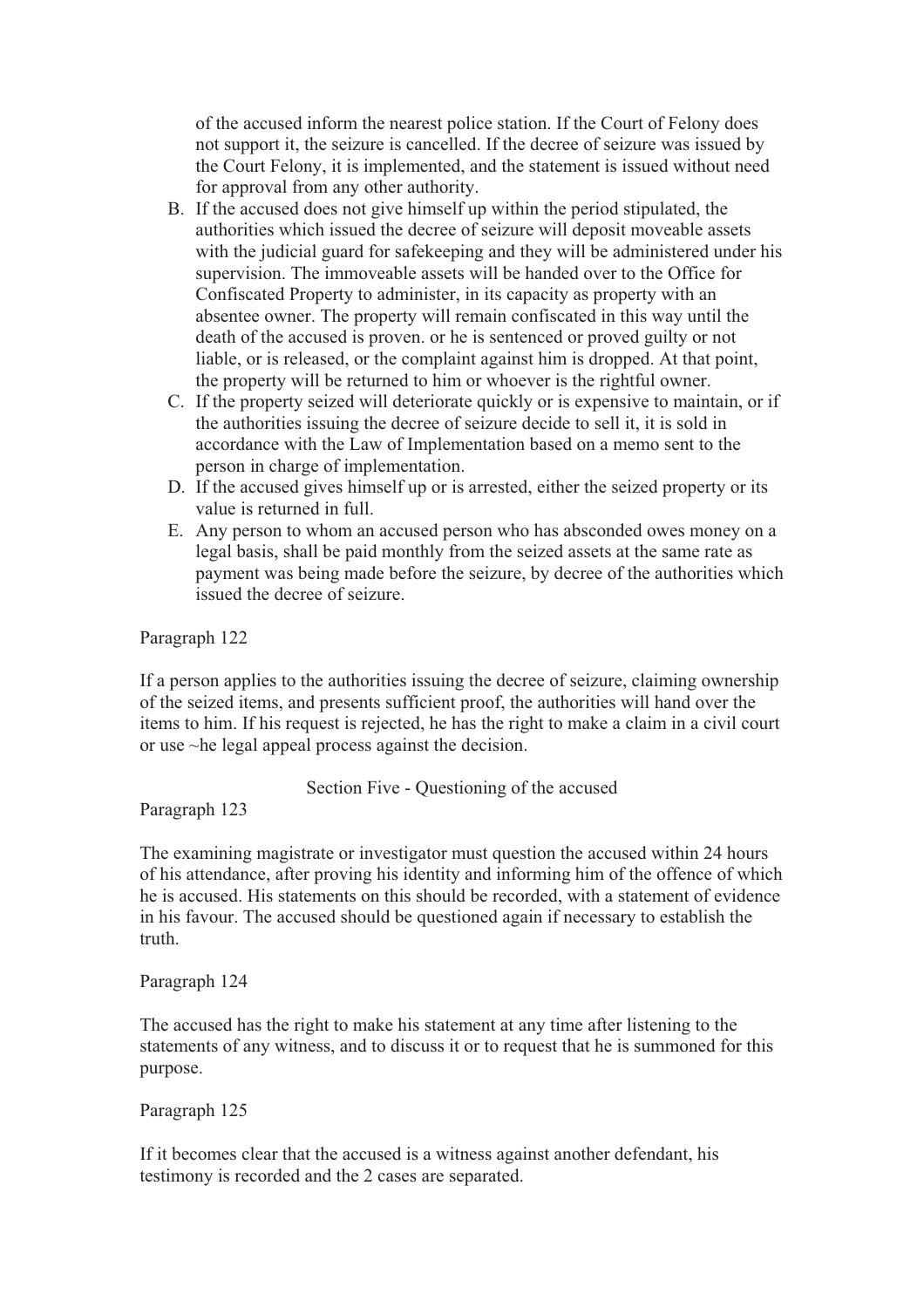- A. The accused does not swear the oath unless acting as a witness for other defendants.
- B. The accused does not have to answer any of the questions he is asked.

## Paragraph 127

The use of any illegal method to influence the accused and extract a confession is not permitted. Mistreatment, threats, injury, enticement, promises, psychological influence or use of drugs or intoxicants are considered illegal methods.

## Paragraph 128

- A. Statements of the accused are recorded in the written record by the magistrate or investigator and signed by the accused and the magistrate or investigator. If the accused is unable to sign, this should be recorded on the written record.
- B. If the statement of the accused includes a confession to the commission of an offence, the magistrate must record the statement himself, and read it back after a period of time. The magistrate and accused must then sign. If the accused would like to write down his statement in his own hand, the magistrate must enable him to do this, but it must be in the presence of the magistrate who must sign it, along with the accused, and after recording this in the written report.
- C. Testimony which the accused asks to present in his defence should be recorded in the written report along with investigation of other proof presented by him, unless the magistrate decides not to grant the accused's request, because he believes it be an unjustified attempt to impede the investigation, or to mislead the judge.

#### Paragraph 129

- A. The examining magistrate may offer immunity with the agreement of the Criminal Court, for reasons recorded in the record, to any defendant accused of an offence, in order to obtain his testimony against others involved in its commission, on condition that the accused will give a full and true statement. If he accepts the offer, his testimony is heard and he remains a defendant until a decision on the case is issued.
- B. If the accused does not submit a full and true statement, whether through deliberate concealment of any important issue or through false statements, he loses his right to immunity by decree of the criminal court, and procedures are taken against him for the offence for which he was offered immunity or any other related offence. His statements are used as evidence against him.
- C. If the criminal court finds that the statement given by the accused who has been offered immunity is full and true, then it will halt permanently legal proceedings against him and release him.

Section Six - Decisions of the judge after the end of the investigation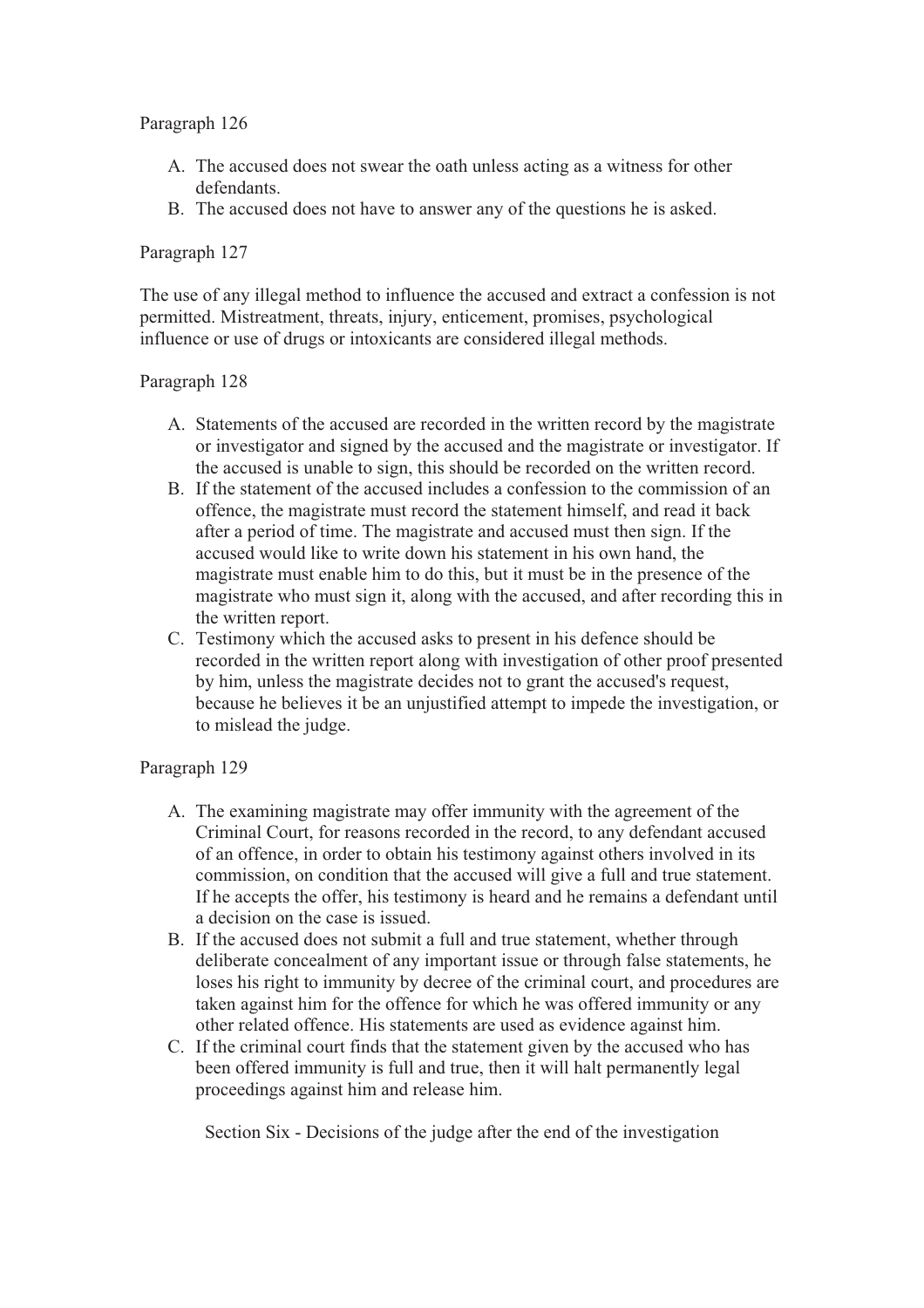- A. If the examining magistrate finds that the action is not punishable by law or that the complainant has withdrawn the complaint, or that the offence is one over which he has no authority without reference to the judge, or that the accused is not legally responsible because he is a minor, he issues a decision rejecting the case and closing the case file definitively.
- B. If the act is punishable by law and the magistrate finds that there is sufficient evidence for a trial, a decision is issued to transfer the accused to the appropriate court. If there is insufficient evidence he is not transferred, an order is issued for his release and the case file is closed temporarily, with a statement containing the reason for the closure.
- C. If the magistrate finds that the perpetrator is unknown or that the incident was an act of God, he issues a decision to close the case temporarily.
- D. An accused who has been detained will be released once the decision to reject the case or to release him has been issued.
- E. The magistrate informs the public prosecutor when the decision is issued in accordance with this paragraph.

## Paragraph 131

A decision of transfer should list the name of the accused, his age, profession, place of residence and the offence of which he is accused as well as the time and date of its occurrence and the law which applies, the name of the victim and the evidence obtained, along with the date of issue of the decision, signed by the magistrate and stamped by the court.

#### Paragraph 132

- A. If several offences are attributed to the accused, a single case is brought against him in the following circumstances:
	- i. If the offences resulted from one action;
	- ii. If the offences resulted from actions linked to each other and for a common purpose;
	- iii. If the offences are of the same type and are committed by the same defendant against the same victim, even if they occur at different times;
	- iv. If the offences are of the same type and occurred within one year against different victims, on the condition that there are no more than 3 victims for each case.
- B. The offences are considered of the same type if they are punishable by the same type of penalty as stipulated by the same paragraph of the law.

#### Paragraph 133

A single case is brought as stipulated in paragraph 132 if there are several defendants, whether as principals or accessories.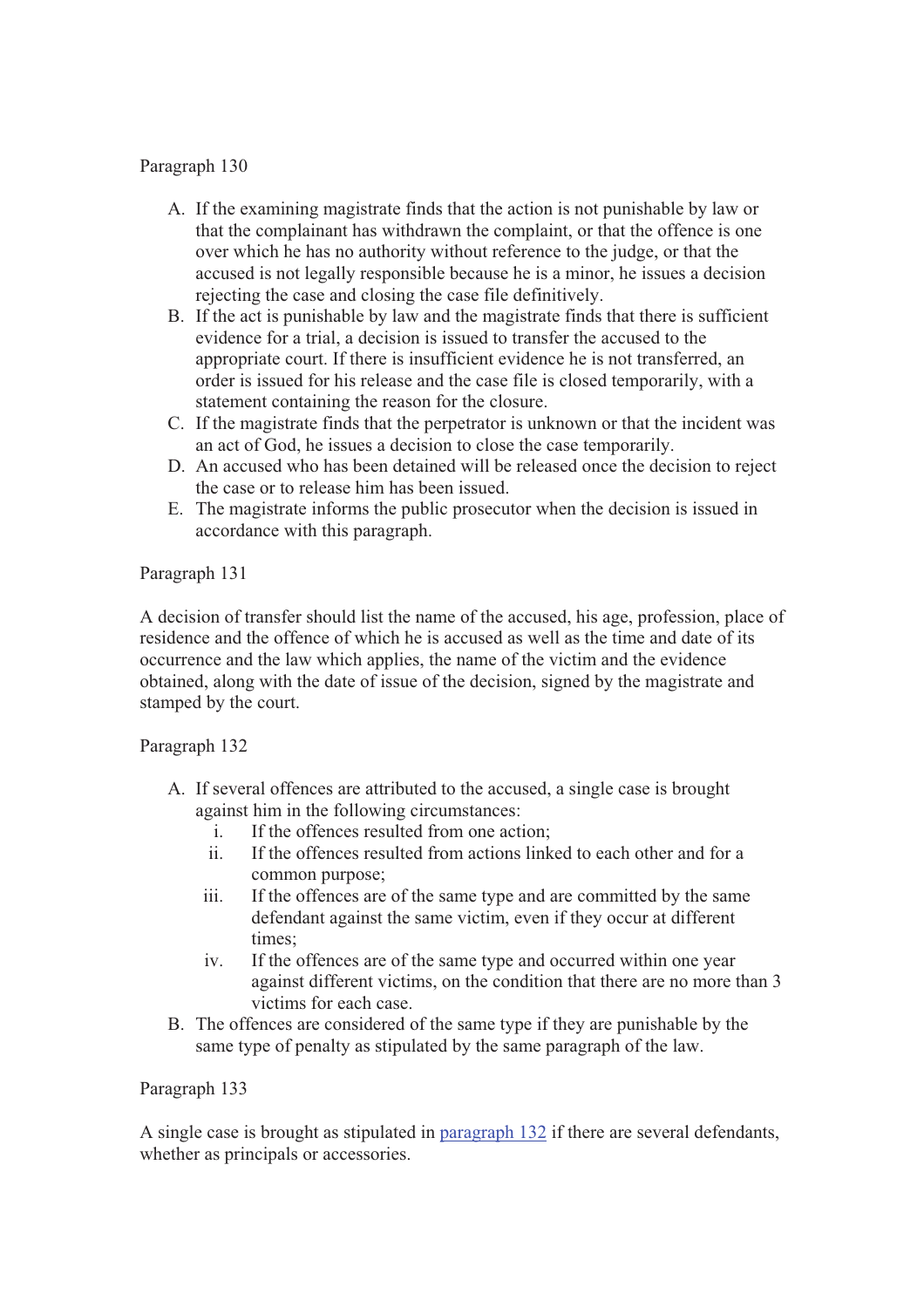- A. The person accused of a felony is transferred to the Court of Felony for a nonsummary case, and the person accused of a misdemeanour is transferred to the Court of Misdemeanour if the penalty is a term of detention exceeding 3 years, or based on a summary or non-summary case.
- B. The person accused of an infraction is transferred to the Court of Felony on a decision from the judge or on an order from the investigator based on the summary case.
- C. The statement of the defendant must be recorded before issue of the decision to transfer the case in accordance with sub-paragraph B, and an investigation of the infraction is mounted at the decision of the judge.
- D. With the exception of the provisions in sub-paragraphs 134.B and 134.C, the examining magistrate must make an immediate decision on infraction cases in which there is no claim for compensation or return of property, without taking a decision to transfer the case to the Court of Misdemeanour. The sentence of detention shall not be carried out until a degree of certainty is obtained. $s^4$

## Paragraph 135

If the defendant does not appear before the examining magistrate or investigator, and is not arrested despite the use of methods of compulsion as stipulated in this law, or if he escapes after arrest or detention, and if there is sufficient evidence for a transfer to court, the examining magistrate issues a decision of transfer to the court responsible in order for a trial to be conducted his absence.

- A. Transfer of the accused for trial at criminal courts stipulated in this code is not permit~ed except with permission from the Minister of Justice, for offences relating to the external or internal security of the state or involving insulting the government, ministers, representative bodies, armed forces, symbols of the state or its work, foreign nations, international organizations and their heads, representatives, work or symbols, and offences occurring outside Iraq which are punishable under Iraqi law.
- B. With the exception of infractions punishable by the amended Traffic Code number 48 of 1971, and related statements, the transfer of the accused for trial in an offended committed during performance of an official duty, or as a consequence of performance of this duty is possible only with permission of the minister responsible, in accordance with the stipulations of other codes.<sup>5</sup>
- C. The transfer of the accused for trial before the criminal court is not permissible in a case of false testimony, false information or provision of false evidence except with the permission of the court in which the offence took place or where the official who witnessed the offence is employed. The decision in this case is subject to appeal at the Court of Cassation within 30 days, starting from the day following the issue of the decision, unless the decision has been issued by the Court of Cassation, in which case it is final.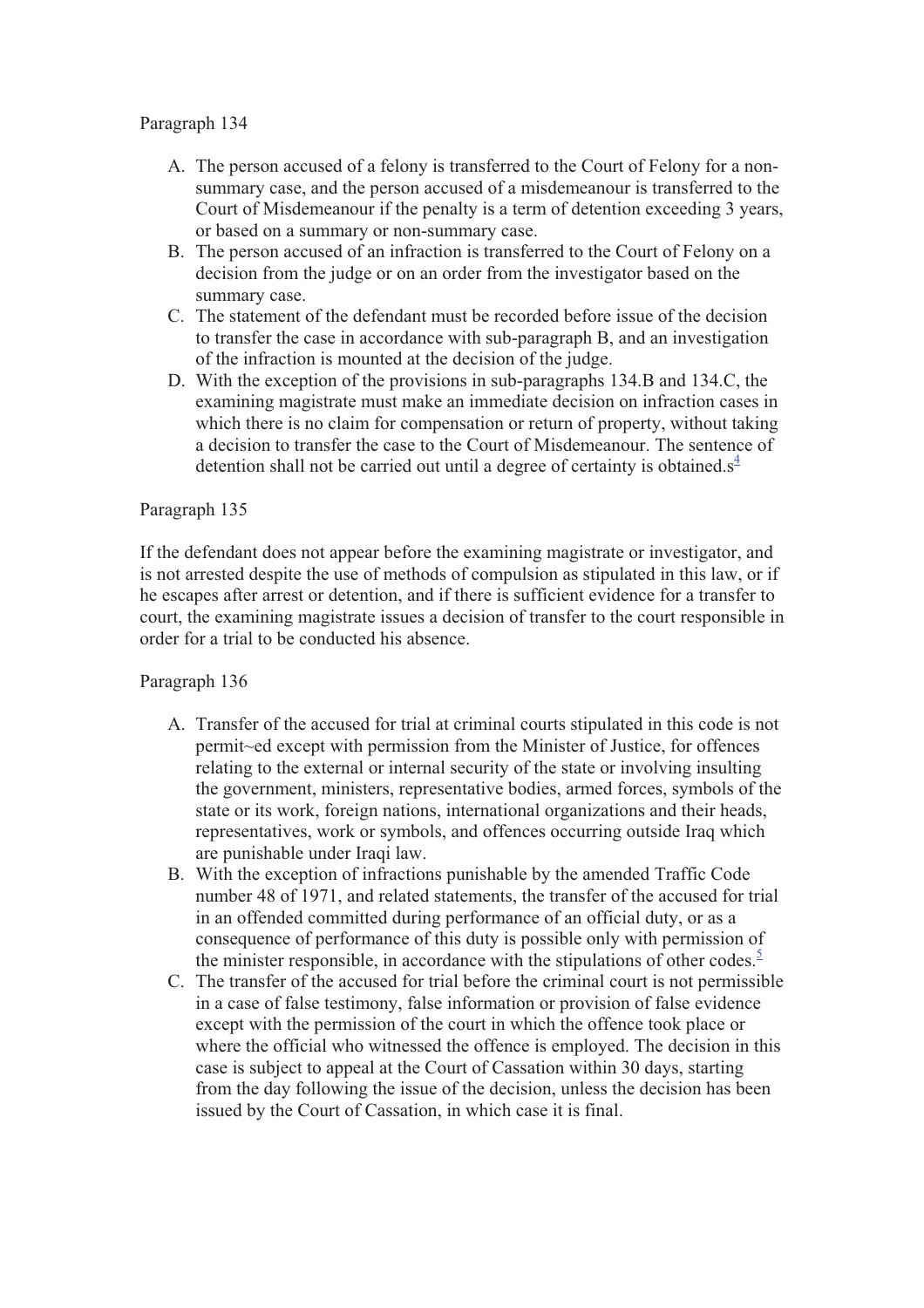## **BOOK THREE - Courts**

## **SECTION ONE - types of Penal Court and their jurisdictions**

## Paragraph 137

- A. Penal courts are the Court of Misdemeanour, Court of Felony and Court of Cassation. These courts have jurisdiction to consider all criminal cases with a few special exceptions.
- B. Civil government officials who do not have authority, may be granted judicial authority for misdemeanours by decree of the Minister of Justice based on a proposal from the minister responsible for the implementation of penal authorities stipulated in the relevant laws.

#### Paragraph 138

- A. The Court of Misdemeanour has jurisdiction in cases of misdemeanours and infractions and can be authorized to give rulings cases of involving only misdemeanours or only infractions.
- B. The Court of Felony has jurisdiction to rule on cases of felonies and to review the cases the other offences stipulated by law.
- C. The Court of Cassation has jurisdiction to review provisions and rulings issued on felonies, misdemeanours and other cases stipulated by law.

#### Paragraph 139

- A. If, either before or after a judicial investigation or, in connection with a case transferred in a non-summary form, a trial the Court of Misdemeanour, having examined the papers, believes that the ruling in the criminal case is outside its jurisdiction and within the jurisdiction of the Court of Felony, then it rules that the accused be transferred to the Court of Felony. If the Court of Felony finds that the ruling in the case is within the jurisdiction of the Court of Misdemeanour, it may either rule on the case or return it to the Court of Misdemeanour.
- B. If the Court of Felony finds that decision in the case referred to it from the investigating magistrate is within the jurisdiction of the Court of Misdemeanour, it may decide on it or transfer the accused to the Court of Misdemeanour.
- C. The decision of the Court of Felony to transfer or return is legally binding.

#### Paragraph 140

If it becomes clear to the Court of Misdemeanour that the offence on which the defend nt is being tried is connected to another case on which the accused is being tried in another criminal court, it must transfer the defendant to this court either before or after charging him with the related offence. This transfer would be from one Court of Felony to another.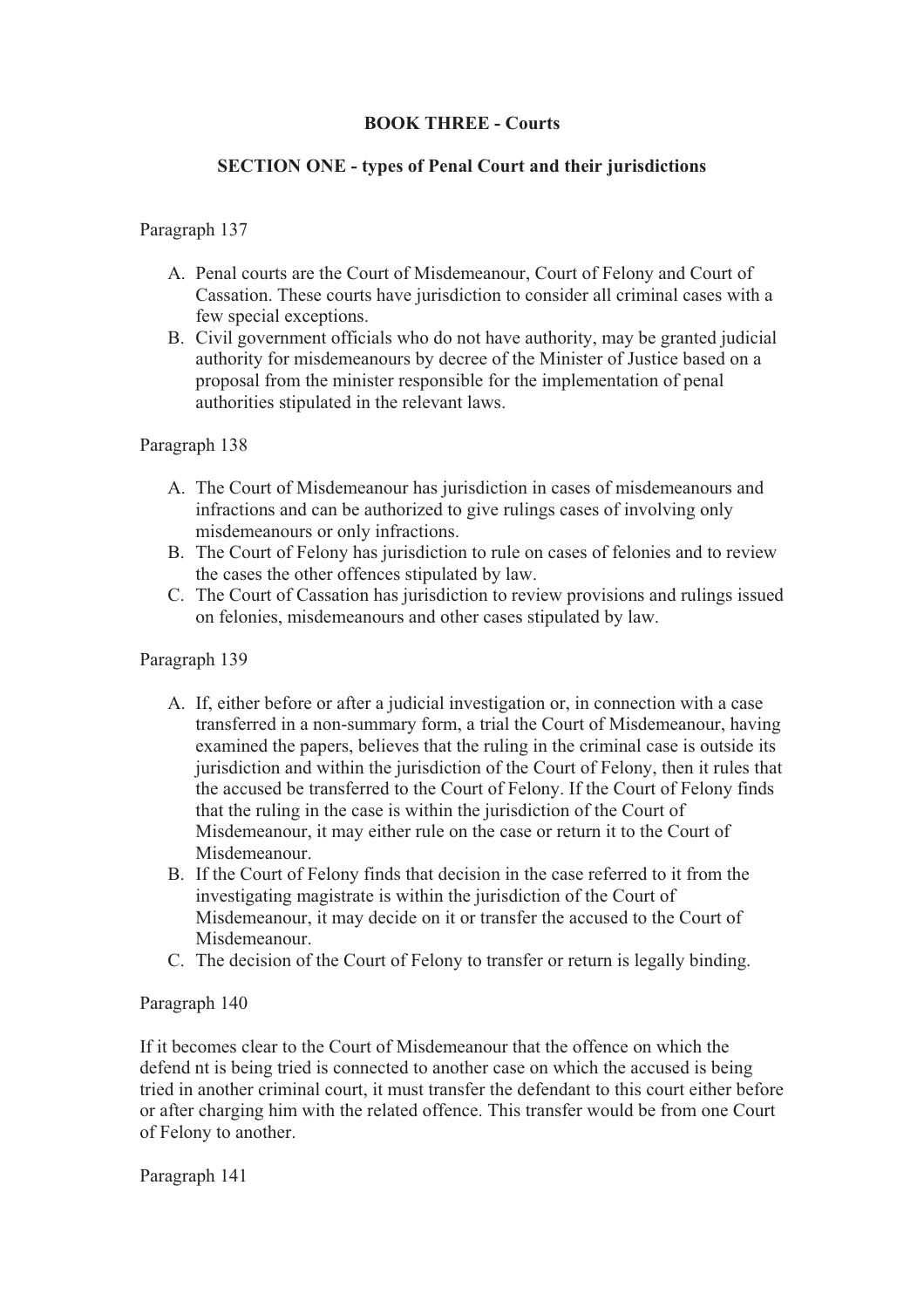The provisions of paragraphs 53, 54 and 55 apply in deciding on territorial jurisdiction for trial and in any dispute over territorial jurisdiction between criminal courts.

Paragraph 142

A case may be transferred from the jurisdiction of a criminal court to the jurisdiction of another criminal court of the same level by order of the Minister of Justice or decision from the Court of Cassation or Court of Felony within its region, on grounds of secu ity or if the transfer assists in the uncovering of the truth.

SECTION TWO - Appearance in court of defendant and other litigants

#### Paragraph 143

- A. The court, on receipt of the case file, must set a date for the trial and inform the public prosecutor, the defendant and those with any connection and any of the witnesses who are to testify, by means of a written summons, at least one day before the trial in the case of an infraction, 3 days before for a misdemeanour and 8 days before for a felony. Informing the defendant's lawyer of the order to attend does not dispense with the need to inform the defendant.
- B. The summons to attend contains the name of the person to be notified and include his role in the case, the names of the defendant and victim, the court, case number type of offence, the legal paragraph applicable and the time when they must appear in court.
- C. If it becomes clear, once the notification has been issued, that the defendant has absconded, a summons or arrest warrant is pinned up at his place of residence if known, published in 2 local newspapers and announced on the radio or television in the case of significant felonies or misdemeanours, in accordance with a decision by the court. An appointment is set for the trial within a period of no less than a month from the last date of publication in the newspaper for a misdemeanour or an infraction and 2 months for felonies.

- A. The Head of the Court of Felony appoints a lawyer for the defendant if he has not appointed one and the court sets remuneration for the lawyer during judgement on the case at a rate of no less than 10 dinars and no more than 50 dinars, with the cost borne by the state treasury. The decision to appoint the representative is considered an order of delegation. If the lawyer can demonstrate a legal excuse for not accepting the brief, then it is for the head of the court to appoint an alternative lawyer.
- B. The appointed lawyer must prepare the submission and defend the accused, or be replaced by an appointed lawyer, with the court imposing a fine of no more than 50 dinars implemented by a memo written by the head of the court to the department of implementation, without violating the procedural rules of the court, in accordance with the Lawyer Code. He shall be exempt from the fine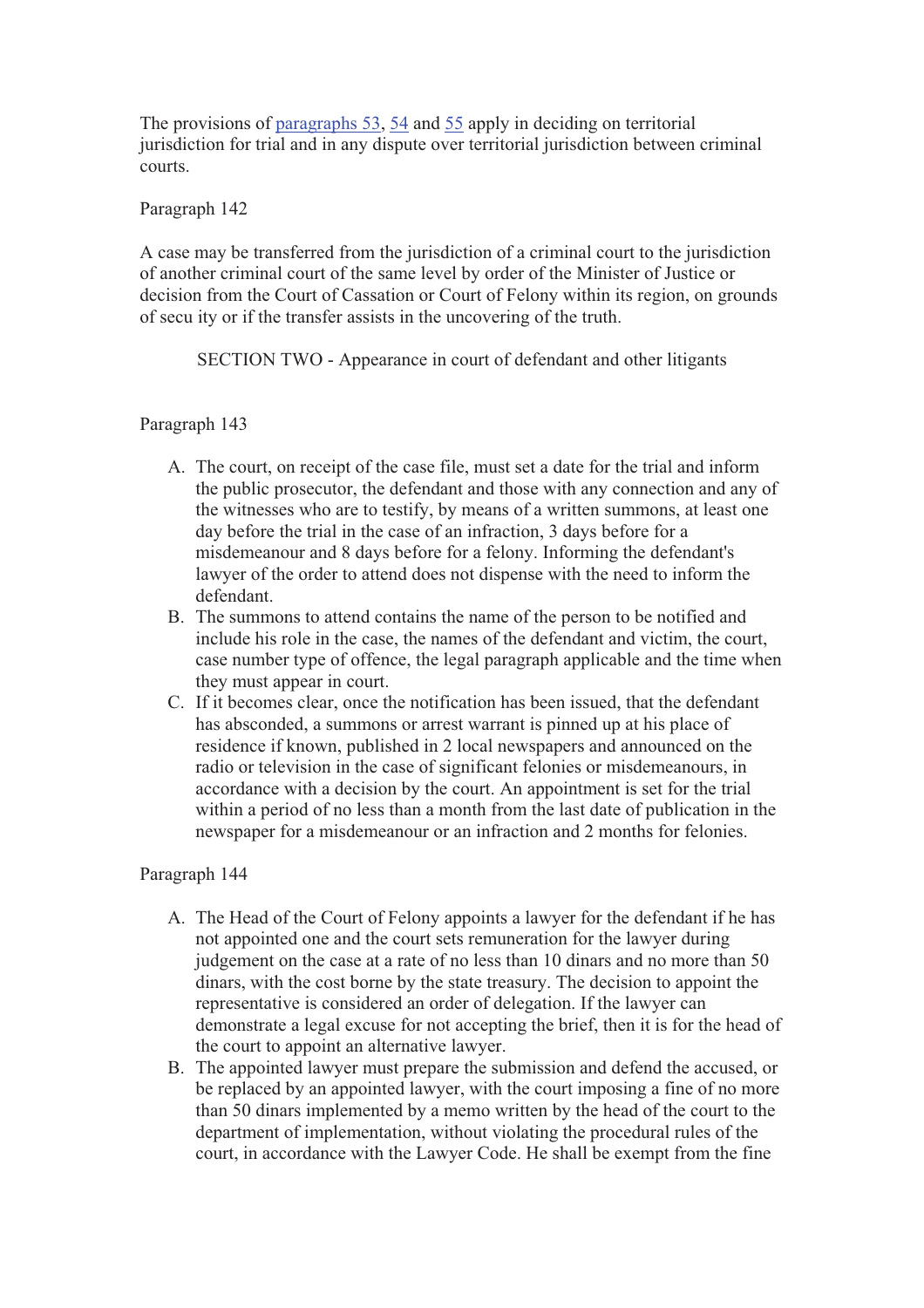if at any time it is proved that he was excused from attending the session in person or through a representative.

Paragraph 145

The accused must appear in person in a trial of contention [translator's note - trial in which both parties appear in person]; the attendance of his representative is not acceptable.

## Paragraph 146

The defendant may present a written excuse if he does not attend, and his me of his relatives may present this report. If it is accepted by the court, another time is fixed for the trial, and the defendant and others connected with the case are given notification.

## Paragraph 147

- A. The trial will take place when the two parties attend. If the accused has absconded or is absent without legal excuse, despite his having been informed, a trial will take place in his absence.
- B. If the accused does not attend and has not been notified in person, the trial will not take place until he has been notified ((in person)).

## Paragraph 148

If there are a number of defendants and amongst them is one who has absconded or is absent, the trial of those who are present takes place, as does the trial of those absent, but the case of those present takes precedence over the case of those who are absent.

#### Paragraph 149

- A. The trial of an absent defendant or one who has absconded is conducted according to the guidelines for the conduct of trials where the defendant is present.
- B. Notification of the *in absentia* judgement is given to the person against whom the judgement has been made. If the defendant has absconded at the time of notification, notification is given as stipulated in paragraph 143.
- C. The court issues an arrest warrant against the person who has been sentenced *in absentia* to a penalty restricting his freedom, for a felony or misdemeanour.

# Paragraph 150

If the civil plaintiff abandons his claim, whether by his absence or in accordance with the provisions of paragraph 22, or through a request presented to the court, he is considered to have given up his right to a review of the civil case before the criminal court and the court considers the criminal case. It may imply from his absence that he has abandoned his complaint in accordance with paragraph 9.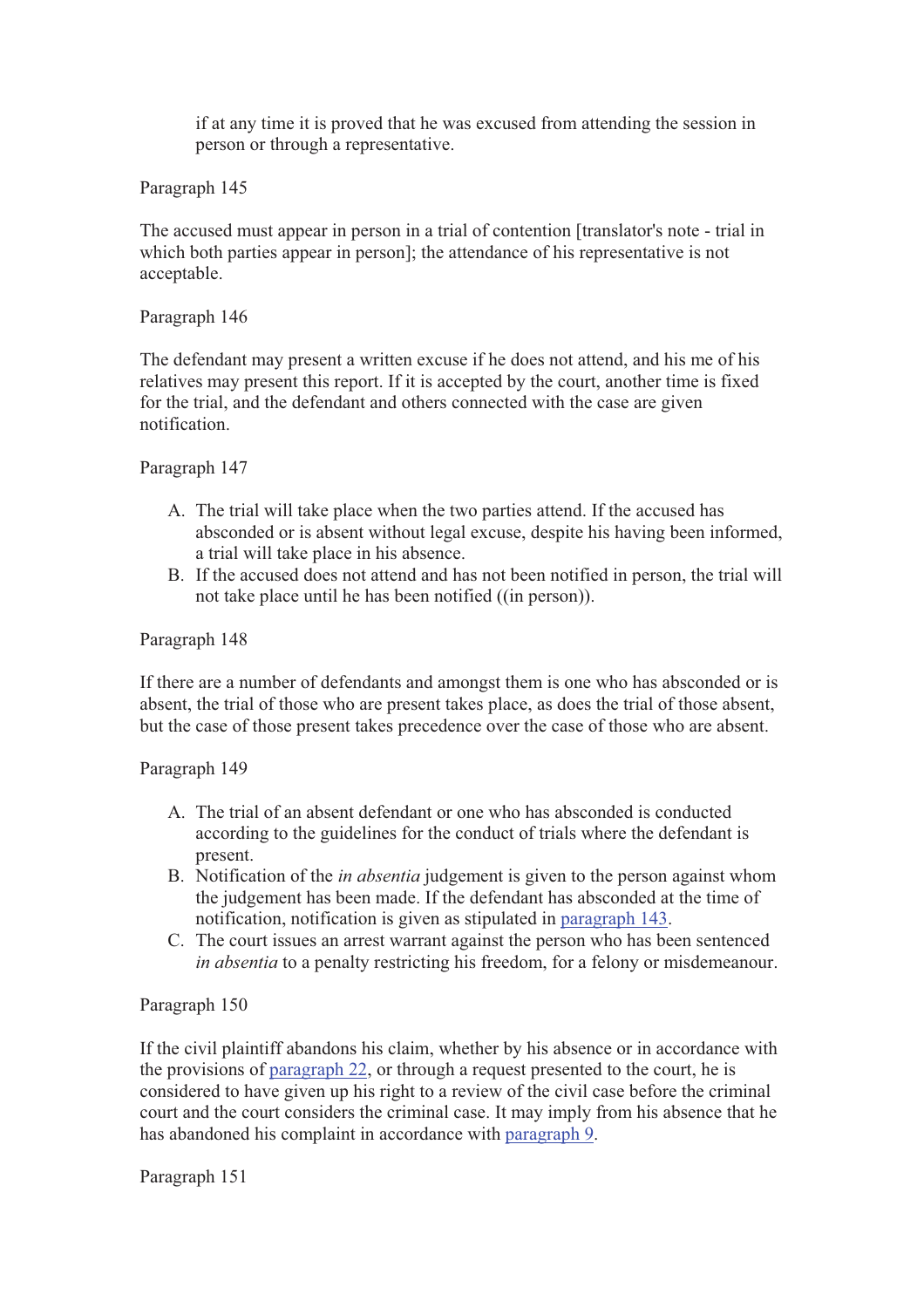In the case of a defendant who absconds after presenting his defence but before the issue or a verdict, without informing the court of any legal excuse, an arrest warrant is issued, requiring him to attend for delivery of the verdict.

Part three - Court Procedures

Section one - General Principles in the trial

Paragraph 152

Trial sessions must be open unless the court decides that all or part should be held in secret and not attended by anyone not connected with the cases, for reasons of security or maintaining decency. It may forbid the attendance of certain groups of people.

Paragraph 153

The court and those entrusted with its administration may prohibit any individual from leaving the court room, and if someone leaves in violation of this prohibition, without the permission of the court, the court may rule immediately for detention for 24 hours or a fine not exceeding 3 dinars, with no right to appeal against this ruling. The court may however issue a pardon before the end of the session and retract the ruling issued.

Paragraph 154

The court may prevent the parties and their representatives speaking at undue length or speaking outside the subject of the case, repeating statements, violating guidelines or making accusations against another party or a person outside the case who is unable to put forward a defence.

Paragraph 155

- A. It is not permissible to try any defendant who has not been referred to the court.
- B. If it becomes clear to the court before judgement on a case is made, that there are other persons linked to the offence, either as principals or as accessories, and procedures have not been taken against them, it may consider the case with regard to the defendant present, and request that the investigative authorities take legal proceedings against the other persons or decide to suspend the case until the investigation has been completed.

Paragraph 156

The defendant attends the court room without restraint or handcuffs and the court must use necessary means to ensure the security of the court room.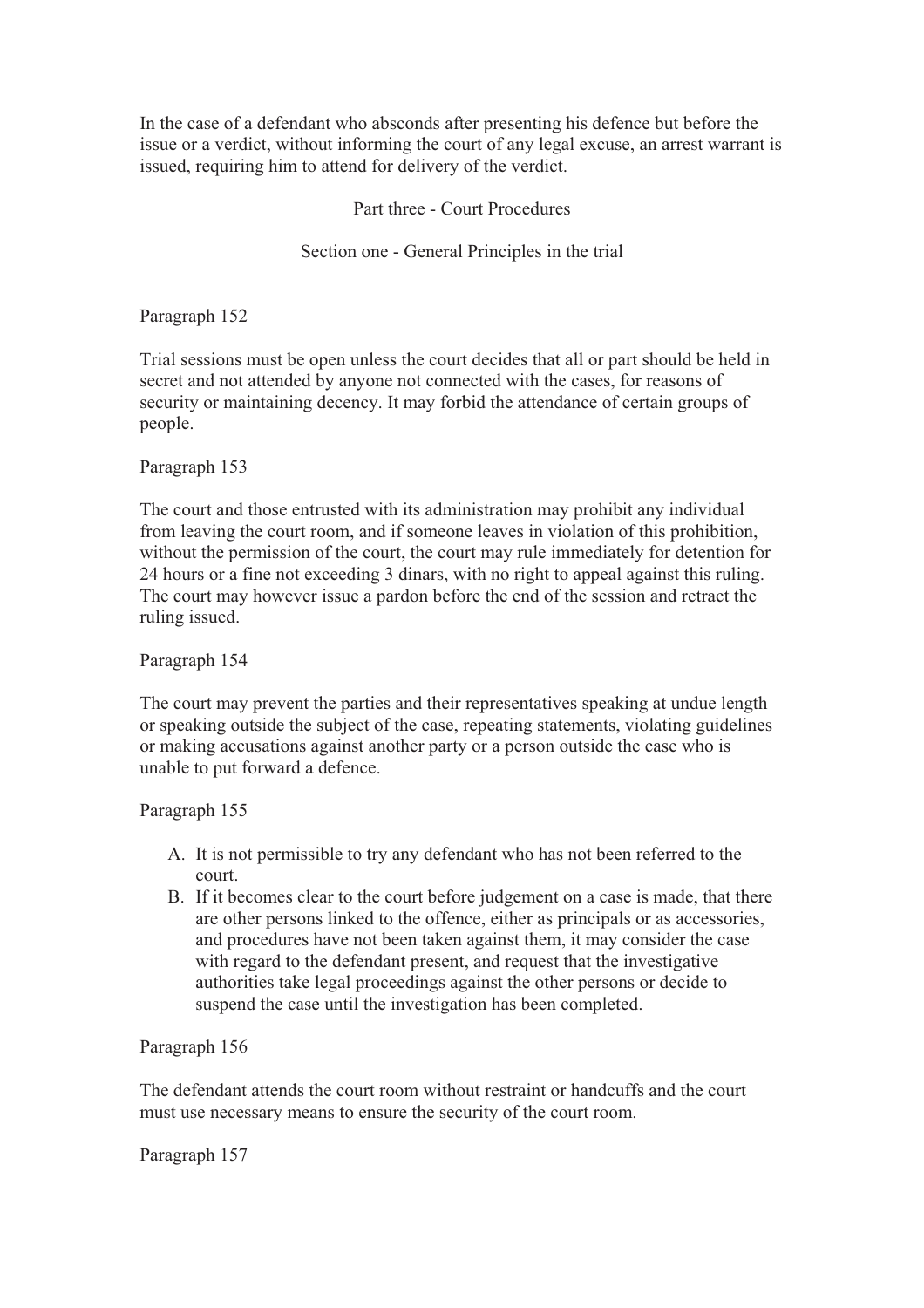The court may, at any time whilst the case is being considered, order the release of the defendant with or without bail unless he is accused of an offence punishable by death. It may order his arrest or detention following any release, stating the reasons for this in the order issued.

## Paragraph 158

The defendant may not be removed from the court room during consideration of the case unless he violates the rules of the court, in which case procedures continue as if he were present. The court must keep him informed of the procedures which took place in his absence.

## Paragraph 159

- A. If a person commits a misdemeanour or infraction whilst in the court room, the court may evaluate the case against him at the time, suspending the initial case and making a ruling after listening to statements from a representative of the public prosecutor, if present, and statements in defence of the person mentioned, or transferring him to an examining magistrate after making a written record of the incident.
- B. If a felony is committed, the court makes a written record of the event and transfers the defendant to an examining magistrate for the necessary legal steps to be taken.

## Paragraph 160

- A. If the ruling on a criminal case is suspended, pending the result of the ruling in another criminal case, the ruling of the first must be suspended until the ruling on the second has been made.
- B. If it is proved that the defendant is absent for reasons outside his control, for example because he is imprisoned or missing, the examining magistrate or criminal court issues a ruling, according to the circumstances, ordering the suspension of criminal proceedings against him temporarily, and the suspension of any civil case until such a time as he returns or his fate becomes clear. The civil plaintiff in this case does not have the right to refer to the civil court  $\frac{6}{5}$

#### Paragraph 161

If the case is being reviewed by a judge whose place is taken by another judge, the second judge may base his judgement on procedures and investigations undertaken by his predecessor or he may repeat these procedures and investigations himself.

#### Paragraph 162

The court may decide on the suspension of a case for a suitable period if necessitated by circumstances. It must inform the defendant, other litigants and witnesses who have not yet testified that they are to attend the session when it resumes and the court will m et the cost of their expenses.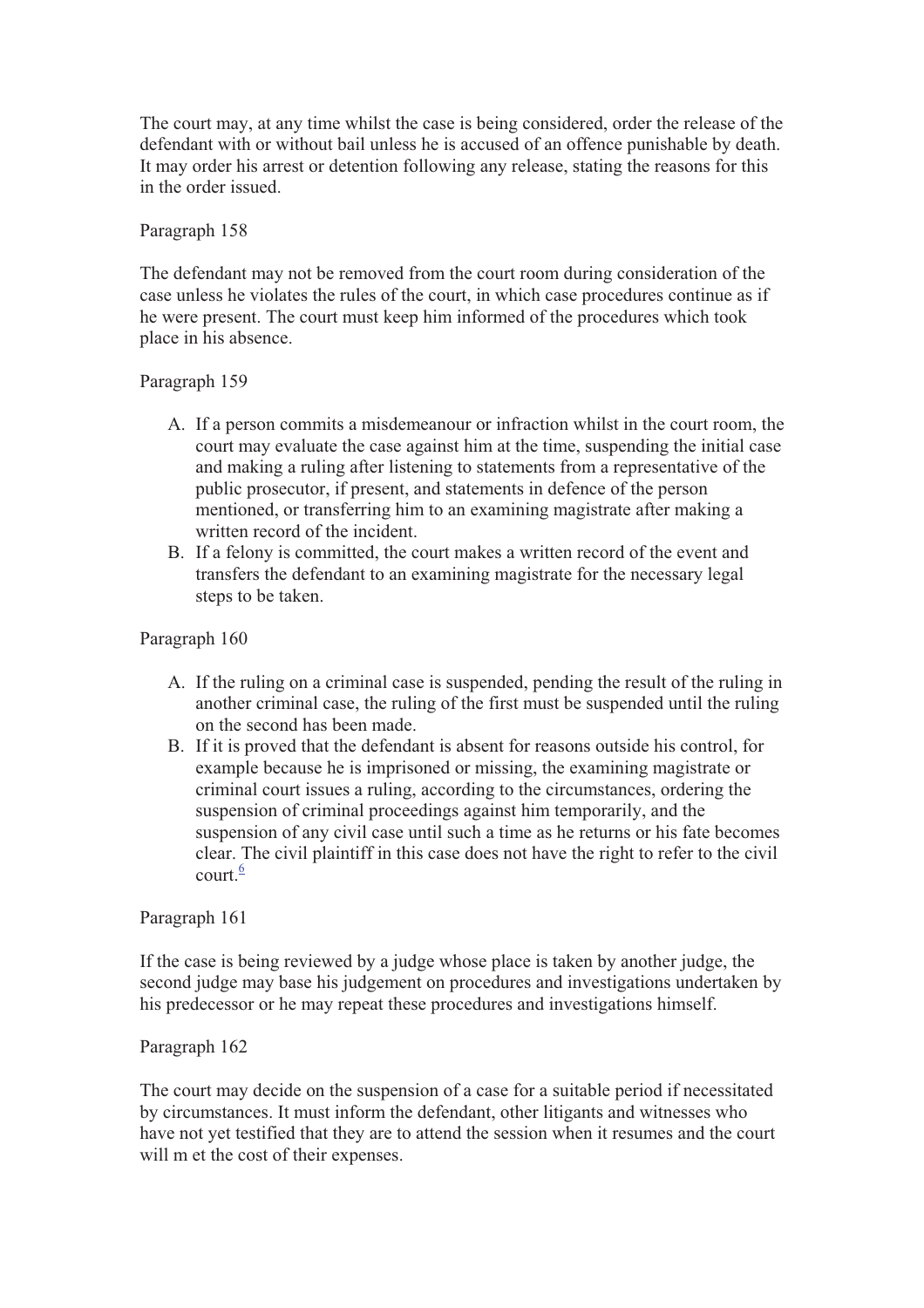The court may order that any investigatory procedure or procedures be taken, or that any person be ordered to hand over information, documents, or items, if that will assist the investigation. In the event of a refusal to hand over something in his possession, a person should be transferred to an examining magistrate for legal procedures to be taken against him.

#### Paragraph 164

The court orders that items seized be brought to the court room wherever possible, where the defendant and other parties are able to see and note them.

#### Paragraph 165

The court may proceed to conduct an investigation if it appears that this will assist in establishing the truth and should allow the litigants to attend the investigation.

#### Paragraph 166

The court may appoint one or more experts in matters requiring their opinion and may permit the wages of the expert to be borne by the treasury as long as the price is not unreasonably high.

Section 4 - Court Procedures in non-summary cases

Paragraph 167

The trial begins with the summoning of the defendant and other parties and the formal identification of the defendant. A decree of transfer is then issued. The court hears the testimony of the complainant and the statements of the civil plaintiff, then sees the evidence and orders the reading of the reports, investigations and other documents. The statements of the defendants are then heard, along with the petitions of the complainants, civil plaintiff, civil prosecutor and public prosecutor.

- A. Before giving testimony each witness is asked to give his full name, profession, age, place of work and relationship to the parties. Before giving his testimony, he must swear that he will speak the truth and nothing but the truth.
- B. The witness gives his testimony orally and it is permissible to interrupt him during its delivery. If he is unable to speak due to disability, the court will give him permission to write his statement. The court may ask any questions necessary in order to clarify the facts after completion of the testimony. The public prosecutor, complainant, civilian plaintiff, a civil official and the defendant may discuss the testimony via the court and ask questions and request clarifications to establish the facts.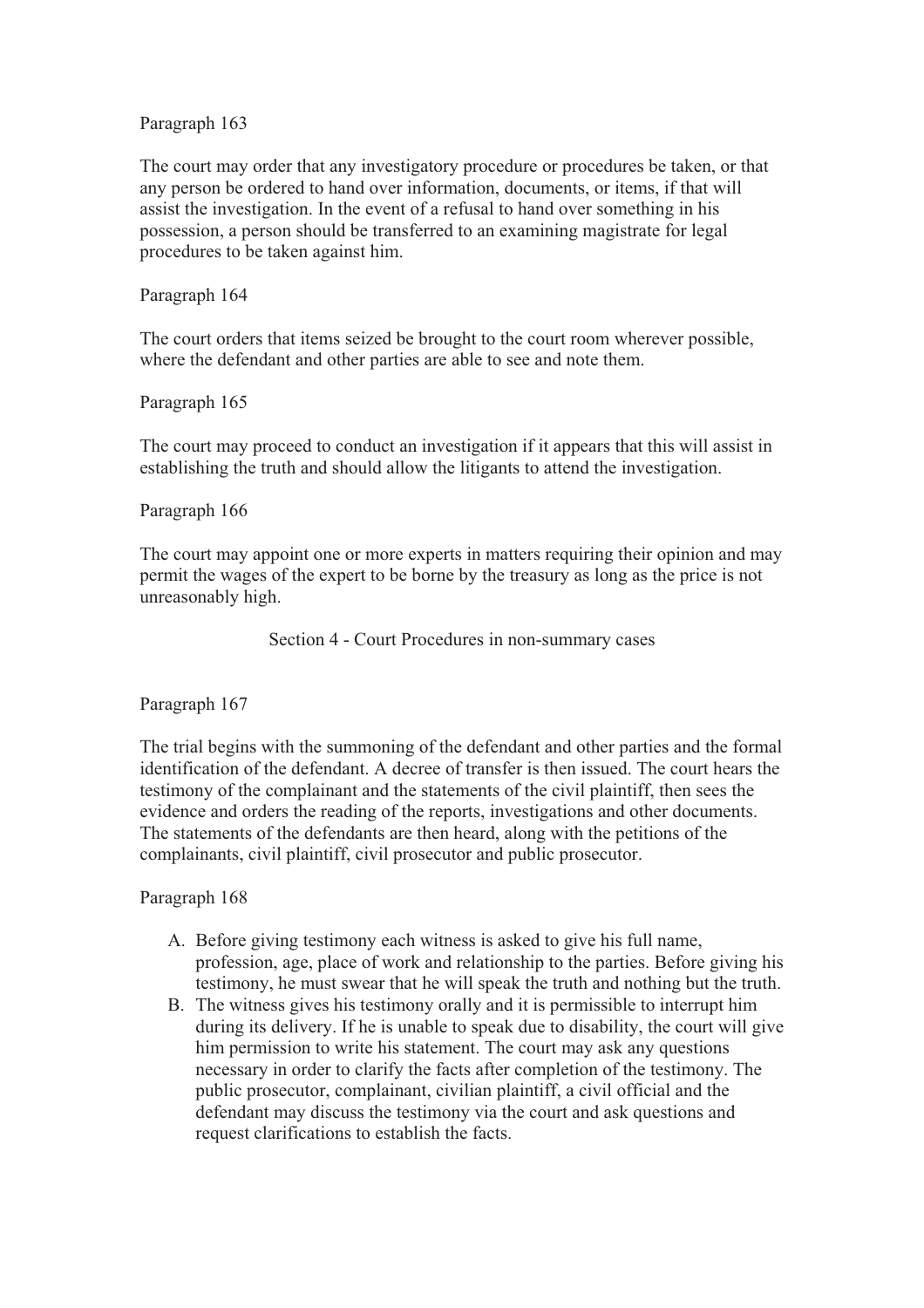C. It is permissible to remove the witness whilst the testimony of another witness is being heard and the witness may be confronted by another witness during the testimony.

Paragraph 169

The testimony should be based on the facts which the witness is able to recall through one of his senses.

Paragraph 170

The court may order that testimony, previously given in the written report collating the evidence or during the initial investigation or before it or any another criminal court, be heard in front of it, if the witness claims not to recall all or some of the facts to which he testified, or if the previous statement clarifies his current statement before the court. The court and other parties may discuss all of this.

Paragraph 171

The court may hear the testimony of anyone who attends it and anyone who puts himself forward with information. It may summon any person to attend to deliver his testimony if it is considered that this testimony will help establish the truth.

Paragraph 172

If the witness does not appear or his testimony cannot be heard because he has died, is unable to speak or is no longer qualified to testify or because his whereabouts are unknown or if his appearance before the court would cause delay or exorbitant expense, the court may decide to hear testimony previously given in the written record of the collection of evidence or during the initial investigation, or in front of another criminal court in the same case. This testimony will be treated as though it were given in front of the court.

Paragraph 173

If the fitness is excused, due to illness or any other reason, for his inability to attend to give his testimony, the court, after informing the parties, may delegate a member of the court, an examining magistrate or misdemeanour judge to transfer to the witness's location to hear the witness and send a written report to the court.

The parties may attend in person or through representatives and direct the questions they think appropriate. If, after the transfer or sending of a judge to the location of the witness, the reason is deemed not to be valid, a penalty may be imposed as prescribed by law for failure to attend.

Paragraph 174

A. If the witness does not attend, the court may, despite his prior notification, permit that he be re-summoned to attend or it may issue an arrest warrant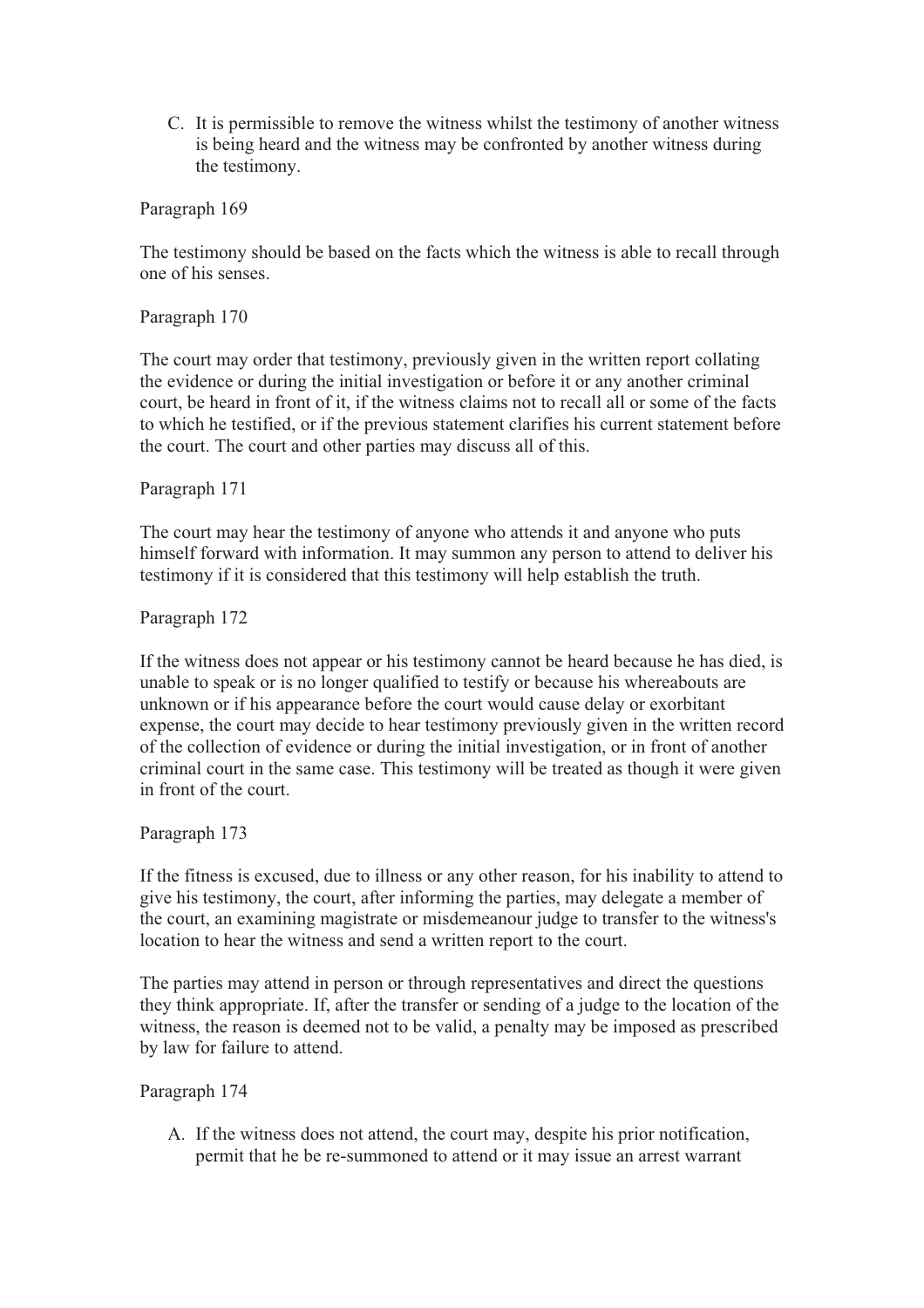against him for attend ce to deliver the testimony and the witness may be given a penalty as prescribed by law for not attending.

B. If the witness attends the court before the trial has been completed and it becomes clear that he has an acceptable excuse for being late, the court may retract the judgement issued against him.

Paragraph 175

The court may itself, or based on the request of the parties, request discussion of a testimony or return to its discussion and seek clarification of what the witness has said in order to establish the facts.

Paragraph 176

If the witness refuses to swear the oath or give testimony, other than in cases where this is permissible by law, the court may issue a sentence against him as prescribed by law for refusal to testify and may order the reading of his previous statement which should then be treated as a testimony which was given in front of the court.

## Paragraph 177

An appeal may be made before the Criminal Court against judgements made against witnesses by the Court of Misdemeanour in accordance with legally prescribed guidelines. The decision will be final. It is also permissible to appeal against these judgements to the Court of Cassation if they are issued by the Penal Court. The decision of the Court of Cassation is final. It will be sufficient in these cases to send a written record of the session and a copy of the judgements issued against the witness during he appeal review.

#### Paragraph 178

Provisions of section 2 of part 4, book 2 should be applied as far as possible when hearing witness testimony in court.

Paragraph 179

The court may ask the defendant any questions considered appropriate to establish the truth before or after issuing a charge against him. A refusal to answer will be considered as evidence against the defendant.

Paragraph 180

If the defendant refuses to answer questions directed to him or if his answers are contradictory or contradict his previous statements, the court may order the reading and hearing (of the statements) for the imposition of penalties.

Paragraph 181

A. If the complainant withdraws the complaint or the court considers that the complaint has been withdrawn in accordance with the provisions of paragraph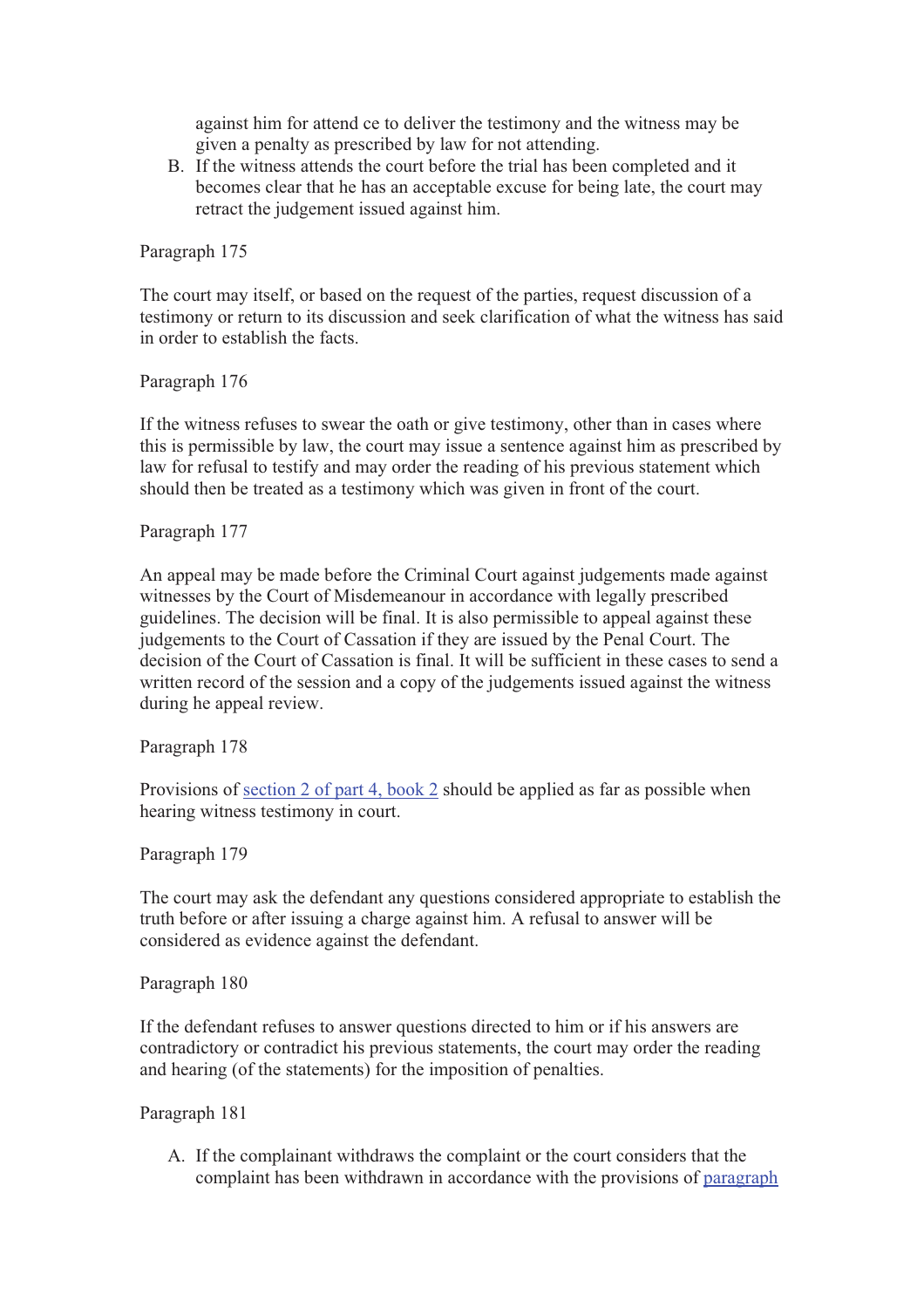150 and if the offence is one in which conciliation is permissible without a court agreement, the complaint is considered as rejected.

- B. If, after taking steps to clarify the situation as described above, it becomes clear to the court that the evidence does not point to the defendant having committed the offence with which he is charged, his release is ordered.
- C. If it appears to the court, after the aforementioned steps have been taken, that the evidence indicates that the defendant has committed the offence being considered, then he is charged as appropriate, the charge is read to him and clarified and he is asked to enter a plea.
- D. If the defendant confesses to the charge against him and the court is satisfied of the truth of his confession and that he understands its implications, then it listens to his defence and issues a judgement in the case without any requirement for further evidence. If he denies the charge or does not offer a defence, if he requests a trial or if the court considers that his confession is confused, or that he does not understand the consequences or if the offence is punishable by death then the case goes to trial, defence witnesses are heard and the remaining evidence in his defence is heard, unless the court finds it to be an unjustified attempt to impede the investigation or to mislead the court. When this has been completed the commentary of the other parties the public prosecutor and the defence of the defendant are heard. The end of the trial is then announced and the court issues its verdict in the same session or in another session held soon afterwards.
- E. the defendant should be the last to speak in the judicial investigation or trial.

## Paragraph 182

- A. If, after the trial has been conducted as above, the court is satisfied that the defendant committed the offence of which he is accused, it issues a verdict of guilty and rules on the penalty to be applied.
- B. If the court is satisfied that the defendant did not commit the offence of which he is accused or that the action in question is not a criminal offence, a verdict of not guilty is issued.
- C. If it becomes clear to the court that there is insufficient evidence to condemn him the charge is dropped and he is released.
- D. If it becomes clear to the court that the defendant is not legally responsible for his actions the court issues a judgement of diminished responsibility and follows the steps stipulated by law.
- E. A detainee is released when a verdict of not-guilty, diminished responsibility, release or rejection of the complaint is issued, as long as there is no other legal reason for his detention.

Section Three - Seizure of Defendant's Assets

# Paragraph 183

A. The examining magistrate and judge may seize the assets, whether movable or immovable, of the person accused of committing a felony. The seizure will include all assets transferred to him or which he has received as compensation.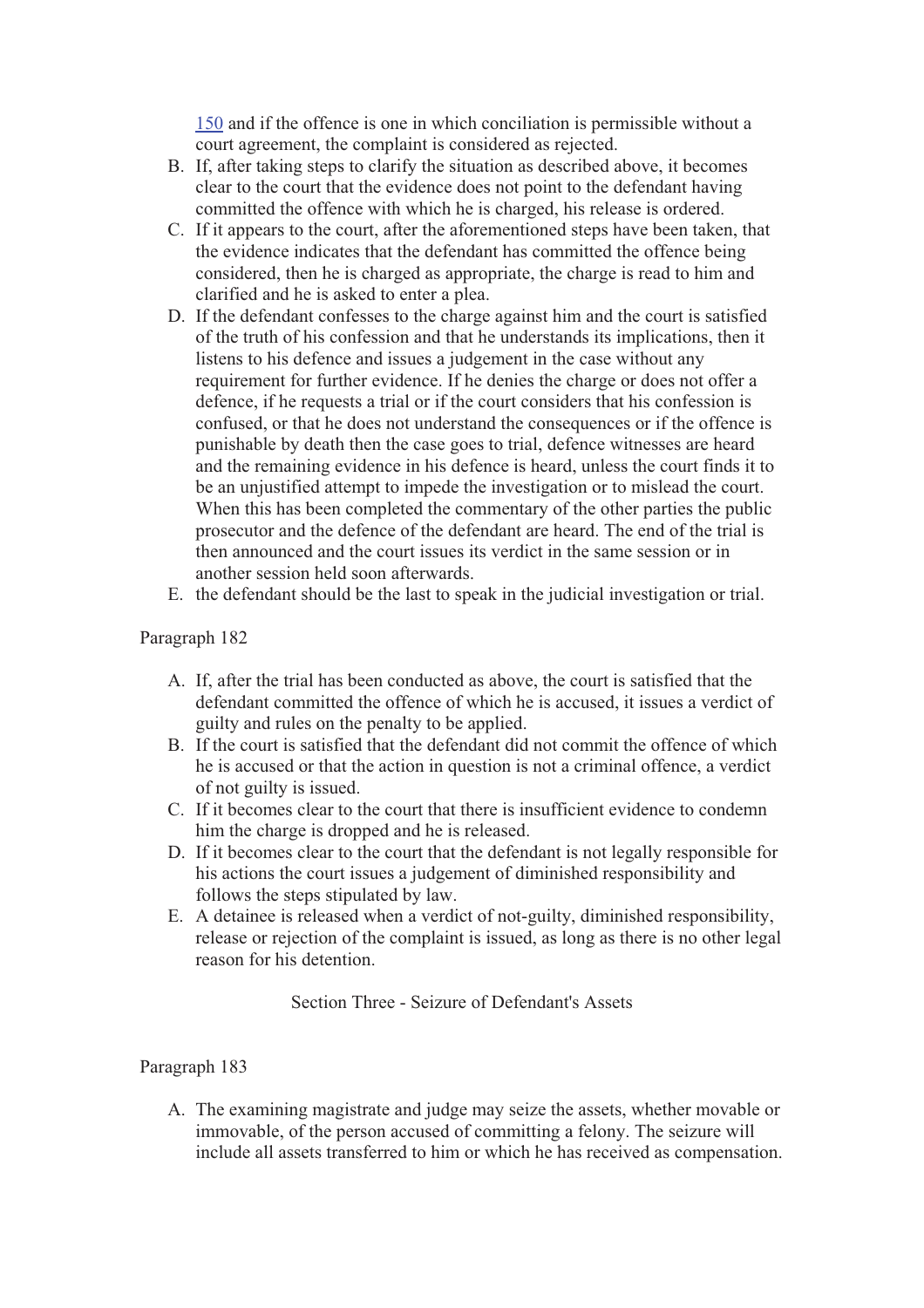Items which may n be seized in accordance with the law may be seized if it is proven that they were obtained as a consequence of an offence.

B. The Court, when issuing a sentence *in absentia* against a person accused of an offence, must order seizure of assets if not previously seized previously.<sup>7</sup>

# Paragraph 184<sup>8</sup>

- A. The examining magistrate and judge must, based on a request from the public prosecutor or the appropriate administrative party, order precautionary seizure of assets immediately, if the action on which it is based forms an offence related to the external or internal security of the state or is an offence against the rights or property of the state, including assets considered to be public assets or those connected to public welfare. This will not be endorsed without a seizure order directly from the judicial authorities concerned, who will issue such an order if necessary even if a request has not been submitted to them.
- B. In the circumstances indicated in sub-paragraph 184.A, it is permissible to request seizure of assets before a case has been lodged, when it is lodged, or at any stage of the criminal case, up to the point where a definitive verdict has been given.
- C. All moveable and immovable assets of the defendant which are legally liable to seizure, are subject to seizure, whether in his possession and subject to his control or whether possession or control have been transferred to another party. The seizure includes all assets if the rights and damages resulting from the offence are unlimited. If they are, or subsequently become limited, a seizure order is issued, or amendment, which will guarantee that the state recovers the rights and damages to which it is entitled but no more.

# Paragraph  $185^{\circ}$

- A. If the seizure is put in place before the complaint is lodged, the person who requested the seizure must lodge his complaint within 3 months of the decision to make the seizure.
- B. The accused whose assets have been seized, the person who holds the seized assets, land the person who claims rights over the seized assets, may challenge the decision of seizure with the judicial authority which issued it, within 8 days from the date of notification of the seizure order or from the date on which they became aware of it.
- C. If the party requesting the seizure does not submit the complaint against the person whose assets have been seized within the period specified in subparagraph 185.A the seizure order is cancelled and all resulting legal effects are cancelled.
- D. If the complaint is submitted within the time limit specified in sub-paragraph 185.A the judicial authorities to whom the criminal case passes may decide to leave the seizure order in place or to amend it or to cancel it, depending on the facts of the case and the case which has been made against the seizure.

#### Paragraph  $186^{10}$

A. The seizure in progress is considered, under the terms of paragraphs 183, 184 and 185, a precautionary seizure and remains in place during procedures to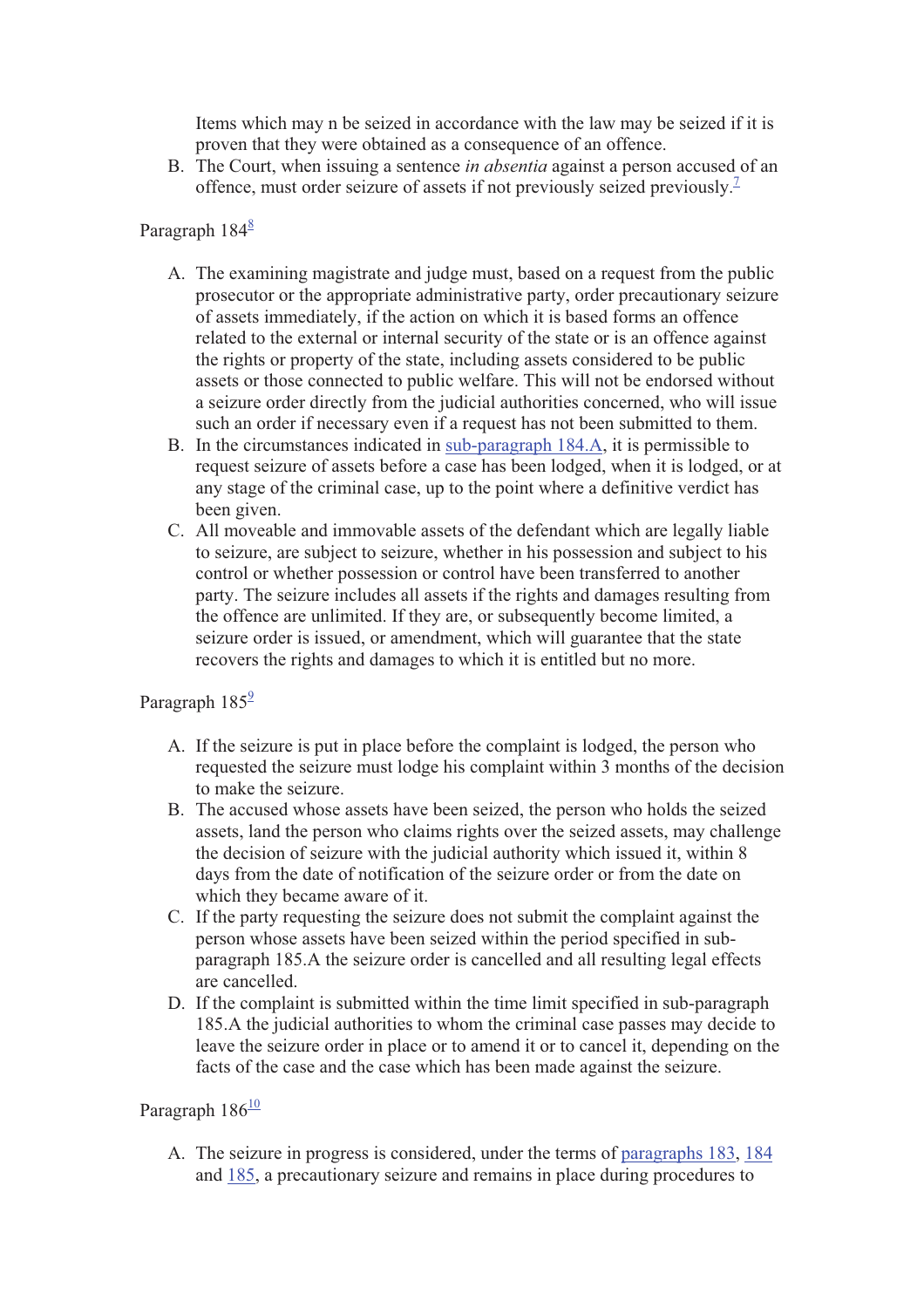contest it; the assets seized and claims over them are administered under civil law so long as it does not conflict with the provisions of the paragraphs above.

- B. If the criminal case ends for any legal reason, before a judgement has been issued, the seizure remains current in accordance with the provisions of paragraphs 184 and 185, and the administrative party concerned must establish a legal case on the rights and damages covered by the criminal case within 3 months of notification of the end of the criminal case. In the case of failure to comply with this, the seizure order is cancelled and the seized property returned to its owner.
- C. If a verdict of guilty is issued against the defendant, the assets remain seized and are transferred to a state of implementational seizure once the judgement is definitive.
- D. If a verdict of not guilty or diminished responsibility is reached, or if an order is issued to release the defendant or throw out the complaint, once this decision is final the seizure is cancelled and the assets restored to the owner even if this is not stipulated in the court's ruling.

#### Section 4 - Charge

# Paragraph 187

- A. The charge is written down on a special piece of paper in the name of the judge issuing it, with his position and includes the name of the accused, his identity details, the place and time of commission of the offence and a legal description of the offence and the name of the victim or of the item against which the offence was committed, the way in which it was committed and the legal paragraphs which apply. The paper is dated and signed by the judge or head of the court.
- B. In setting out the description for the offence, the court is not restricted to the definition in the arrest warrant or summons or transfer decision.

#### Paragraph 188

- A. One charge is made for each offence ascribed to a particular individual.
- B. One charge is made for multiple offences as stipulated in paragraph 132 A.
- C. One charge is made for each connected offence as stipulated in paragraph 132 B.
- D. It is permissible to make one charge against all the perpetrators of one offence.
- E. There will be a trial for each charge.
- F. The trial will take place as if for a single case under the circumstances stipulated in paragraphs 132 and 133.

- A. If the defendant is accused of treachery or embezzlement of public funds, it is sufficient in the charge to state the sums involved in the offence without giving details or dates of the appropriation.
- B. The court notifies the defendant of any change or amendment to the charge.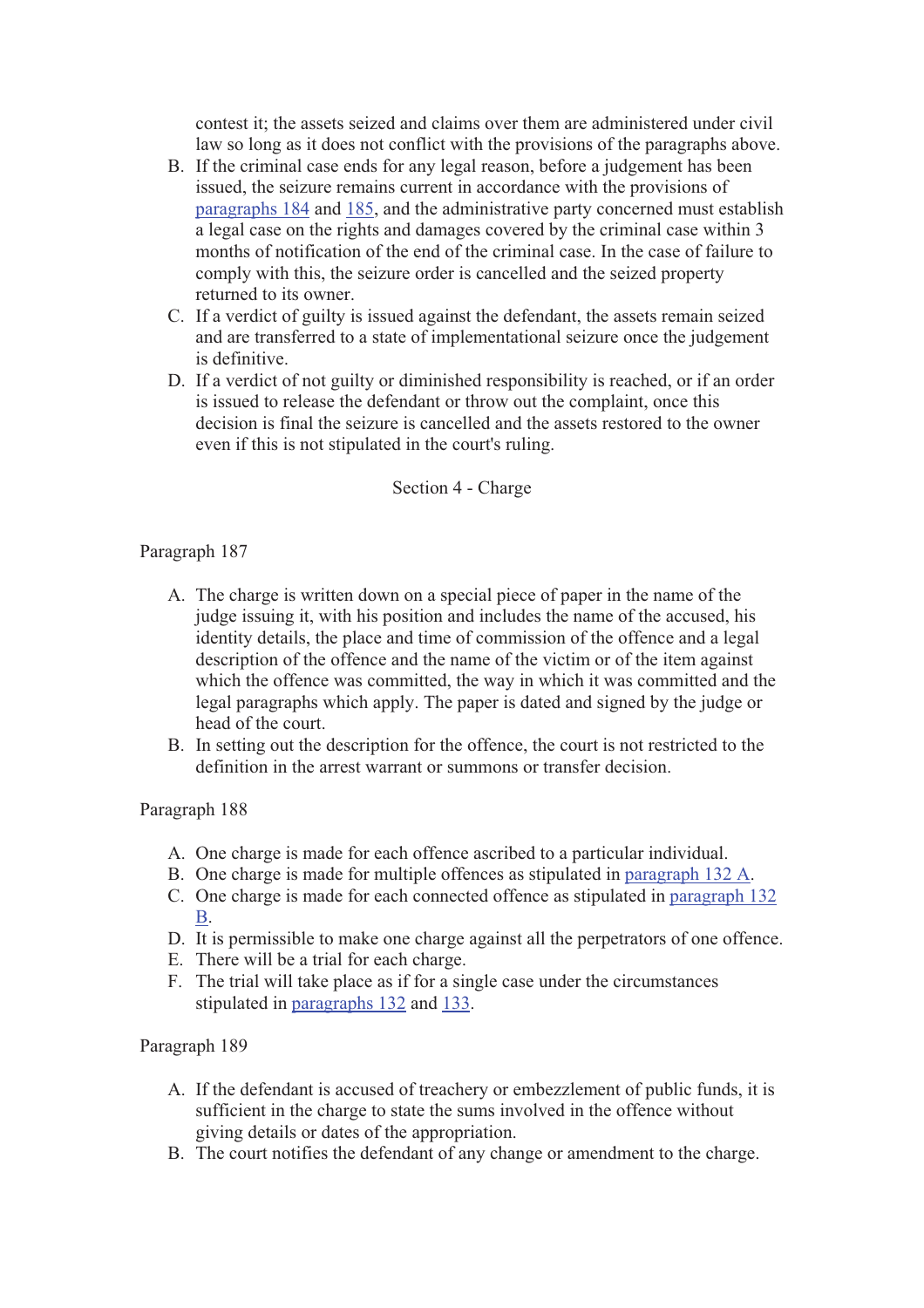- A. If it becomes clear that the defendant is accused of an offence punishable by a more severe penalty than that with which he has been charged, or if there is a difference between the descriptions given in the charge and the accusation, the charge must be withdrawn and a new charge issued.
- B. The court notifies the defendant of all changes and amendments made to the in accordance with sub-paragraph A and grants a period of time for defence this new charge if this is requested.
- C. A decision to withdraw the charge is organized along the same lines as if an innocent verdict had been issued.

Paragraph 191

If the defendant is charged with an offence consisting of a number of actions, and it subsequently appears that the defendant committed only part of the offence, the court completes the trial and issues a verdict without the need for a new charge to be issued.

# Paragraph 192

If it appears that the defendant has committed a minor offence which has no connection with the offence with which he has been charged the court completes the trial and issues the verdict without the need for a new offence; an attempted offence is considered a minor offence.

Paragraph 193

Material negligence or error does not nullify the charge provided that it does not alter its legal character and does not affect the defendant's defence.

#### Section Five - Conciliation

Paragraph 194

Conciliation is acceptable by decision of the examining magistrate or court if requested by the victim or the person representing him legally in the case. Action on the co plaint will be suspended in accordance with the provisions laid out in the following paragraphs.

- A. If the offence indicated in paragraph 194 is punishable by a term of detention of a year or less or by a fine, conciliation is acceptable without reference to the judge or court.
- B. If the offence is punishable by a period of detention exceeding a year, conciliation is only possible through reference to the judge or court.
- C. Conciliation is acceptable through the agreement of the court or judge in offences of threats, damage, spoiling or sabotage of property if they are punishable by a period of detention not exceeding a year.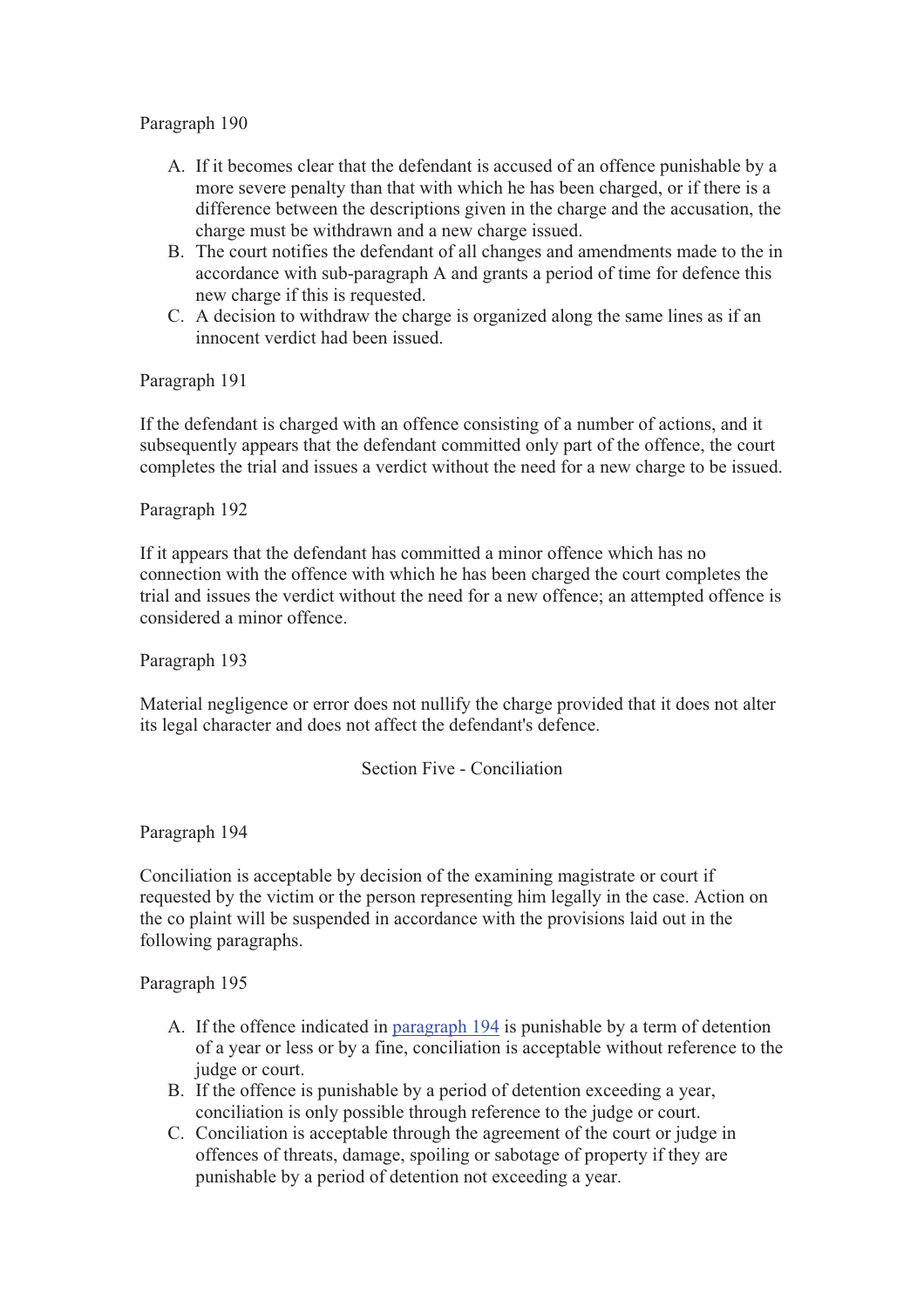- A. The request of conciliation with a defendant is not applicable to another defendant.
- B. Conciliation is not acceptable if accompanied by conditions.

# Paragraph 197

- A. A request for conciliation will be accepted at all stages of investigation and trial up to the issue of the verdict.
- B. If legal conditions in the request for conciliation are fulfilled, the examining magistrate or court will issue a ruling on acceptance and release the defendant if detained.

# Paragraph 198

The decision announcing the acceptance of conciliation has the same effect as a verdict of not guilty.

Section Six - Cessation of Criminal Proceedings

# Paragraph 199

- A. The Director of Public Prosecutions may, based on permission from the Minister of Justice, request that the Court of Cassation put an end to the procedures of examination or trial, either temporarily or permanently, in any case up to the point of the issue of the final verdict, if there is a reason justifying this action.
- B. The request must include the justification and, when submitted to the Court of Cassation, the papers of the court are requested, and the examining magistrate or court must send them for examination on the case.
- C. The Court of Cassation checks the request and decides whether to accept it and suspend proceedings permanently or temporarily for a period not exceeding 3 years, if he finds justification. If there is no justification, the request will be refused.
- D. After the Court of Cassation has issued its decision, the file is returned and a copy of the decision is sent to the Director of Public Prosecutions.
- E. If the decision stipulates a suspension of proceedings, the examining magistrate or court must release the accused if he is detained. The issue of this decision will not prejudice the right of the judicial authorities or court to confiscate items, the possession of which is illegal.
- F. The decision to suspend proceedings temporarily may be converted to one of permanent Cassation in accordance with the provisions stipulated in this section.

#### Paragraph 200

A. The investigation and trial will resume after the end of a period of temporary suspensio from the point where they stopped.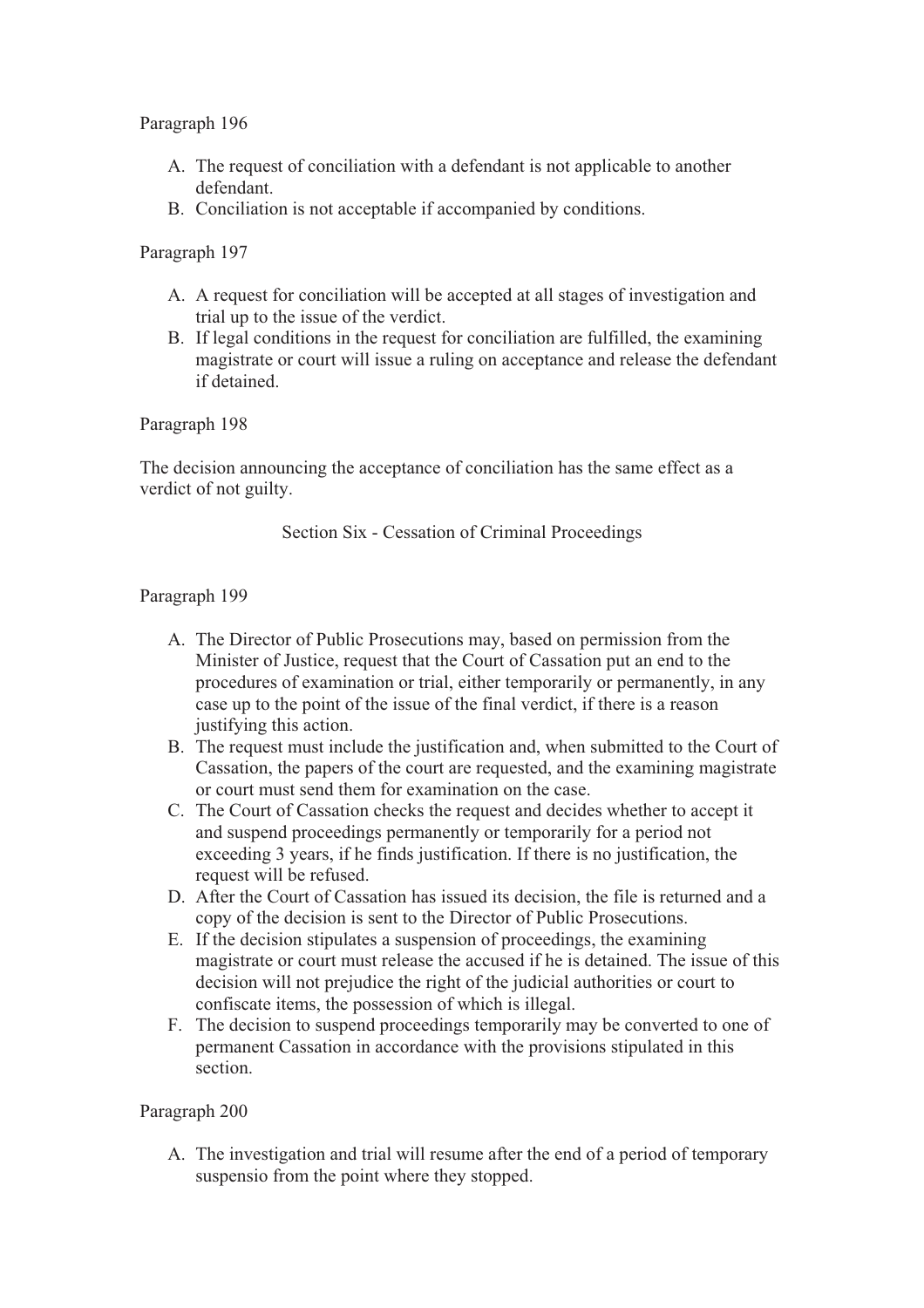B. The decision to suspend proceedings permanently has the same legal effect as a not guilty verdict, although it does not prejudice potential damages from a civil case raised, or the payment of compensation.

Section seven - Trials in Summary Cases

Sub-section one - Trial and Ruling

Paragraph 201

The provisions and procedures for trials in non-summary cases are followed, as far as possible, in trials for summary cases as per the following paragraphs.

#### Paragraph 202

If it is clear to the Misdemeanour Court that the infraction being ruled upon is liable to a penalty of detention or if a request for compensation or return of property has been submitted, it must set a date for a session to review the case and give notice to the defendant, other litigants and witnesses to attend.

# Paragraph 203

- A. The process of a [summary] trial entails the court hearing the testimony of the complainant or plaintiff in a civil case, and of the witnesses, reading reports, then hearing a statement from the defendant, if in attendance, without any charge being made, and recording a written summary of this, thus covering all aspects of the case.
- B. If the court is satisfied, after taking the steps described in paragraph A, that the defendant committed the offence of which he is accused, it issues a guilty verdict and on the penalty to be imposed.
- C. If the court is satisfied that the defendant did not commit the offence of which he is accused, or if there is insufficient evidence for conviction, or if the action which was committed is not a criminal offence, a ruling is made that the defendant be released.

- A. In ages of infractions, transferred in summary form, if the court finds that the offence of which the defendant is accused is a misdemeanour, it must review the case either n summary or non-summary form with regard to the provisions of subparagraph A of paragraph 134 or return it to the examining magistrate for a preliminary investigation, in accordance with the basic facts. If the court finds that it is a felony, it must return the case to the examining magistrate for investigation as stated above.
- B. The court may review, in non summary form, a case of misdemeanour transferred to it in summary form or may review, in summary form, a case which has been transferred to it in non-summary form, with regard to the provisions of sub-paragraph A of paragraph 134.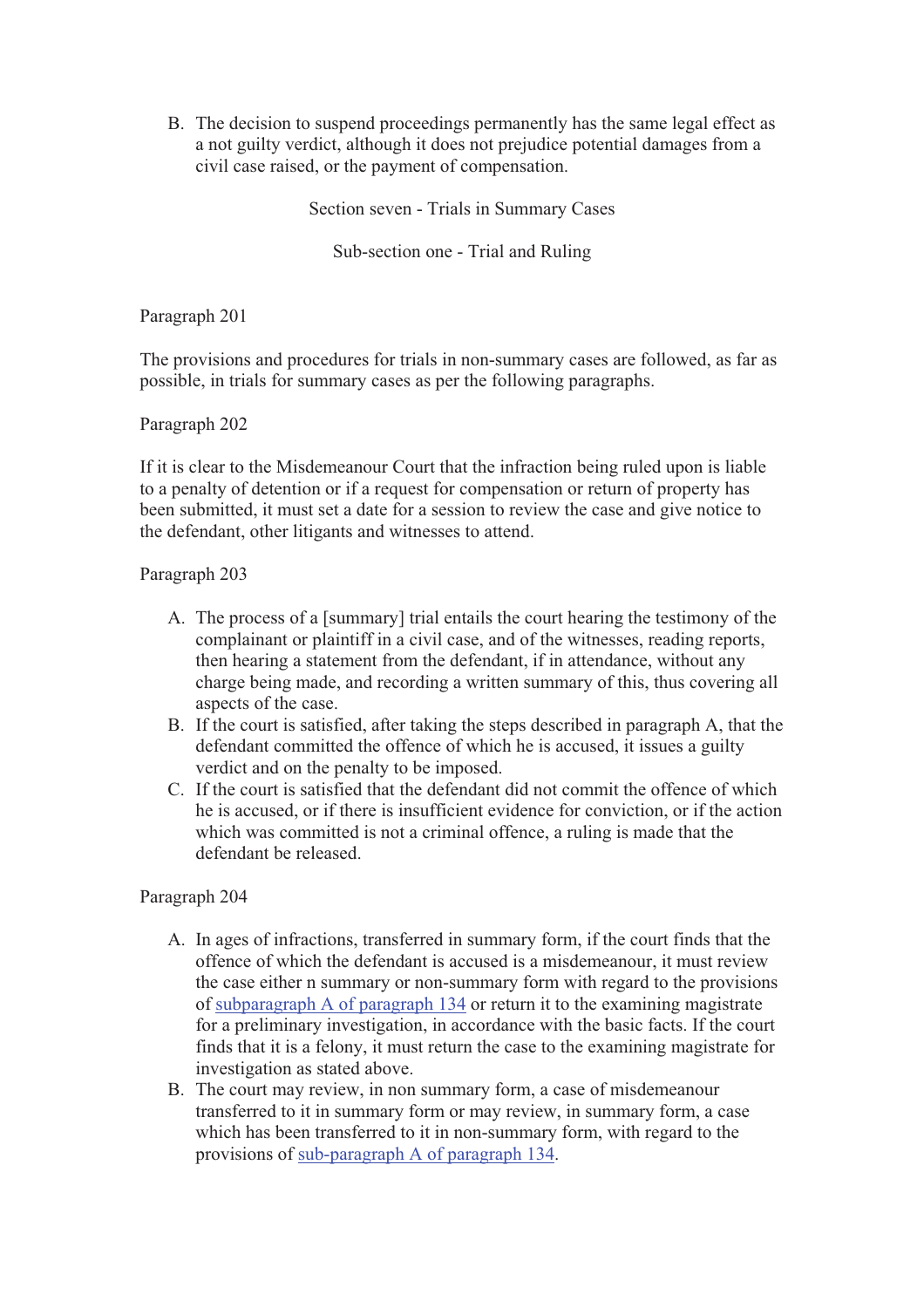C. If the court reviews a case of misdemeanour in summary form, it may not give a judgement exceeding the maximum penalty for an infraction as stipulated in the Penal Code.

Sub-section Two - Penal Order

# Paragraph 205

- A. If the court finds, from examination of the case papers, that the infraction is not liable to a sentence of detention, and a request for compensation or return of property has not been submitted, and the action of the defendant is proven, it may issue a legal order for a fine or other penalty without trial.
- B. If it is clear to the court that there is insufficient evidence to prove that the defendant committed the action of which he is accused, or that the law does not provide for a penalty, it issues an order of release.

# Paragraph 206

The penal order or release order is issued in writing and the defendant is notified of the order, in accordance with basic principles.

# Paragraph 207

The defendant may contest the penal order by a petition submitted to the court within 7 days of the date of notification and the court will appoint a date for trial and notify the defendant in accordance with basic principles.

#### Paragraph 208

- A. If the contesting party attends the session, and the contestation was submitted within the legal time limit, the court will conduct a trial in accordance with the paragraphs above and will issue a verdict on the case in accordance with the provisions of the law, with the condition that the penalty against the defendant shall be no more severe, and the verdict will be subject to appeal through legal methods.
- B. If the contesting party does not attend the session, and it is clear that the contestation was submitted after the legal time limit, the court will reject it.

#### Paragraph 209

If there are a number of persons against whom a penal order has been issued, and only some of them contest it, the provisions of contestation apply only to those who have contested the order.

#### Paragraph 210

If the penal order is uncontested or the contestation is rejected in accordance with subparagraph B of paragraph 208, the penal order is absolute.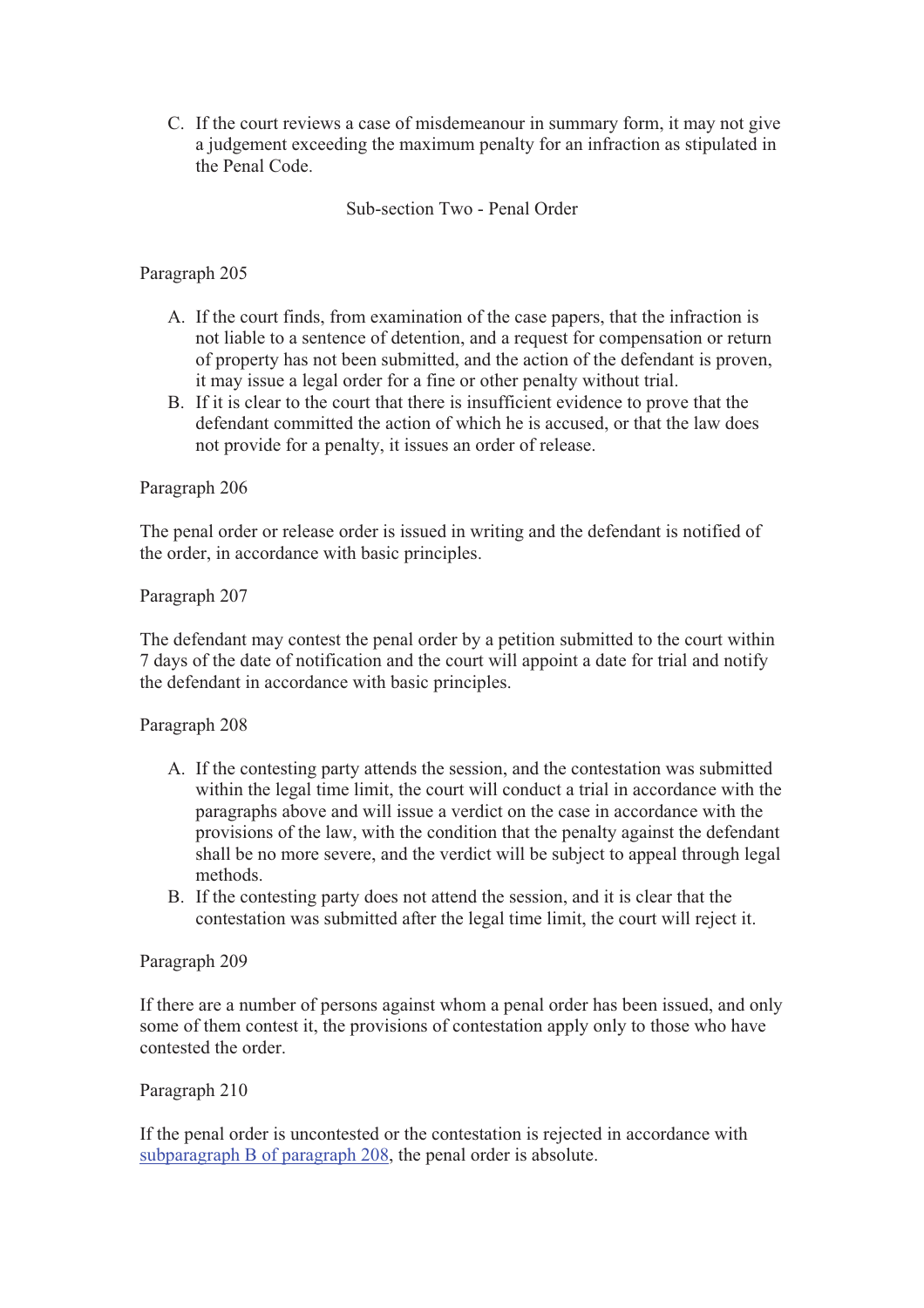When the penal order is executed, the accused may submit a defence that he retains the right of contestation because he was not notified in accordance with basic principles. In this case his defence is submitted as a petition to the court, which may refuse it if it finds that the grounds on which it is based are untrue. If it is accepted, the penal order will not be executed and a date will be set for a session to review the case in accordance with previous proceedings.

Chapter Eight - Rulings and their reasons

Section One - The reasons

Paragraph 212

The court is not permitted, in its ruling, to rely upon a piece of evidence which has not been brought up for discussion or referred to during the hearing, nor is it permitted to rely on a piece of paper given to it by a litigant without the rest of the litigants seeing it. The judge cannot give a ruling on the basis of his personal knowledge.

Paragraph 213

- A. The court's its verdict in a case is based on the extent to which it is satisfied by the evidence presented during any stage of the inquiry or the hearing. Evidence includes reports, witness statements, written records of an interrogation, other official discoveries, reports of experts and technicians and other legally established evidence.
- B. One testimony is not sufficient for a ruling if it is not corroborated by other convincing evidence or a confession from the accused. The exception to this rule is if the law specifies a particular way of proving a case, which must be followed.
- C. The court can accept a confession only if it is satisfied with it and if there is no other evidence which proves it to be a lie.

#### Paragraph 214

The court must decide that the witness is not fit to give testimony if it becomes clear he is unable to remember details of the event or that he is not fully aware of the of value of the testimony he is giving due to his age or his physical or psychological state.

Paragraph 215

The court has absolute authority in evaluating the testimony. It can either fully accept it, or reject it, accept the statements given by the witness during the police investigation or during reports from the primary investigation or given in front of another court in the same case, or completely reject the witness' statements.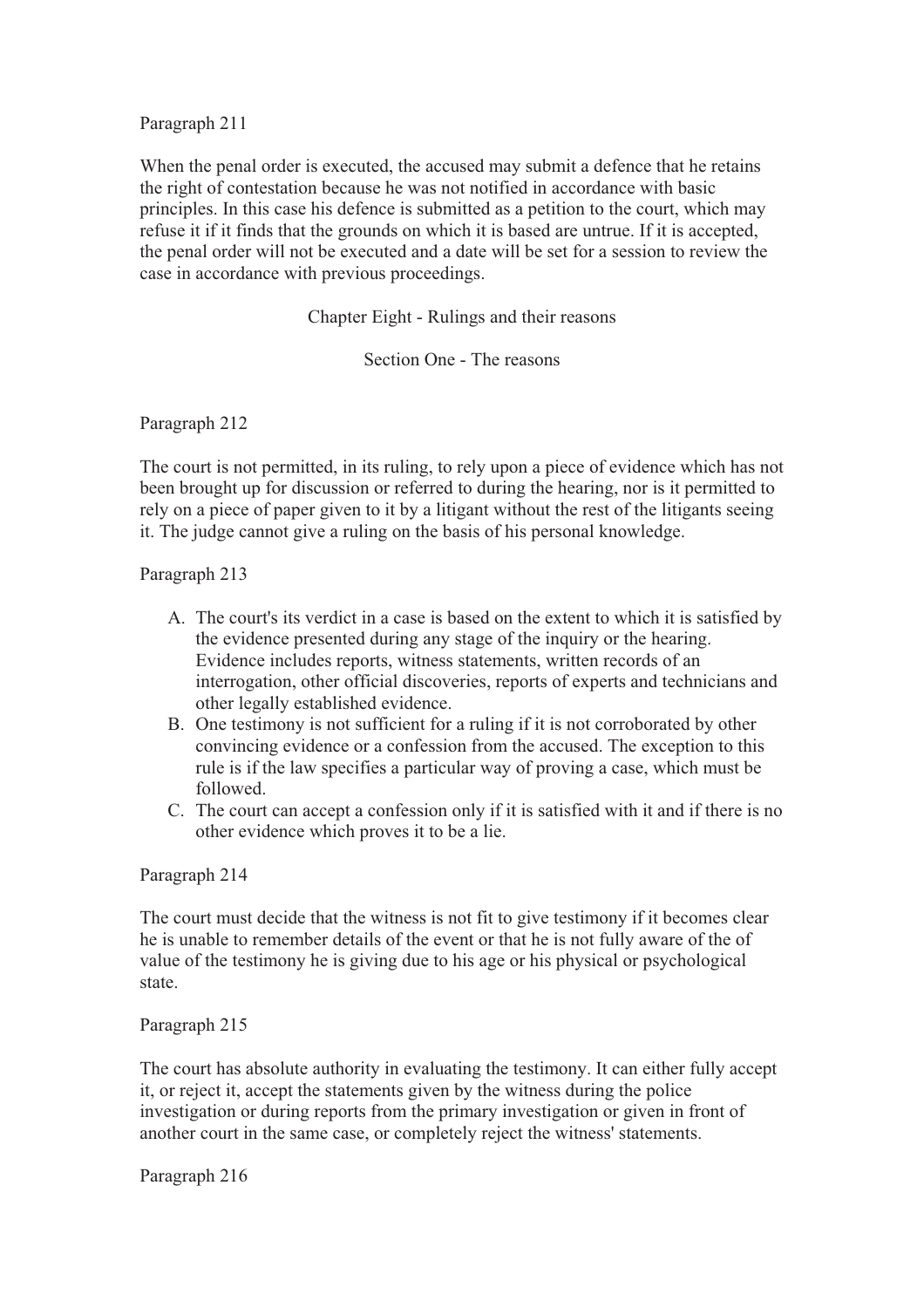The court must accept the statement of any victim under threat of death as evidence relating to the offence and its perpetrator or any other relating matter.

Paragraph 217

- A. The court has absolute authority in evaluating the witness' statement and acting upon it whether it was given in front of the court, in front of the examining magistrate, during other court hearing of the same case or in another case, even if the witness subsequently withdraws his statement. The court can accept his confession to the examining magistrate if there is enough evidence to convince it that the examining magistrate did not have sufficient time to present the accused to the judge so that his confess on could be recorded.
- B. Confessions may not accepted be if the conditions stipulated in A are not present.

# Paragraph 218

It is a condition of the acceptance of the confession that it is not given as a result of coercion, whether it be physical or moral, a promise or a threat. Nevertheless, if there is no causal link between the coercion and the confession or if the confession is corroborated by other evidence which convinces the court that it is true or which has led to uncovering a certain truth, then the court may accept it.

Paragraph 219

It is permissible for the court to divide the confession up, accept the part which it believe to be correct and reject the rest. It is not however permissible to interpret the confess on or divide it into parts if it is the only piece of evidence in the case.

# Paragraph 220

- A. Reports of investigations and of the collating of evidence, and all the details in them about procedures of disclosure, searching, and other official reports, are regarded as elements of proof to be taken into consideration by the court. The litigation can discuss them or prove the opposite.
- B. The court must treat events written down by the officials in their reports as part of their offIcial duties as evidence which corroborates their statement, provided they wrote them when they occurred or not long afterwards.

# Paragraph 221

The minutes, reports, and official letters written by officials and employees dealing with an infraction are regarded as proof of the events they contain. The court must rely on these as its reason for its ruling in the infraction. It is not however obliged to investigate their veracity. The defendant's side nevertheless has to prove that that they are true.

Section 2 - The ruling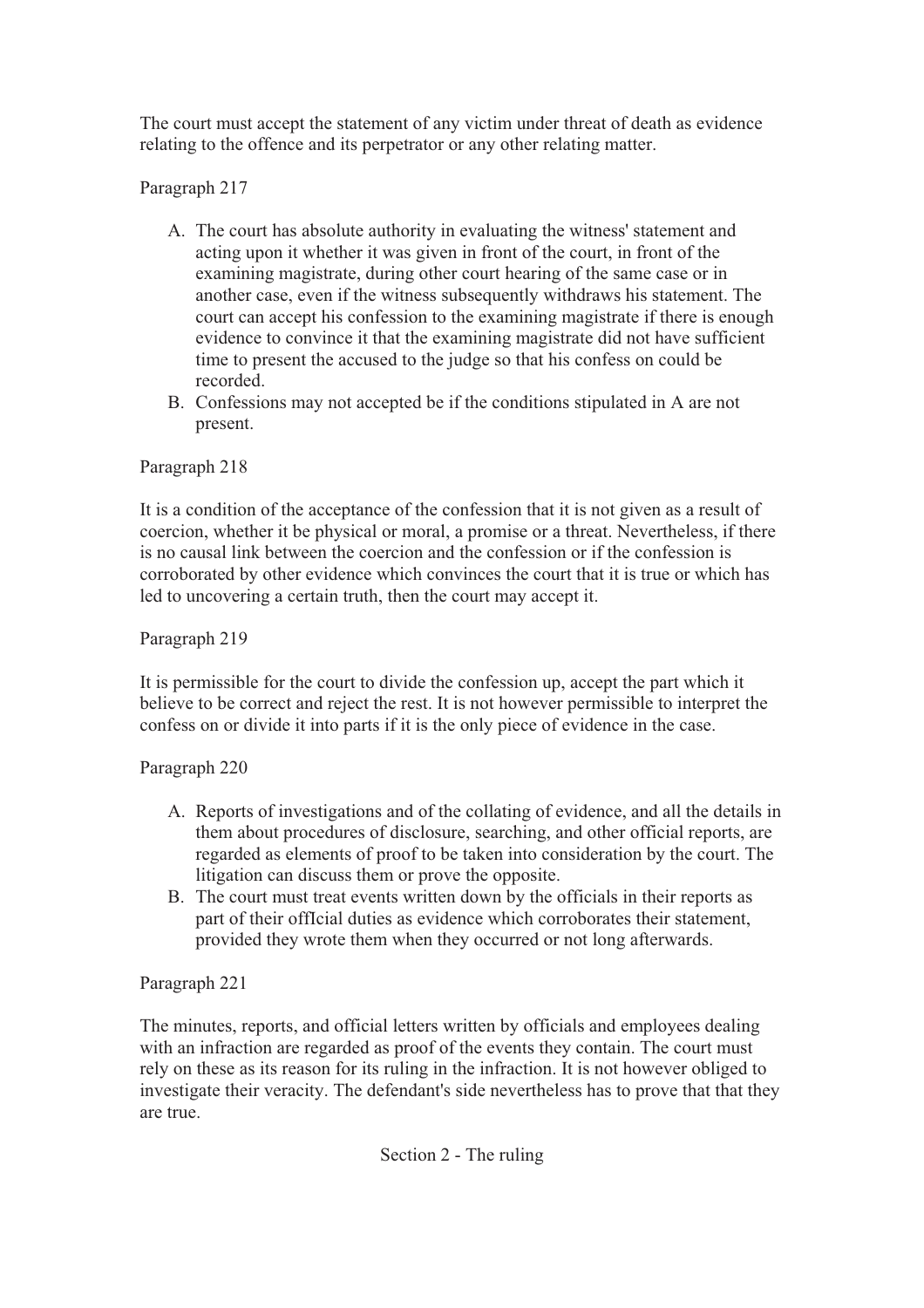Everything that takes place in the court is written up in a report. The judge or the chief justice signs all its pages. The report must include the date of each hearing, whether it was public or closed, the names of the judge or judges who considered the case, the clerk, the public prosecutor, the names of the defendants, and other members of defendants' team, the names of the witnesses, a report on the papers which were read out, the requests made, the procedures concluded, a summary of rulings, and everything else that occurred during the trial.

# Paragraph 223

- A. The court retires before giving its ruling. After it has formulated the ruling, the hearing is resumed publicly. The ruling is read out to the defendant or its contents are made clear to him.
- B. If the verdict is guilty, then the court must issue another ruling at the same hearing with the penalty and explain them both.

# Paragraph 224

- A. The ruling should contain the name of the judge or judges who have issued it, the defendant, the other parties and a representative of the public prosecutor, a description of the offence he is accused of perpetrating, the paragraph of law which applies, the reasons for the court's ruling and the reasons for the level of sentence passed. The ruling on the penalty must contain the principal and subsidiary penalty penalties impose by the court; the amount of compensation for which the court has ruled the defendant or person, if any, taking civil liability to be liable; or the court's decision on the return, confiscation or destruction of assets or items claimed. The judge or the court's panel signs and dates every ruling and seals them with the seal of the court.
- B. Rulings are issued on the basis of consensus or a majority of them. All those dissenting from the majority decision must explain their views in writing.
- C. Any person disagreeing with the guilty ruling must still express his opinion on the most appropriate penalty for the offence on which a guilty ruling has been made.
- D. If the court issues a death sentence, it must explain to the person given the sentence that his case papers will be sent automatically to the Court of Cassation for review. He may also appeal against the ruling at the Court of Cassation within 30 days, starting from the day after the ruling has been issued.
- E. The term subsidiary penalties mentioned in this law means consequent and supplementary penalties, and the precautionary measures stipulated in the Penal Code.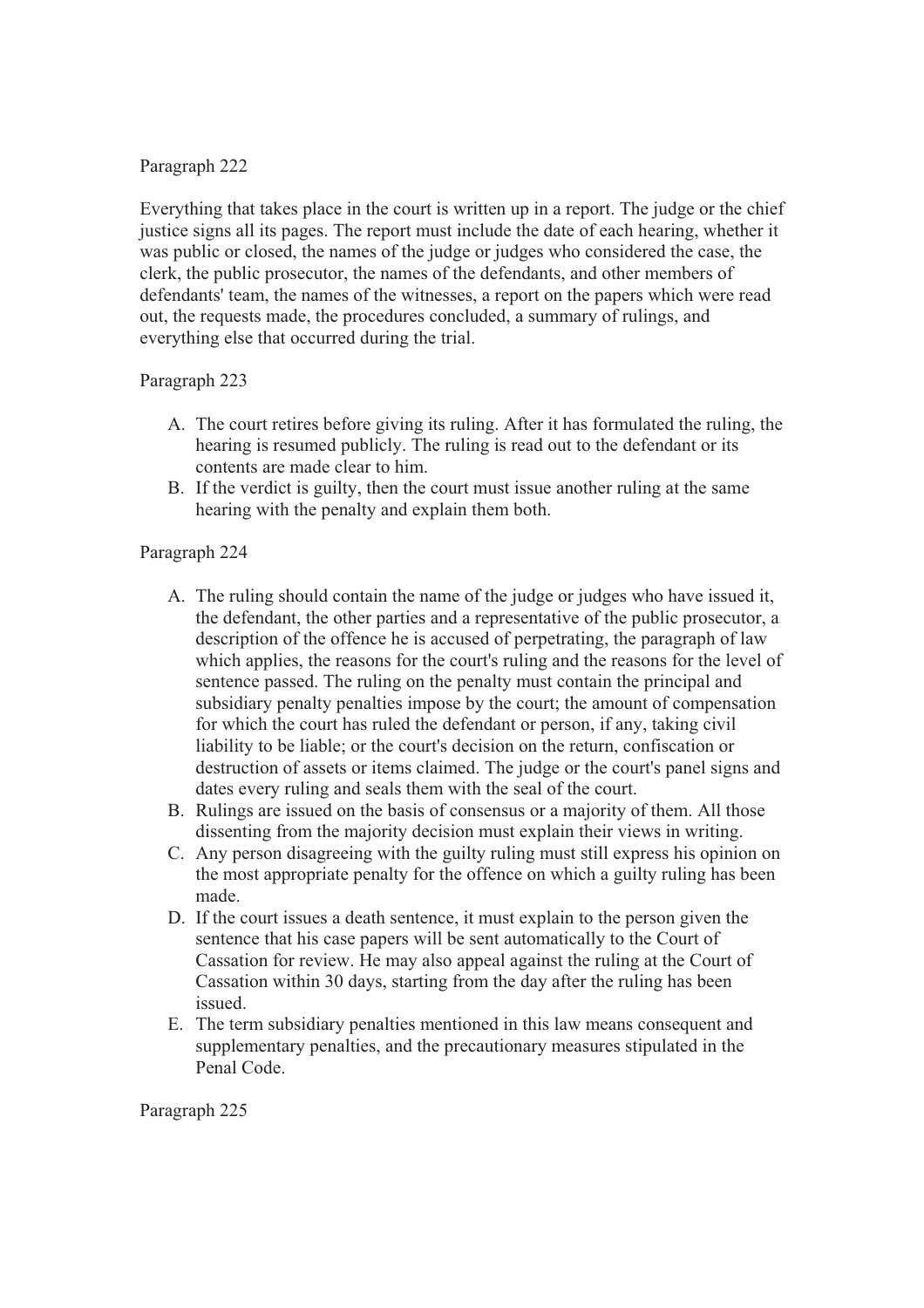The court is not permitted to retract, alter or change a ruling it has issued except to correct a material error. This must be noted down in the margin and considered a part of the ruling.

Paragraph 226

The case file must include the original ruling issued. When requested, a photocopy of it must be given to the defendant.

Section Nine - Arguments of Provisions and Decrees

Paragraph 227

- A. A final criminal verdict of guilty or not guilty is proof of the event to which the offence relates, ascribing it to its perpetrator and its legal status.
- B. A decision from the Court of Cassation or the examining magistrate to release a defendant has the force of a not guilty verdict once it has been made absolute.
- C. The civil court is not bound by the verdict or absolute penal decision in matters and facts on which no ruling has been made or on which the ruling made was not necessary.

Paragraph 228

The provisions of paragraph 227 also apply to the penal order.

Paragraph 229

A verdict issued without the involvement of the criminal court cannot be used in the criminal court as an argument in relation to the veracity of the events forming the offence or its legal description or proof that the defendant perpetrated the offence.

Chapter 4 - Proceedings against those with Diminished Responsibility

Section One - Insane Persons

Paragraph 230

If it appears during an investigation or proceedings, that the accused is not able to conduct his own defence, on the grounds of mental illness, or if the situation requires an examination of his mental faculties, in order to test his criminal responsibility, the investigation or court proceedings are suspended, by decision of the examining magistrate, or court, and, if he has been charged with an offence for which he cannot be released on bail, he is placed under supervision in a government health institution, capable of treating mental illness. For other offences, however, he is placed in a government, or non-government health institution, at his expense on the request of whoever is acting on his behalf in law, or at the expense of his family, on payment of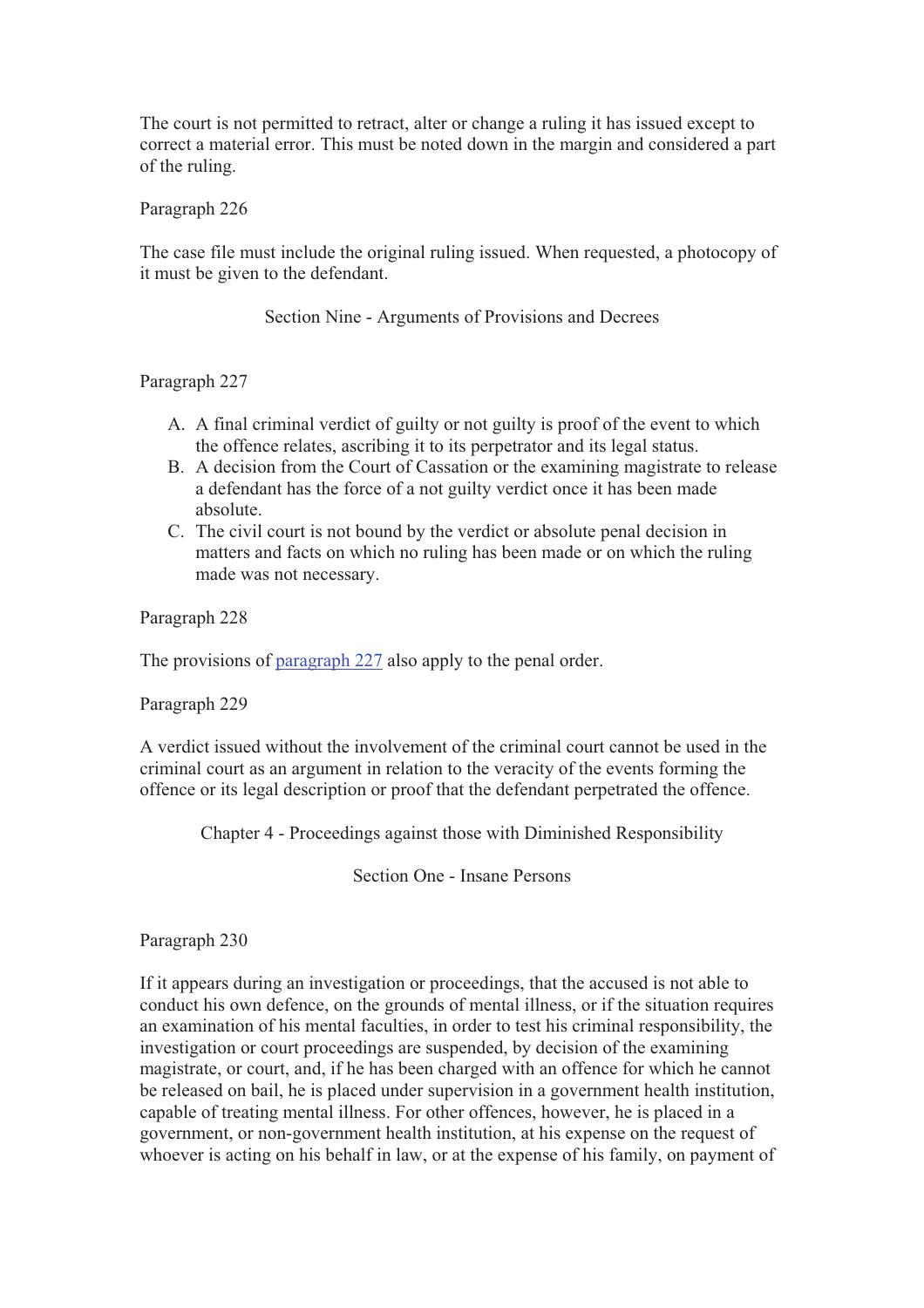a surety by a guarantor. A specialist government medical committee is charged with carrying out an examination and presenting a report on the state of his mental health.

Paragraph 231

If it appears from the report of the committee referred to in Paragraph 230 that the accused is not able to present his own defence, the investigation is postponed until he has sufficient mental awareness to make his own defence, and he is placed under the supervision of a government health institution if he is accused of an offence for which he cannot be released on bail. But in the case of other offences, he can be handed over to one his relatives on a surety from a guarantor, on condition that a commitment is made that he should receive treatment in Iraq, or elsewhere.

# Paragraph 232

If it appears from the decision of the medical committee that the accused was not criminally responsible owing to mental illness at the time the offence was committed, the judge will decide diminished responsibility and the court will issue a judgement of diminished responsibility and will take whatever action is necessary for handing him over to one of his relatives, on payment of a guarantee, to undergo whatever treatment is necessary.

Section Two - Juveniles

# Paragraph 233

- A. No court action is taken against a young person who has not attained the age of seven.
- B. The age of the juvenile at the time the offence was committed is the basis for choosing the appropriate court for proceedings against him.
- C. If the juvenile reaches the age of 18 during the investigation, he is referred to the Court of Misdemeanours, but if he reaches this age after being referred to the Juvenile Court, then this court continues to consider the case.

# Paragraph 234

- A. The examining magistrate, or investigating officer is responsible for gathering the evidence on each offence raised against the juvenile.
- B. One or more judges, or one or more investigators can be assigned to the investigation into juvenile offences on the order of the Minister of Justice in the places designated by him.

- A. If a juvenile and a person of full legal age are accused ((together)) of committing an offence, it is for the examining magistrate to divide the case accordingly and refer each of them to the appropriate court.
- B. If it appears to the Juvenile Court that one of the accused reached the age of 18 before being referred, it is to continue examining the case of the juvenile,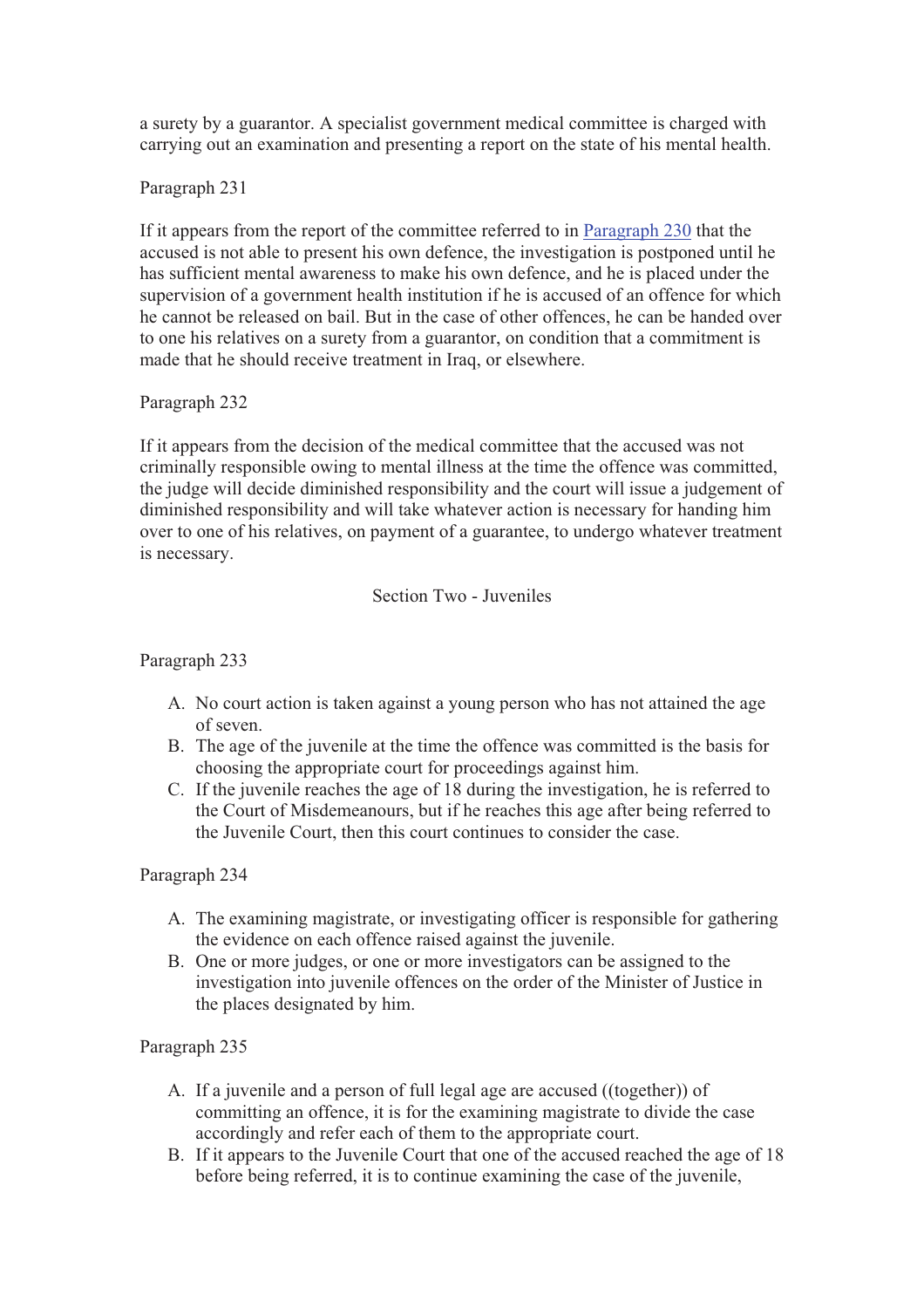separate the case pertaining to the youth of full legal age, return the relevant documentation to the examining magistrate and refer him to the appropriate court.

#### Paragraph 236

It is for the examining magistrate and the court considering the case of a juvenile in the Court of Misdemeanours and the Court of Felonies to ask for help from organizations such as the official health and social services, and from experts and doctors, to investigate the social, medical, dental, psychological and environmental situation of the juvenile, and the reasons which might have driven him to commit the offence, in cognisance of the content of other laws, which make compulsory referral of a juvenile to the competent authorities for the purpose given.

#### Paragraph 237

- A. A juvenile is not detained for an offence, but he can be detained on a misdemeanour or felony for the purpose of investigating him, studying his personality, or in the event that he cannot be released on bail. However, if he is accused of an offence punishable by death, and he is more than ten years old, then detention is mandatory.
- B. The decision is taken to detain a juvenile in premises where he can be observed, but if is is not possible, steps must be taken to ensure he does not mix with older detainees.

### Paragraph 238

- A. Proceedings against a juvenile are held in private session which is only attended by: members of the court and officials; those people connected with the case; relatives of the juvenile; those acting for his defence; witnesses and other accused person; officials from the health and social services; and representatives from associations concerned with juvenile affairs.
- B. It is for the court to remove the juvenile from the proceedings after being questioned on offences in breach of public order, but he is summoned again later and asked hat he has been doing in the meantime since his last appearance.

#### Paragraph 239

It is for the court, after issuing a judgement against the juvenile to pay a fine, to determine the means of acquiring the money via the Department of Implementation, in accordance with the Law of Implementation, or to reach a decision over detaining him instead at a reform school, or lodging house at a school for girls, in accordance with the circumstances, but for a period of not less than 6 months and no more than one year.

#### Paragraph 240

Every decision, procedure or judgement has to be notified to the juvenile and, if possible, to one of his parents, or to his guardian, and it is for anyone of these to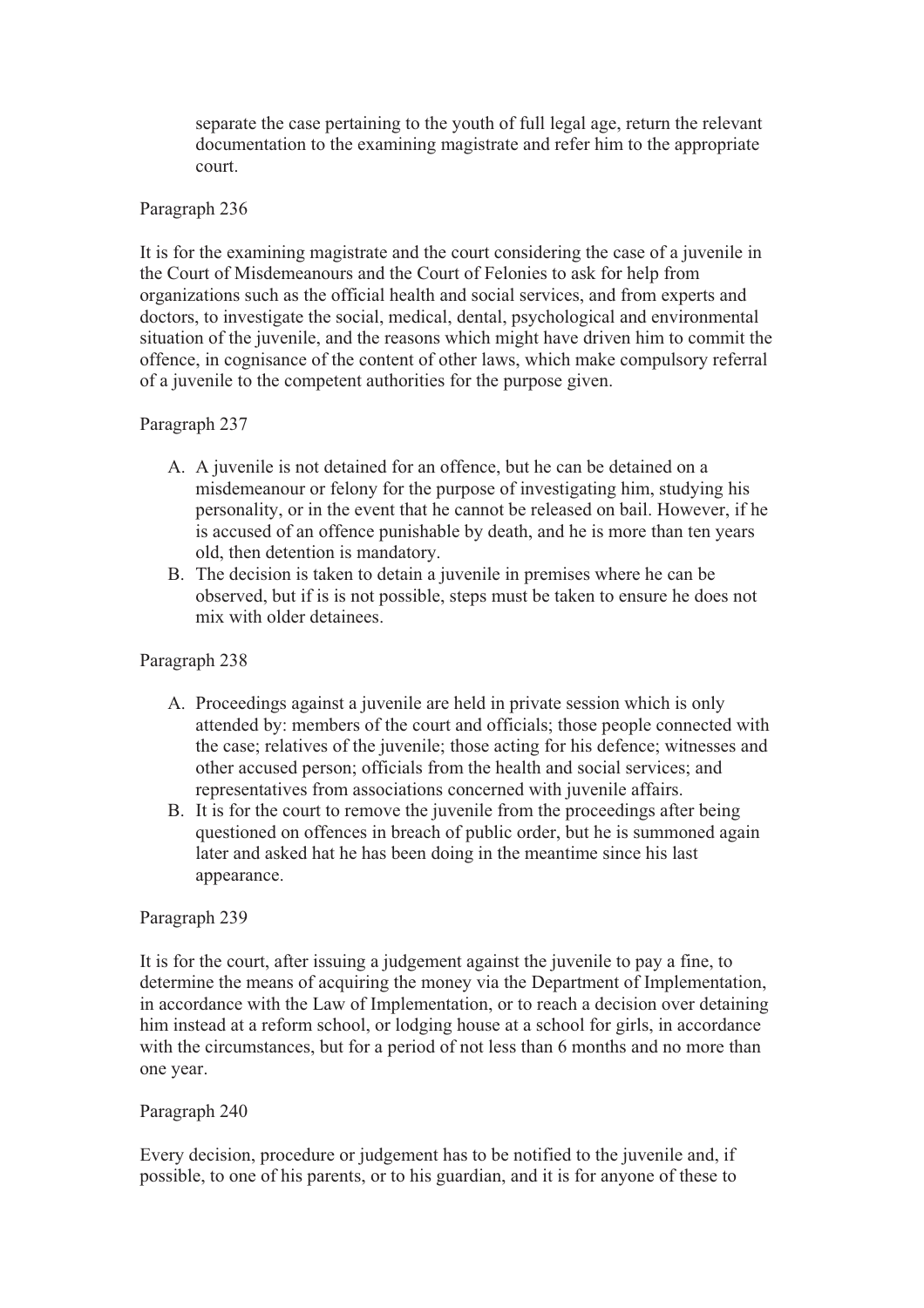consul the competent authorities on all matters relating to the investigation into the offence involving the juvenile, the proceedings arising from them, or the judgement or decision issued against him, the appeal lodged regarding them or their implementation.

# Paragraph 241

Neither the juvenile, nor any of the persons listed in Paragraph 240 is allowed to contest the judgement for the juvenile to be handed over to one of the parents, or the person in whose care he resides.

# Paragraph 242

- A. The procedures stipulated in the Law on Juveniles are applicable to the arrangements for the investigation and the court proceedings, as well as for appeal and implementation, while taking into consideration the provisions appearing in the earlier paragraphs.
- B. The juvenile is excused from giving fingerprints for the purpose of the investigation stipulated in Paragraph 70.

Book Four - Methods of Appealing against Judgements

Chapter One - Objection to Judgement in absentia

# Paragraph 243

- A. The person judged in absentia is notified of the judgement issued on him in accordance with the terms of paragraph 143, and if thirty days pass from the date of notification of the judgement in the case of an offence, three months from the date of notification of the judgement in the case of misdemeanour and six months in the case of a felony without his presenting himself to the court which issued the judgement or to any police station and without his objecting to it within the period mentioned, the verdict of guilty and the principal and subsidiary penalties will have the status of a judgement in the presence of the parties.
- B. The objection by the person sentenced is to be submitted in a petition either directly to the court or to any police station or in a written report regulated by the court or in any police station after asking the person sentenced immediately after his arrest or after giving himself up whether he wants to object to the verdict and if he wants to make a written record of the reasons for his objection. If he does not want to do so, then this is stated in the written report.

# Paragraph 244

A. If the person sentenced gives himself up or is arrested and the objection procedures are completed within the period specified in Paragraph 243, the court will decide to detain him and set a date for the objection to be reviewed and then notify him and those concerned in accordance with the rules, The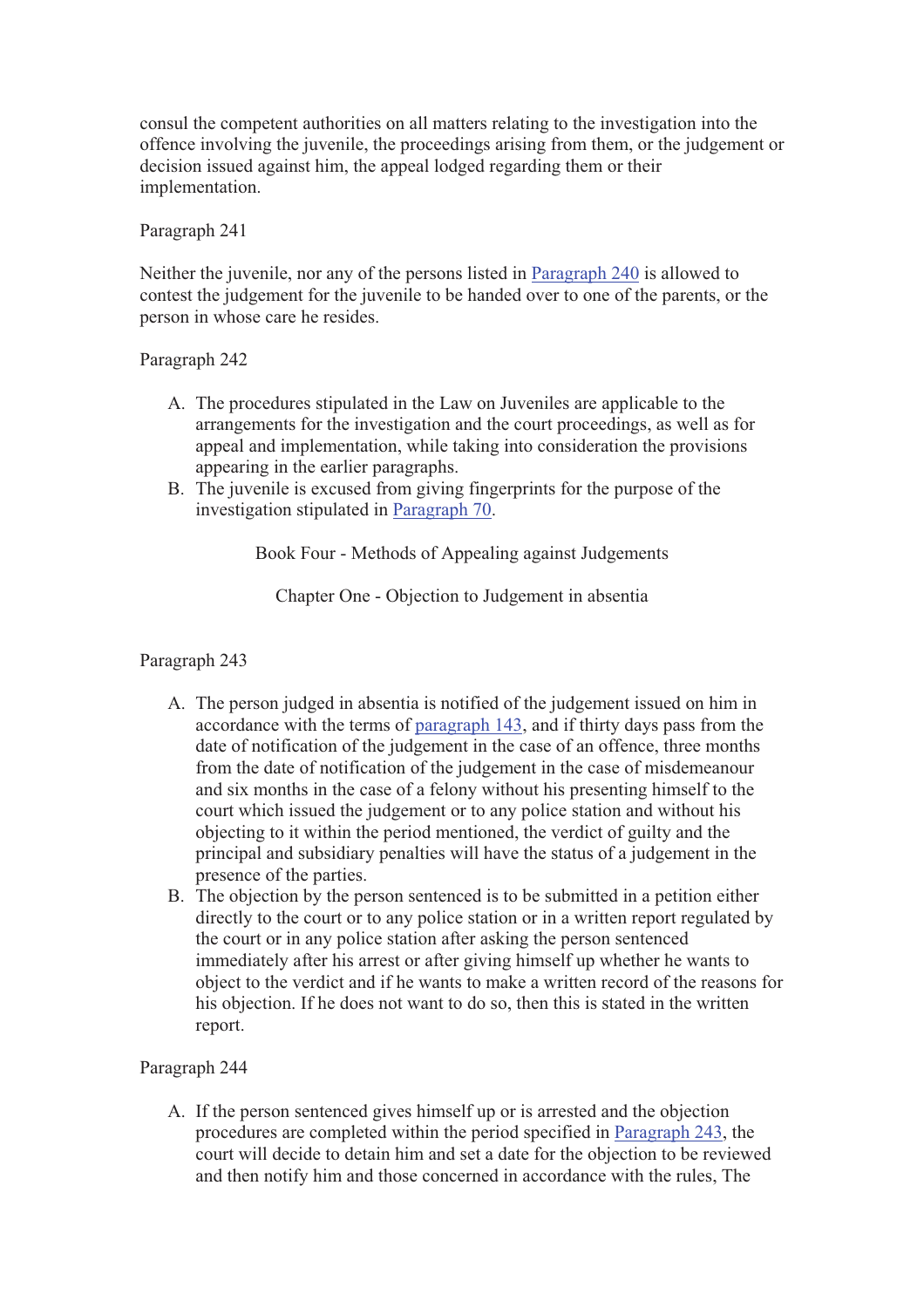court may decide to release him on bail unless the offence for which he is sentenced does not permit him to be released on bail.

- B. The period the sentenced person spends in detention will be taken into account.
- C. If the sentence issued is a fine and the person convicted pays it to the court or to the police station then he is released and the aforementioned procedure is to be followed in submitting his objection.

### Paragraph 245

- A. If the objection is submitted within the time limit and the objector does not attend any of he court objection sessions without legitimate excuse, having been notified according to the rules, or if he absconds, the court will decide to reject the objection and it ill be a judgement in absentia and the decision to reject it will be notified in accordance with the rules with the status of a judgement in the presence of the parties which cannot be appealed against except by other legal means.
- B. If the objection is submitted after its time limit has elapsed, the court will decide to reject it formally without any need to notify the objector of the decision to reject it and it is considered a judgement in absentia with the status of a judgement in the presence of the parties which cannot be appealed against except by other legal means.
- C. If the objector attends and the objection is submitted within its legal time limit, the court will decide to accept it and examine the case again in the light of the objection and will issue its judgement with the support of the judgement in absentia or will amend it or cancel it, on condition that it will be not judged more harshly than the sentence imposed in absentia.
- D. The exception to paragraphs A and B is in the case of the death sentence or a sentence to life imprisonment.

# Paragraph 246

- A. submission of an objection results in the suspension of the examination into the appeal against judgement in absentia submitted to the Court of Felonies or to the Court of Cassation from the Public Prosecutor or other defendants or anyone connected with the case against the sentence which is issued in the objection trial.
- B. Appeal against the judgement issued as a result of the objection trial is permissible by other appeal methods prescribed by law.
- C. If there is an appeal against the judgement to reject the objection in accordance with sub-paragraph A of paragraph 245, this appeal will include this judgement and the judgement in absentia against which the objection is being made, even if this is not made clear in the appeal petition. The appeal against the judgement issued in accordance with sub-paragraph B does not include anything except the judgement to reject the objection.

# Paragraph 247

A. When a person is arrested and sentenced in absentia to death or to a prison sentence, be it life imprisonment or imprisonment for a term of years, or gives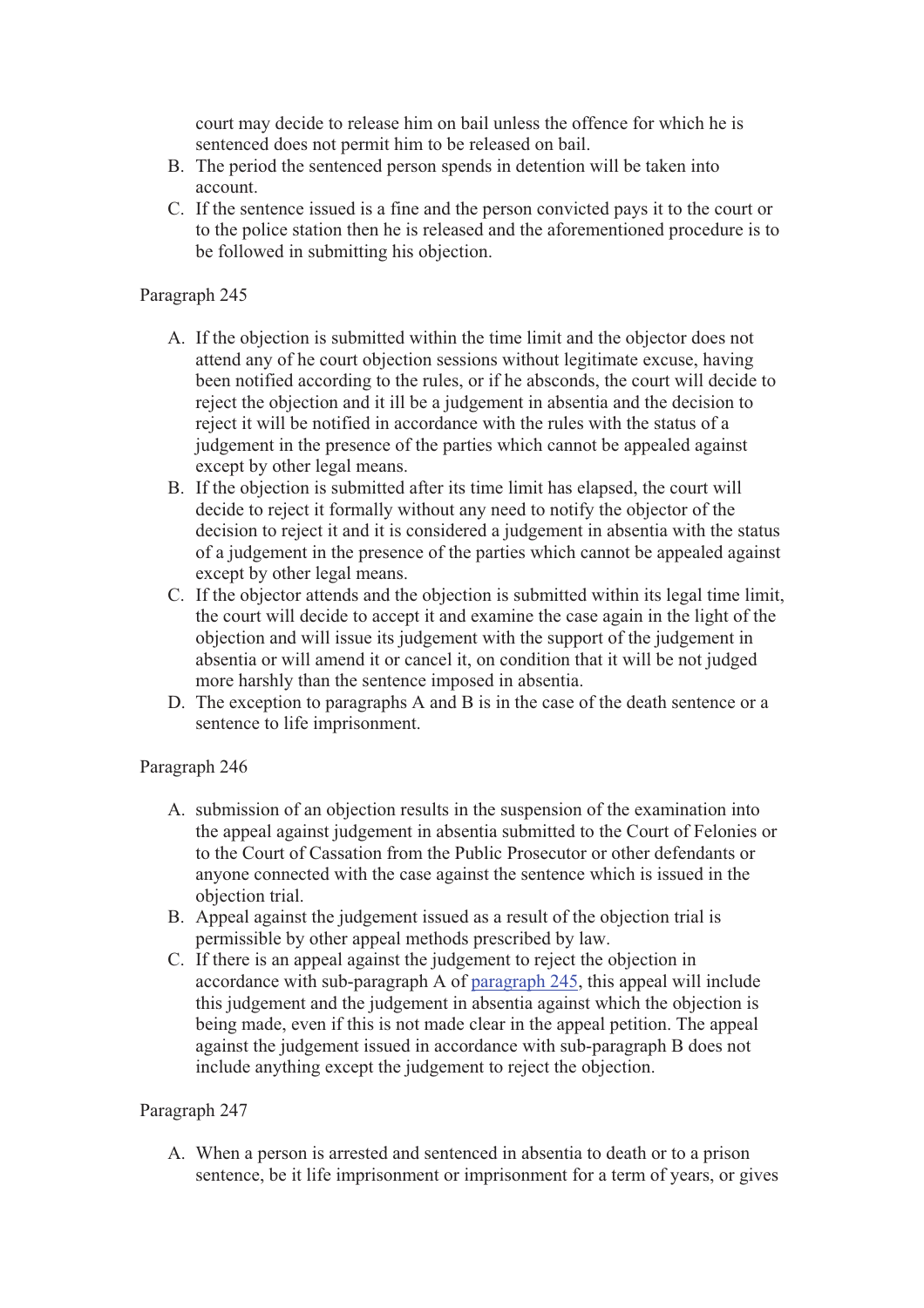himself up to the court or to any police station, his trial will resume and the court has the right to issue any judgement permitted under the law. Its decision will be subject to appeal by any other legal means.

B. If a person sentenced in absentia to death or to a prison sentence, be it life imprisonment or imprisonment for a term of years, flees again, the provisions of paragraph 245 in its sub-paragraphs A, B and C only will apply.

#### Paragraph 248

Considering the judgement in absentia with the status of a judgement in the presence of the parties has the following consequences:

- 1. Minor and major penalties, other than the death penalty, may be implemented;
- 2. The Penal Court issues an order to arrest the person convicted;
- 3. The ruling on reimbursement and compensation is implemented in accordance with the law of implementation on condition that the person sentenced puts forward guaranteed surety of an amount the court considers appropriate, if this is found to be necessary. This surety will be forfeited after three years;
- 4. The person sentenced to death or to life imprisonment or imprisonment for a term of years is forbidden, as long as he is on the run, to administer or spend his money. The court must put a block on his money and its administration in accordance with the rules for managing seized money pursuant to the provisions of this law, if it has not already been seized. He is also forbidden to bring any legal action in his name and any commitment or action he undertakes will be considered null and void under the rule of law.

Chapter Two - Cassation

#### Paragraph 249

- A. The Public Prosecutor, the accused, the complainant, the civil plaintiff and the person who is liable under civil law have the right to appeal in the Court of Cassation against the provisions, decisions and judgements issued by the Court of Misdemeanours or the Court of Felonies on a misdemeanour or felony, if it was based on a breach of the law or a mistake in the application of the law or in its interpretation, or if there was a fundamental error in the standard procedures or in the assessment of the evidence or of the penalty, and this error influenced the judgement.
- B. A mistake in the proceedings cannot be ignored unless it has not been damaging to the defence of the accused.
- C. No individual appeal for cassation will be accepted over decisions issued on matters of jurisdiction, over preparatory and administrative decisions or any other decision on which there has not been a ruling in the case, unless it is subject to a halt in progress in the case; decisions involving arrest, detention and release on bail, or release without. bail are also excluded.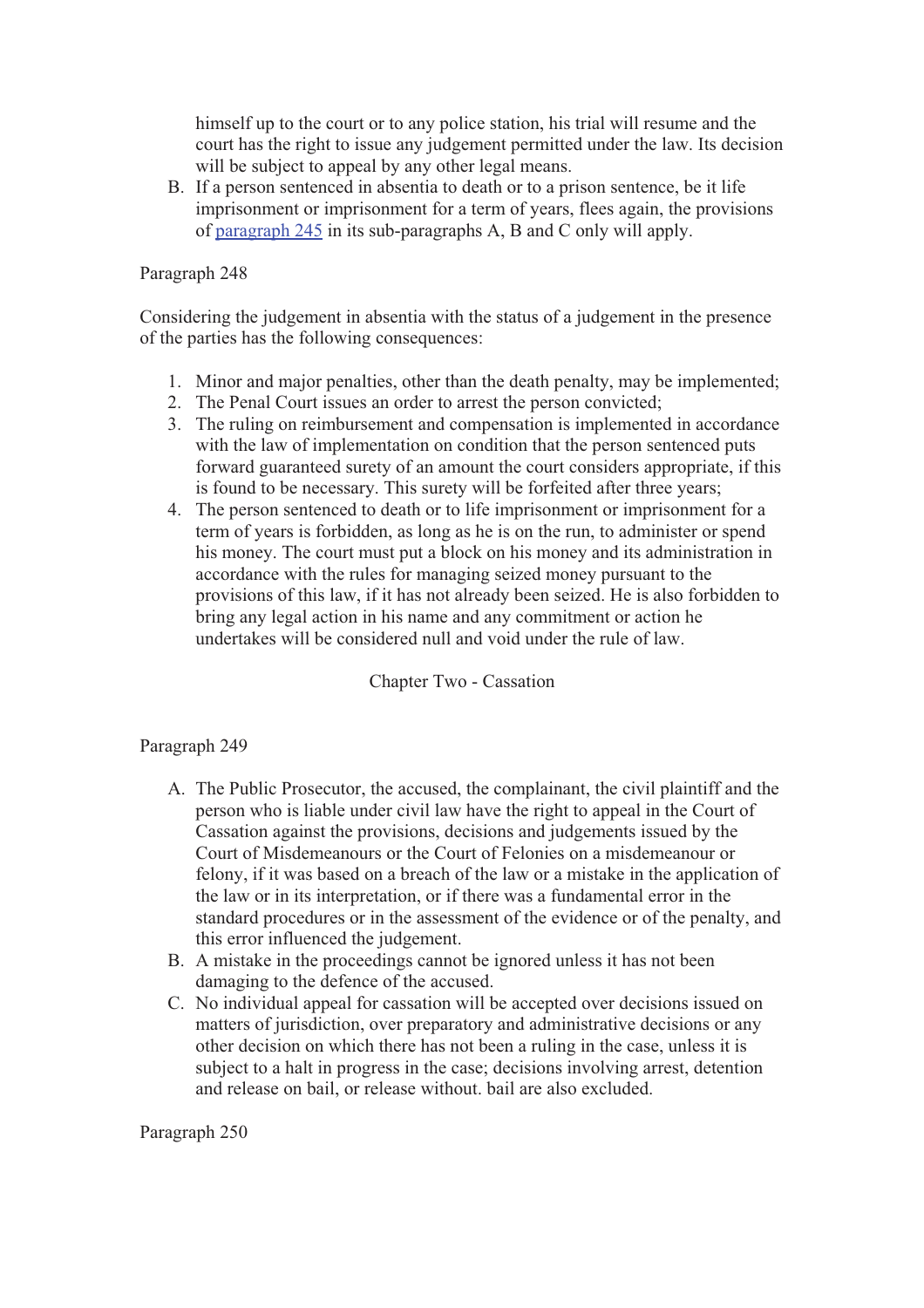An appeal against a judgement or decision on which there has been a ruling in the case must include all the judgements and decisions already issued or connected with it.

# Paragraph 251

- A. An appeal by the Public Prosecutor is restricted to criminal cases and an appeal by the civil plaintiff and the person with civil liability is restricted to civil cases. An appeal by the complainant is restricted to whichever of the two he has requested. However, an appeal by the accused includes both criminal and civil cases, unless there as been a restriction to just one of them.
- B. If an appeal was submitted by the Public Prosecutor, it can reverse a judgement regarding all the persons convicted, but if it was submitted by only one of those convicted, the judgement will only be reversed in respect of that person, unless the reason on which the appeal is based also apply to the other convicted persons. In that situation the decision can be reversed with regard to all of them.
- C. In the process of cassation over an appeal, steps are taken to ensure that the appellant is not prejudiced by the fact that an appeal is lodged, unless the judgement against which an appeal has been made is evidence of the fact that the law has been violated.

# Paragraph 252

- A. The appeal takes place by means of a petition presented by the petitioner, or his legal representative, to the Criminal Court which issued the judgement, to any other Criminal Court, or direct to the Court of Cassation, within a period of thirty days, starting from the day after the judgement was issued, if in the presence of the parties, or fro the date it was regarded as having the status of being issued in the presence of the pies, if it was in absentia.
- B. If the petitioner is in prison, in detention, or in any way inhibited, he may present the petition through a prison, detention centre or appropriate official.
- C. The petition contains the name of the petitioner, a summary of the judgement against him and its date, the name of the court which issued the judgement, the grounds on which the appeal is based and the final result.
- D. The petitioner may show the grounds for the appeal separately on the petition, or he may give new grounds, before the decision is made. It is the responsibility of all parties involved in the case to present their own written statements and applications.

#### Paragraph 253

It is up to the court that issued the judgement or decision for cassation to send a file on the case to the Court of Cassation, as soon as an appeal petition has been presented to it, or as soon as the Court of Cassation calls for it, in pursuance of Paragraph 249, sub-paragraph C.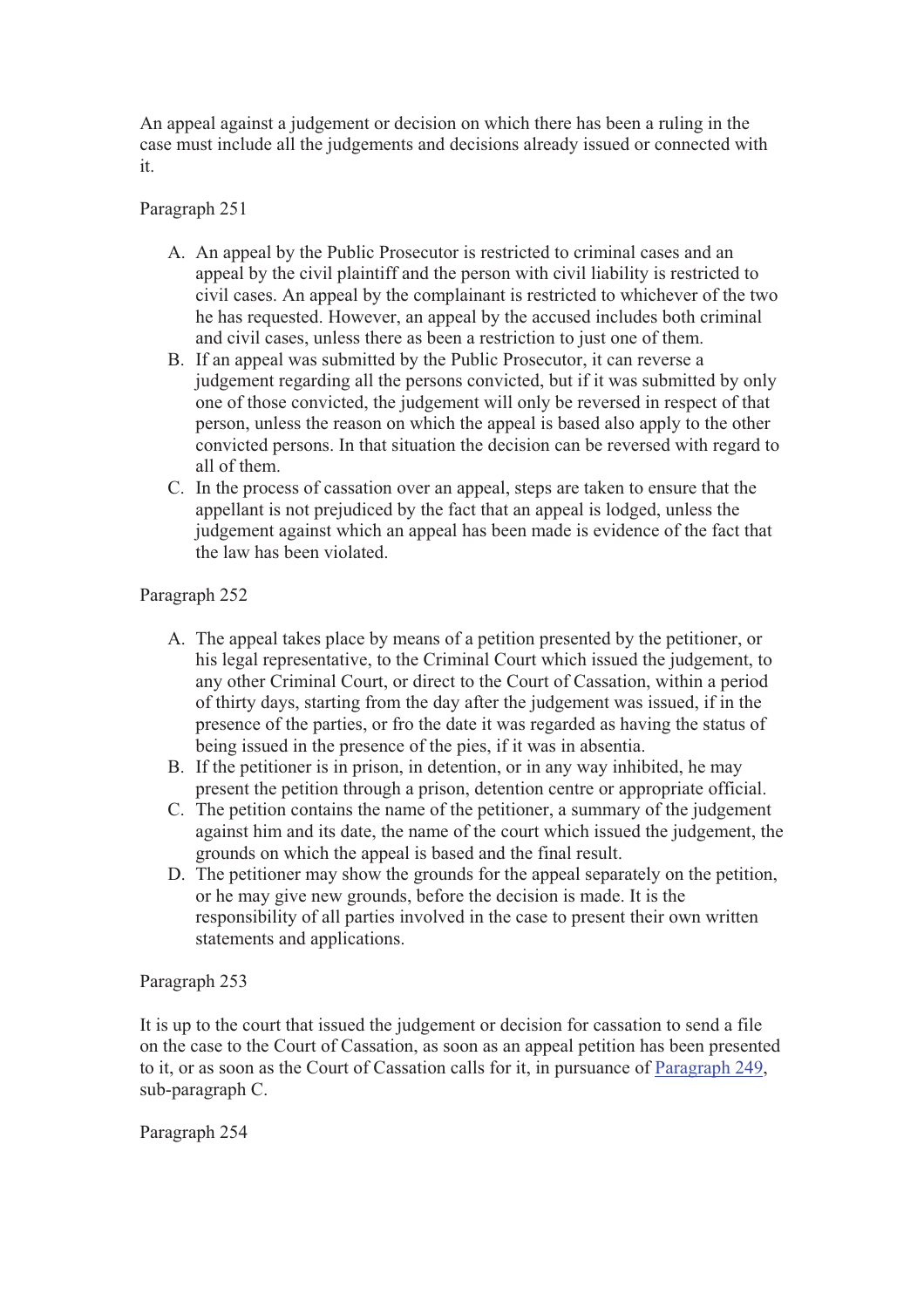- A. If the Criminal Court has issued a sentence of death or life imprisonment, it must send a file on the case to the Court of Cassation within ten days of the issue of the judgement, so that it can be reviewed for cassation, even if an appeal has not been lodged. $\frac{12}{2}$
- B. The Court of Cassation accepts statements submitted by the accused and those involved in the case before it issues its decision.

In accordance with Paragraph 254, the Court of Cassation sends the case file to the head of the Public Prosecutor's Office, immediately upon its receipt together with the grounds for the appeal, petitions and statements received from the parties involved in the case, presenting their demands and queries about the judgement or decision within 20 days of their receipt.

Paragraph 256

An appeal for cassation over judgements and decisions does not imply suspension of their implementation unless the law so stipulates.

#### Paragraph 257

In observance of the provisions of the Law on Criminal Procedures:

- A. The Court of Cassation Penal Board specializes in considering appeals into judgements and decisions issued by the Court of Misdemeanours and the Court of Felonies.
- B. The General Board at the Court of Cassation specializes in reviewing cases where there is the sentence of death and cases which are dealt with directly by the President of the Court of Cassation, or in accordance with a proposal from the board stipulated in sub paragraph A for referring the case. This applies also to cassation for other cases stipulated in the law.

#### Paragraph 258

- A. If it appears to the Court of Cassation that an appeal against a judgement or decision issued by the Criminal Court has not been presented within the period specified in law, it will confirm its formal rejection.
- B. It is up to the Court of Cassation to summon the accused, the plaintiff, the civil plaintiff or person with civil liability (or both), or the representative of the Public Prosecutor to hear their statements or for any purpose it requires in order to obtain the truth.

- A. It is up to the Court of Cassation, after checking the case documentation, to issue its decision on the matter in one of the following ways:
	- 1. Confirm the ruling on the evidence presented and the principal and any supplementary penalties passed, as well as any other legal clauses;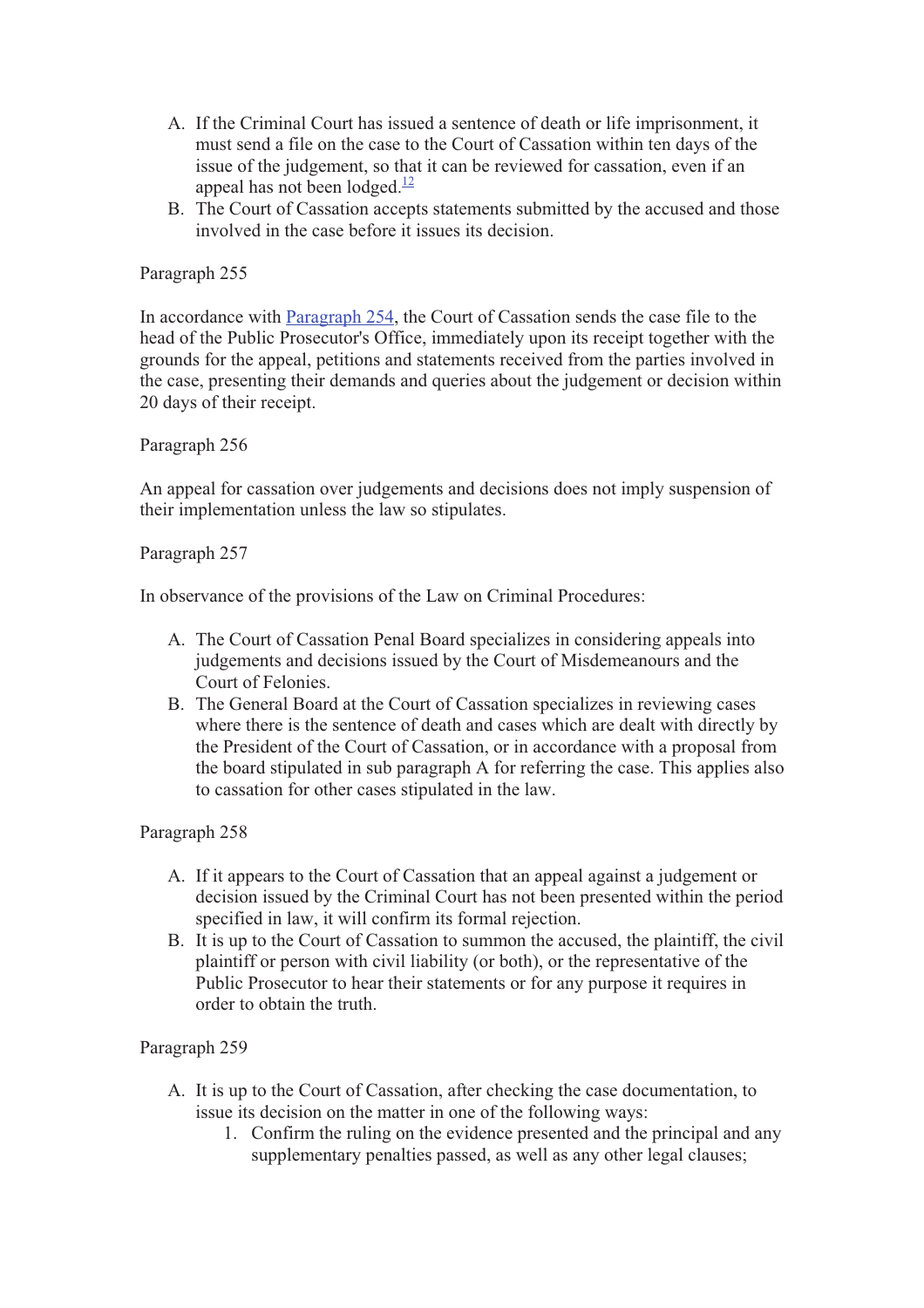- 2. Confirm the ruling of not guilty, conciliation, diminished responsibility or the decision to discharge, or any other ruling or decision in the case;
- 3. Confirm the conviction with a reduced penalty;
- 4. Confirm the conviction and return the documents, for review of the penalty, with a view to increasing its severity;
- 5. Return the documents to the Court once again to review the verdict of not guilty, with a view to passing a sentence;
- 6. Reverse the guilty verdict and the principal and supplementary penalties, and any other legal judgements, with a view to passing a verdict of not guilty, annulling the charge and releasing the accused.
- 7. Reverse the conviction ruling and penalty ruling and return the documentation to the Court for a re-trial, either complete or partial;
- 8. Reverse the ruling of not guilty, conciliation or diminished responsibility, or the decision to discharge, or any other ruling or decision in the case, return the documentation for a re-trial or a repeat judicial investigation.
- 9. Confirm the ruling issued in a civil case, reverse it completely, or reduce the amount of the penalty awarded, or return the ruling to the court to complete the investigation, or to hold a review with the aim of increasing the amount of the penalty awarded.
- B. The Court of Cassation will explain in its decision the grounds on which it is based.

The Court of Cassation may change the legal description of the offence for which a verdict of guilty has been issued against the defendant to another description which corresponds with the nature of the act committed and may pronounce him guilty in accordance with the paragraph of the law which applies to this action, and review the penalty to see if it is appropriate or to make is more lenient.

#### Paragraph 261

If the Court of Cassation reverses the verdict issued by a court which does not have jurisdiction, the case is transferred to the court which does have jurisdiction and the court which issued the verdict is given notification.

#### Paragraph 262

If the verdict is reversed and a re-trial is ordered, the re-trial of the case in whole or in part is conducted in accordance with the stipulations of the decree of reversal, without reference to decisions or procedures which are not covered by the decree. A new verdict is issued for whole or part of the case.

#### Paragraph 263

A. If the case is returned for a review of the sentence, it must be reviewed by the same judge or judiciary body which issued the verdict unless there is an excuse.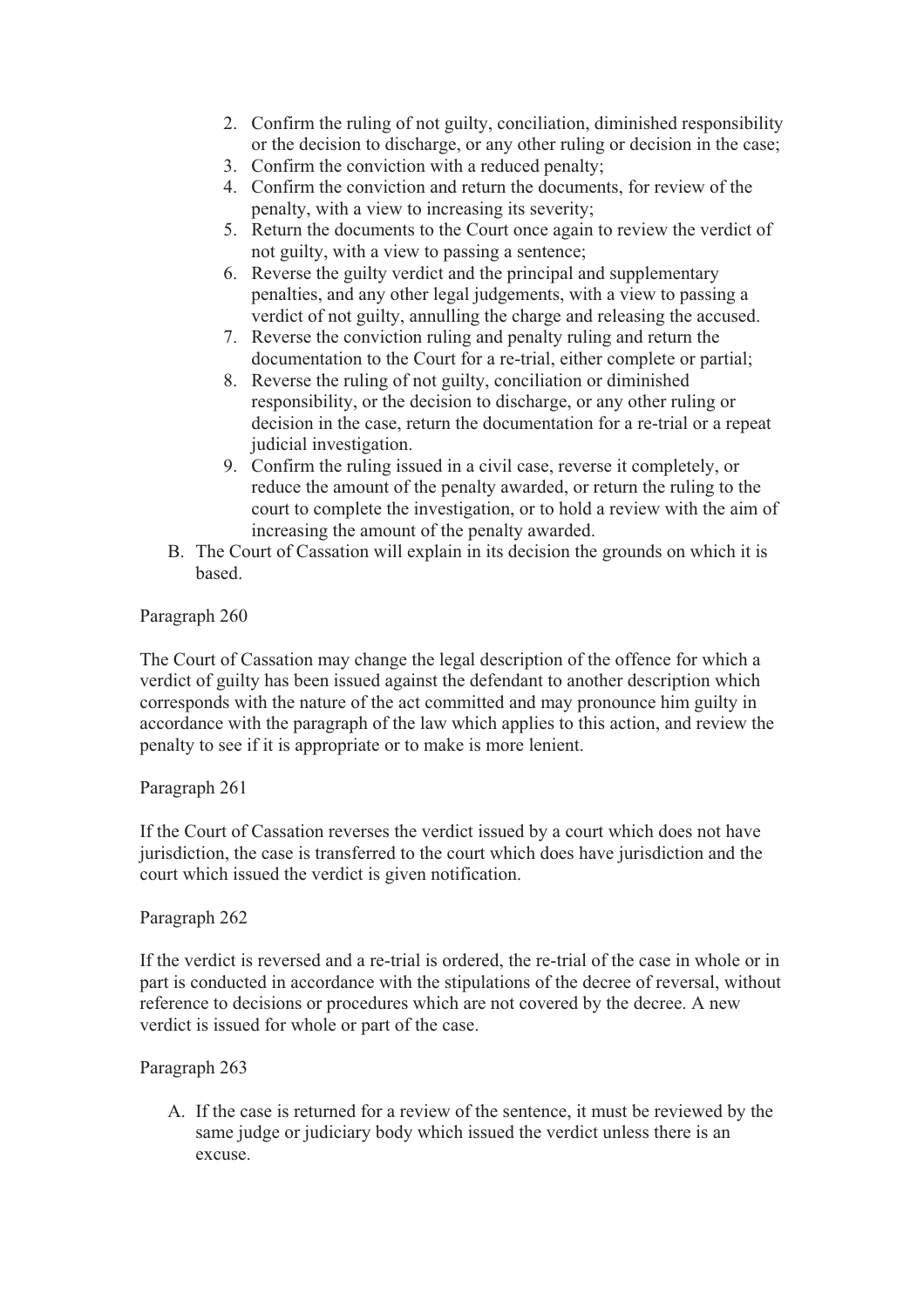B. If he court issued a verdict following the review, the case is then submitted to the Court of Cassation, and the judiciary body must ratify the decision if it finds it to be in accordance with the law, or must make the penalty more lenient. If it finds that a guilty verdict should be issued against the defendant or that the penalty must be of increased severity, the case is transferred to the Public Body of the Court of Cassation and it is for this body to issue the guilty ruling or the penalty to be imposed or to approve the judgement previously issued by the court.

# Paragraph 264

- A. In addition to the provisions put forward, the Court of Cassation may, either of its own accord or in response to a request from the public prosecutor or anyone else connected with the case, ask for the file on any criminal case to check the provisions and rulings issued on it, as well as the procedures and orders. In this case, it has the authority stipulated in this decision to consider an appeal, although it may not reverse a finding of not guilty or increase the severity of the penalty, unless it is requested so to do within 30 days from the date of issue of the judgement or ruling.
- B. The Court of Cassation has the authority to intervene in accordance with subparagraph A if an appeal is prescribed in accordance with sub-paragraph A of paragraph 258.
- C. The Court of Cassation may not exercise its authority under the terms of this paragraph in cases previously reviewed by appeal, with the exception of cases stipulated in sub-paragraph B.

# Paragraph 265

- A. Appeal before an appropriate Criminal Court is permissible as stipulated in paragraph 249, based on the provisions, decisions and procedures of the Felony Court in cases of infractions, and in decisions issued by the examining magistrate, within 30 days, starting from the day following the date of issue.
- B. In addition to the provisions of sub-paragraph A, the Criminal Court may bring any case mentioned in the sub-paragraph mentioned or any written record of investigation in an offence in accordance with the provisions stipulated in paragraph 264.
- C. The provisions of sub-paragraph C of paragraph 249 are considered on the question of decisions which cannot be appealed.
- D. The Criminal Court, in the cases laid out in this paragraph, has authority prescribed by the Court of Cassation in applying these provisions and decisions, and its decisions in these cases will be final.

Chapter 3 - Correction of the Cassation Decision

# Paragraph 266

A. The Public Prosecutor, the convicted person and all others connected with a criminal case may request the correction of a legal error in the decision issued by the Court of Cassation, provided the request is submitted within 30 days,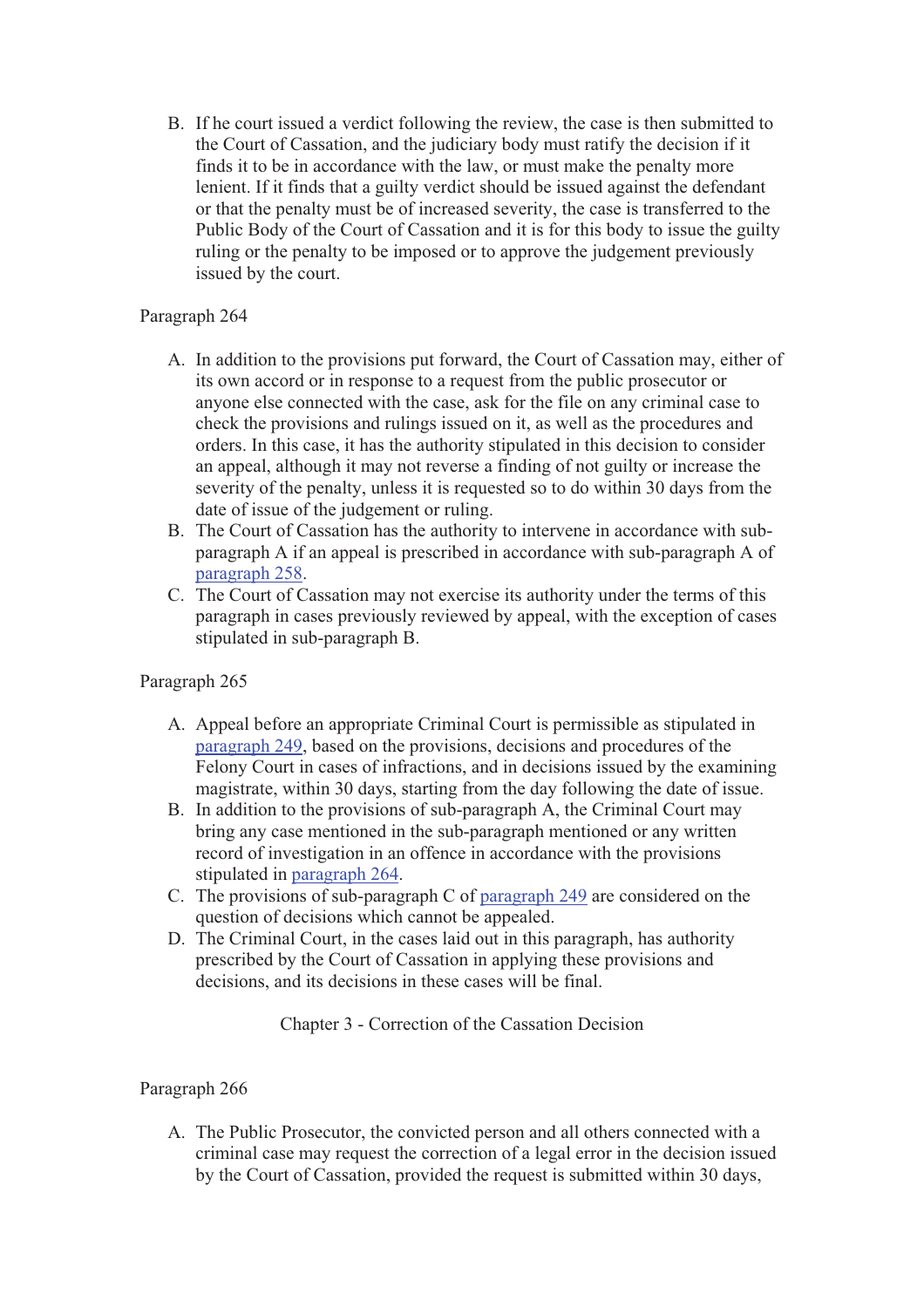counted from the date a convicted, imprisoned or detained person is notified of the Court of Cassation decision or, otherwise, from the date the court dealing with the case receives the case documentation from the Court of Cassation.

B. The request is submitted directly to the Court of Cassation, or through the court, or prison or centre administration, if the convicted person is already in prison or detained.

### Paragraph 267

A request for correction is not accepted for the following decisions:

- 1. A decision for reversal and re-trial or a second judicial investigation;
- 2. A decision issued for the return of case documentation for review of the judgement:
- 3. A decision or judgement issued by the Court of Cassation General Board<sup>13</sup>

# Paragraph 268

- A. The Penalties Board reviews requests for correcting the decisions it has issued, provided that the President of the Court of Cassation has not been requested to do so by the General Board $\frac{14}{1}$ .
- B. Board reviewing the request for correction considers that the request does not comply with legal conditions, it will decide to reject it, or to accept it and correct the decision of cassation, either in full or in part.

Paragraph 269

- A. A request for correction can only be accepted on one occasion.
- B. Decisions to turn down or accept a request for correction cannot be corrected after issue.

#### Chapter 4 - Re-trial

Paragraph 270

A re-trial can be requested for a case which resulted in a sentence or imposition of a penalties for a felony or misdemeanour under the following circumstances:

- 1. If the accused was convicted of murder and the person for whose murder he was convicted is found alive;
- 2. If a person was convicted of an offence and a judgement was later issued against another person for committing the same offence since one of the two judgements must be against a person innocent of the offence;
- 3. If a person is convicted on the basis of the testimony of an expert or the opinion of a specialist, or document, and later a definitive judgement is issued against the witness or expert on the basis of having borne false witness, or the document is proven to be a forgery;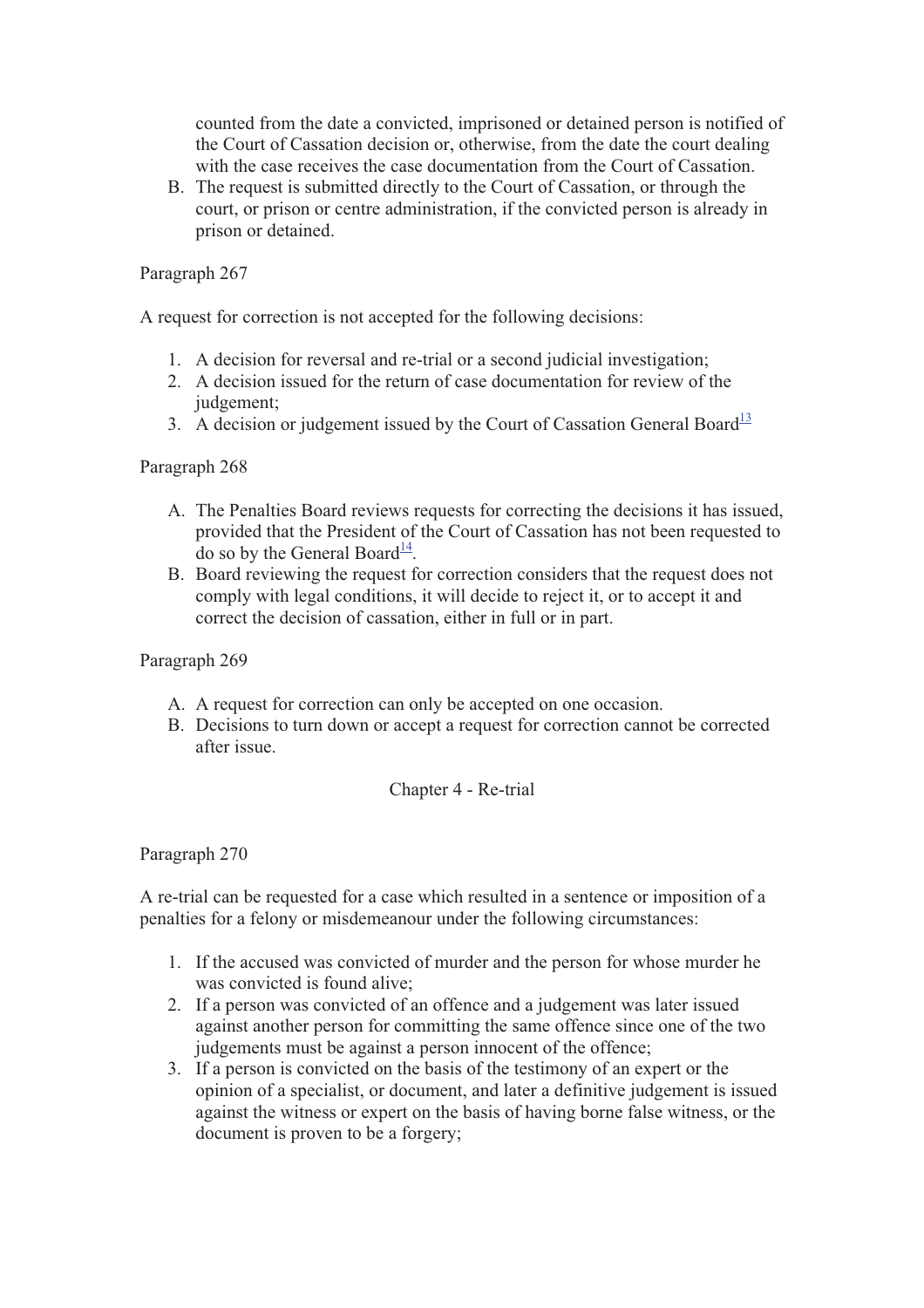- 4. If after the judgement is issued, facts come to light, or documents are presented which were not known at the time of the trial, and these prove the innocence of the convicted person.
- 5. If the judgement was based on a judgement which was quashed or annulled by lawful means.
- 6. If a guilty or not guilty judgement, or a final decision for discharge was issued on the basis of a criminal act, either separate or related to the ((original)) offence;
- 7. If for any lawful reason the offence or sentence no longer apply to the accused.

A request for a re-trial is submitted to the Public Prosecutor by the person convicted, or whoever represents him in law. If the person convicted has died the request can be submitted by his wife or one of his relatives, but the request must clearly explain the ground on which it is based and be accompanied by supporting documentation.

# Paragraph 272

The Public Prosecutor will carry out an examination of the grounds supporting the request land will check the case documentation. He then submits the papers, together with his assessment, to the Court of Cassation as quickly as possible.

Paragraph 273

The request for a re-trial can only halt implementation of a sentence if it was in respect of the death penalty.

Paragraph 274

The Court of Cassation reviews the request by carrying out an inspection of the case documentation and it is up to the court to undertake whatever inquiries and questioning of witnesses it considers necessary.

Paragraph 275

If the Court of Cassation finds that the request for a re-trial fails to satisfy the necessary legal conditions, it will decide to turn it down. If it finds the request justified, it will return the documentation to the court which issued the judgement, or to the court which has taken its place, together with its decision for a re-trial.

#### Paragraph 276

The trial takes place on the basis of the requested re-trial referred back to it, and if it decide there is no just cause to interfere with the original judgement, it issues a decision accordingly; if however it decides on annulment, either total or partial, and that th person convicted is not guilty, it will issue a new judgement, but this will not be more severe in its sentence than the previous one. Its judgement will be in accordance with legal procedures.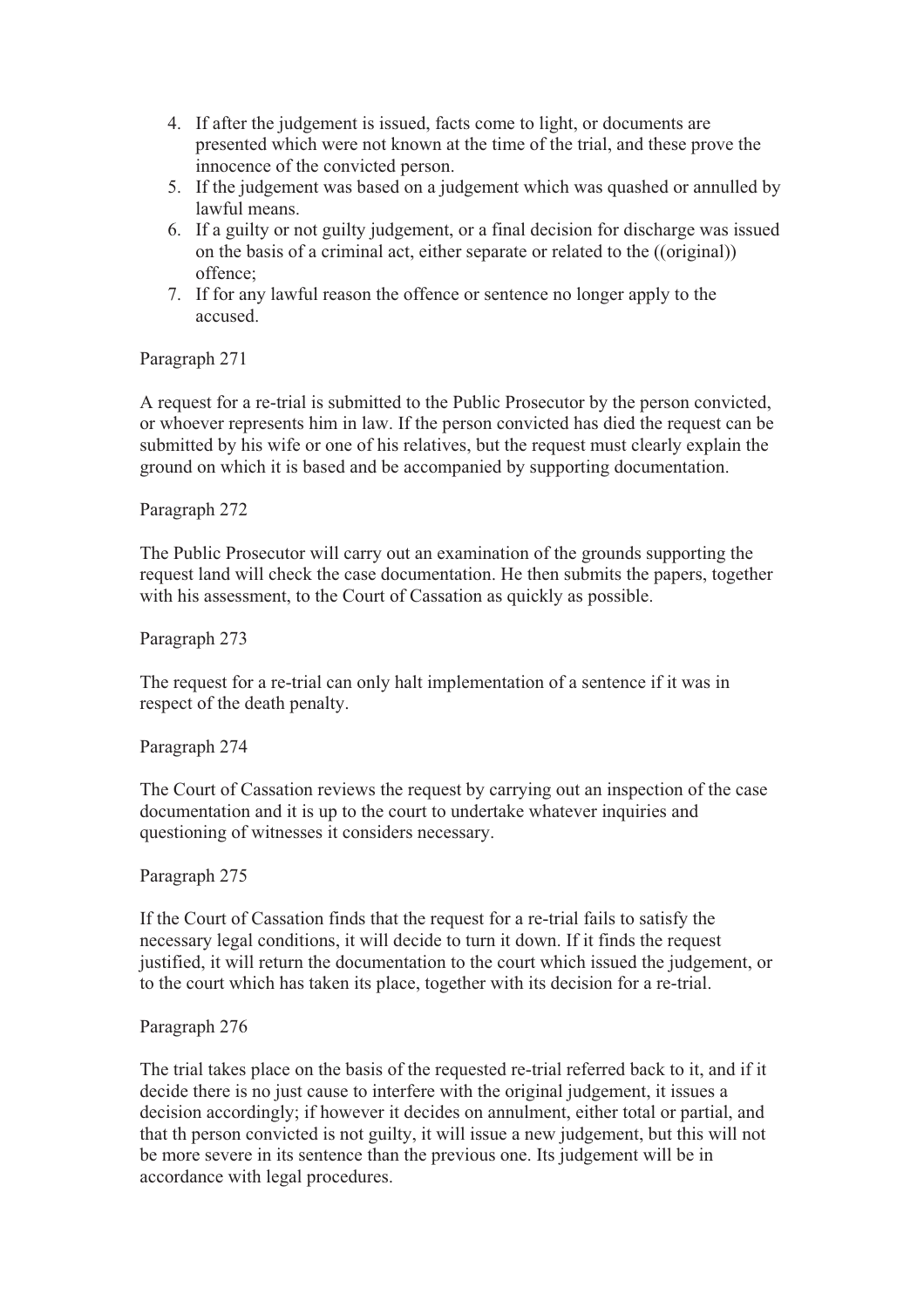If the person convicted has died, or if he dies after the request has been submitted, the court continues with the measures for a re-trial and appoints someone to be responsible for the defence, if the person who requested the re-trial had not already appointed someone to represent his defence. The court then issues its decision not to interfere with the original judgement, or for annulment, either in full or in part, or for a declaration of not guilty on the part of the deceased. Its decision will be in accord ce with legal procedures.

# Paragraph 278

Following the annulment of a judgement, all its civil or criminal consequences are removed, either in total or in part, and the amount of any fine or compensation is return d. together with any impounded or confiscated property. If such items are no longer present, their value is paid out, unless the confiscation was not a legal duty.

# Paragraph 279

If the request for a re-trial is turned down, or if a decision is issued for noninterference with the original judgement, the request cannot be submitted for a second time, on exactly the same grounds as were used in the first request.

Chapter 2 - Implementation of the Death Penalty

#### Paragraph 285

- A. The person condemned to death is placed in prison until steps have been taken for carrying out the sentence.
- B. The death sentence is only carried out on a decree of the Republic in accordance with the provisions of the following paragraphs.

#### Paragraph 286

If the Court of Cassation confirms the death sentence as issued, it will send the case file to the Minister of Justice, who is responsible for passing it on to the President of the Republic to seek the necessary decree for carrying out the sentence.

The President of the Republic issues the decree for carrying out the sentence, or for commuting it, or for pardoning the condemned person. If he issues the decree for implementation, the Minister of Justice issues an order to that effect, including the decree of the Republic, in accordance with legal provisions.

#### Paragraph 287

A. If the condemned person is pregnant when the order for implementation arrives, it is the responsibility of the prison administration to inform the head of the Public Prosecutor's Office to present a notification to the Minister of Justice to delay execution of the sentence, or to reduce it. The Minister of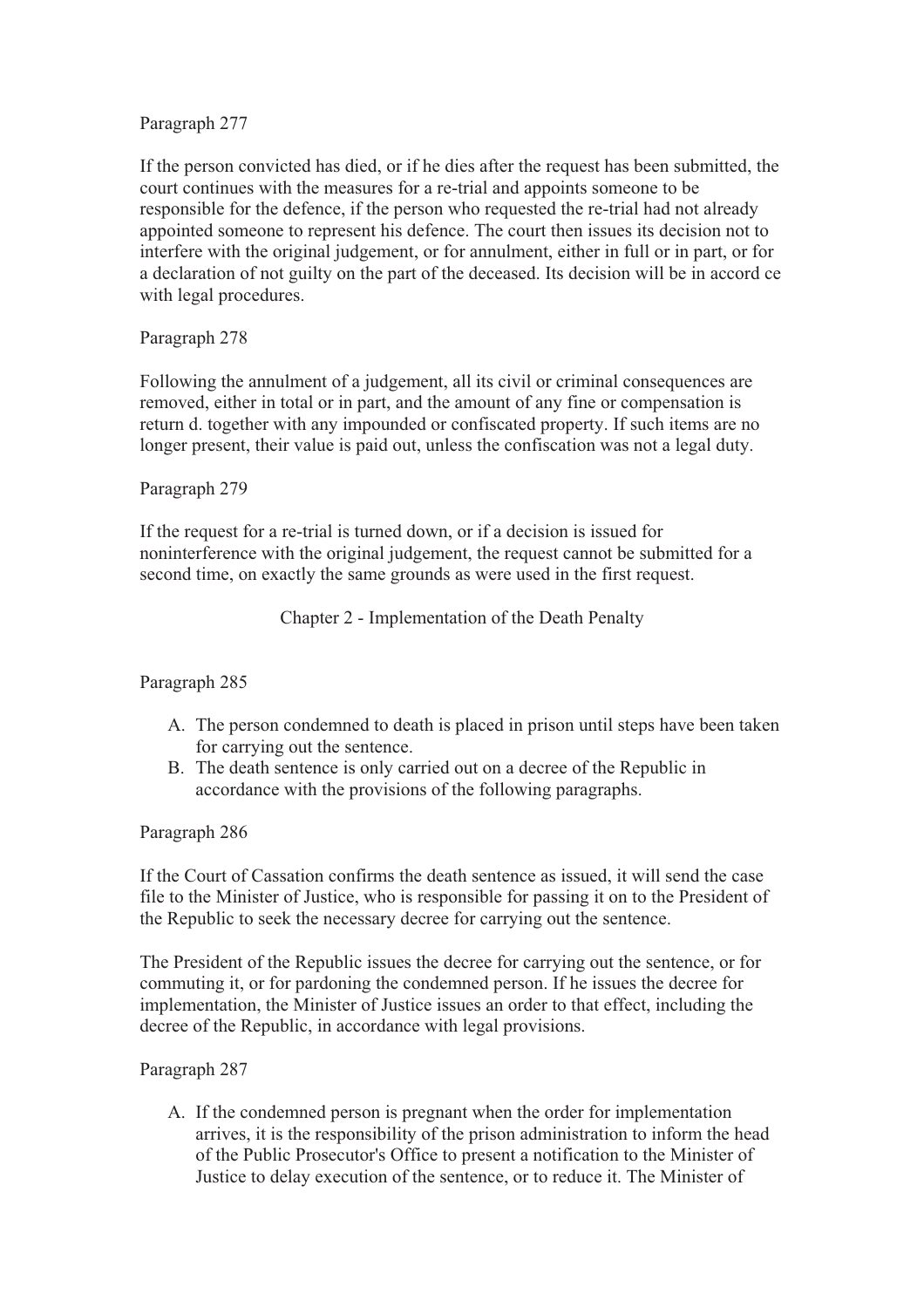Justice then submits this notification to the President of the Republic. Implementation of the sentence is delayed until another order is issued by the Minister of Justice in accordance with the decision of the President of the Republic. If the renewed order rules for implementation of the death sentence, it is not carried out until 4 months after the date of delivery of the child, whether the delivery is before or after the arrival of the order.

B. The judgement in sub-paragraph A is applicable to a condemned person whose child is delivered before the arrival of the order for implementation if the period of 4 month from the date of her confinement has not expired. The sentence is not carried out until 4 months have elapsed from the date of her confinement, even if the renewed order for implementation arrives.

# Paragraph 288<sup>16</sup>

The sentence of death is carried out by hanging within the prison, or any other place in accordance with the law after the issue of the Republic decree for the sentence to be carried out in accordance with paragraph 286. The execution is witnessed by the Implementation Board, comprising a criminal court judge, a member of the Public Prosecution, if available, a representative of the Ministry of the Interior, the director of the prison and the prison doctor, or any other doctor delegated by the Ministry of Health. The accused's legal representative is excused attendance if he so requests.

#### Paragraph 289

- A. The director of the prison reads the Republic decree for the implementation of the sentence to the condemned person at the place of execution, so that the others present can hear.
- B. If the condemned person wishes to make a statement, the judge notes down what is said and this is endorsed by the other members present.
- C. Once sentence has been carried out, the director of the prison signs a form, on which he doctor confirms death, and the time this took place, and the remainder of those resent sign the document accordingly.

#### Paragraph 290

The death penalty cannot be carried out on official holidays and special festivals connected with the religion of the condemned person.

#### Paragraph 291

It is the responsibility of the relatives of the condemned person to visit on the day before sentence is to be carried out. It is the duty of the prison administration to info them of the date accordingly.

#### Paragraph 292

If the religion of the condemned person requires him to make confession before death, the necessary arrangements are to be made for him to meet a cleric of his religion.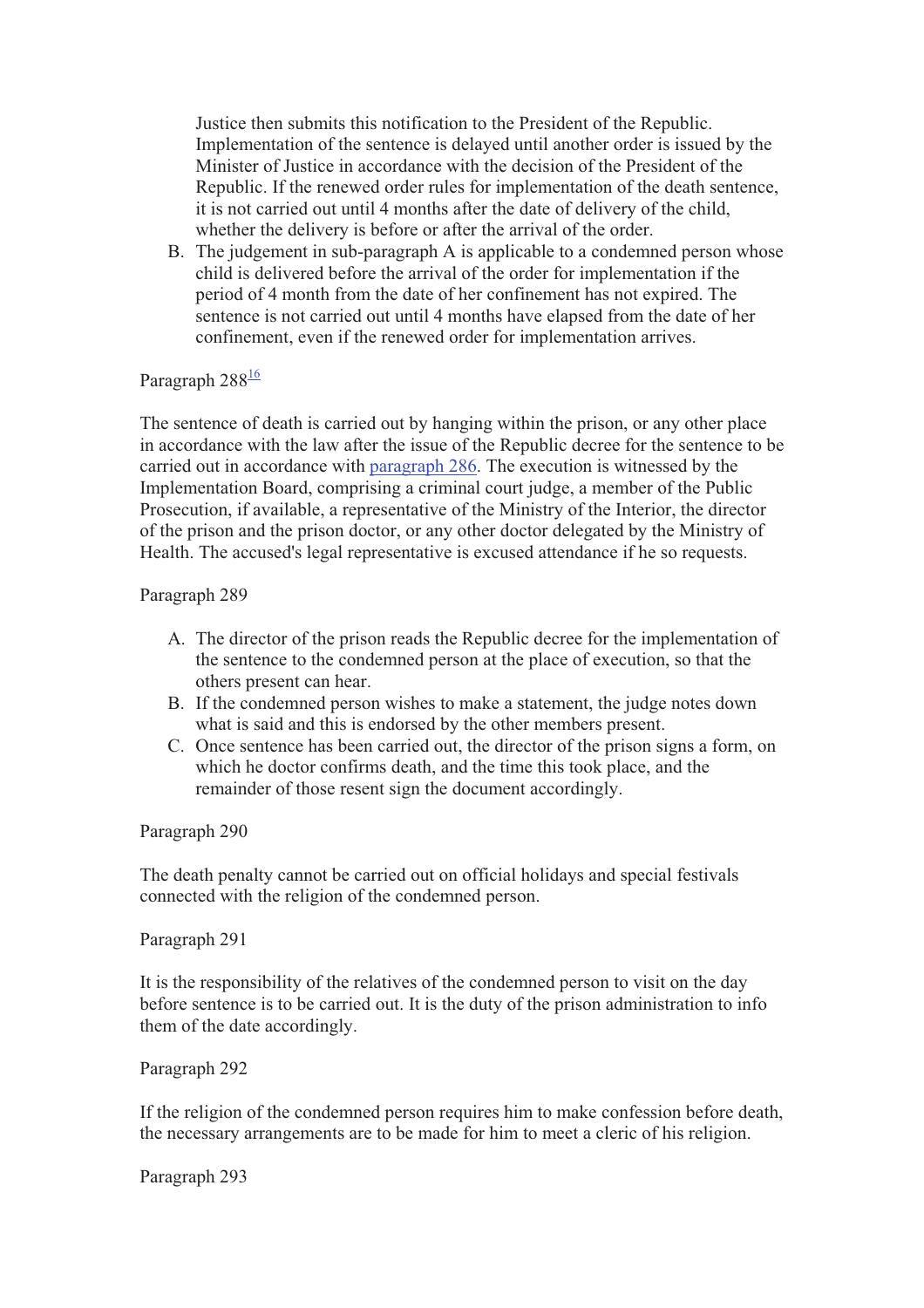The corpse of the executed person is handed over to relatives if they so request. Otherwise the prison authorities will carry out the burial at government expense, but there will be no funeral ceremony.

Chapter 3 - Implementation of Custodial Sentences and Fines

# Paragraph 294

- A. The sentence is calculated from the day it is implemented against the convicted until noon on the day he is discharged.
- B. If the period of imprisonment or detention is only 24 hours, then the convicted person need not spend longer than this time in prison.

#### Paragraph 295

The period of detention is deducted from the period of the sentence issued against the convicted person for the same offence. If there are several offences within the same case, this period is deducted from the least severe penalty.

#### Paragraph 296

If a man and his wife are both awarded custodial sentences for a period of more than one year for different offences, and they have not been in prison before, implementation of the sentence with regard to one of them can be postponed if they have responsibility for a young child of less that 12 years and they have a fixed place of residence.

#### Paragraph 297

The decision to postpone implementation of a sentence is issued in accordance with Paragraph 296 by the court which issued the sentence, in response to the request of the convicted person. The court will demand bail to guarantee that he returns to serve the sentence upon expiry of the period of time in question. The court calculates the amount of the bail and includes it in the decision issued granting the postponement of implementation. It is the responsibility of the court to make appropriate arrangements in this way to ensure the convicted person does not run away.

#### Paragraph 298

If a person is sentenced to a fine only, and he has already been detained for the offence of which he has been convicted, the amount of the fine can be reduced by one half of one dinar for every day he was detained. If the person is sentenced to imprisonment and a fine, and the period he spent in detention is longer than the period of the prison sentence, the amount of the fine is to be reduced by one half of one dinar for every extra day served. If the number of days in question adds up to exceed the amount of the fine payable, then the court can decide to discharge him.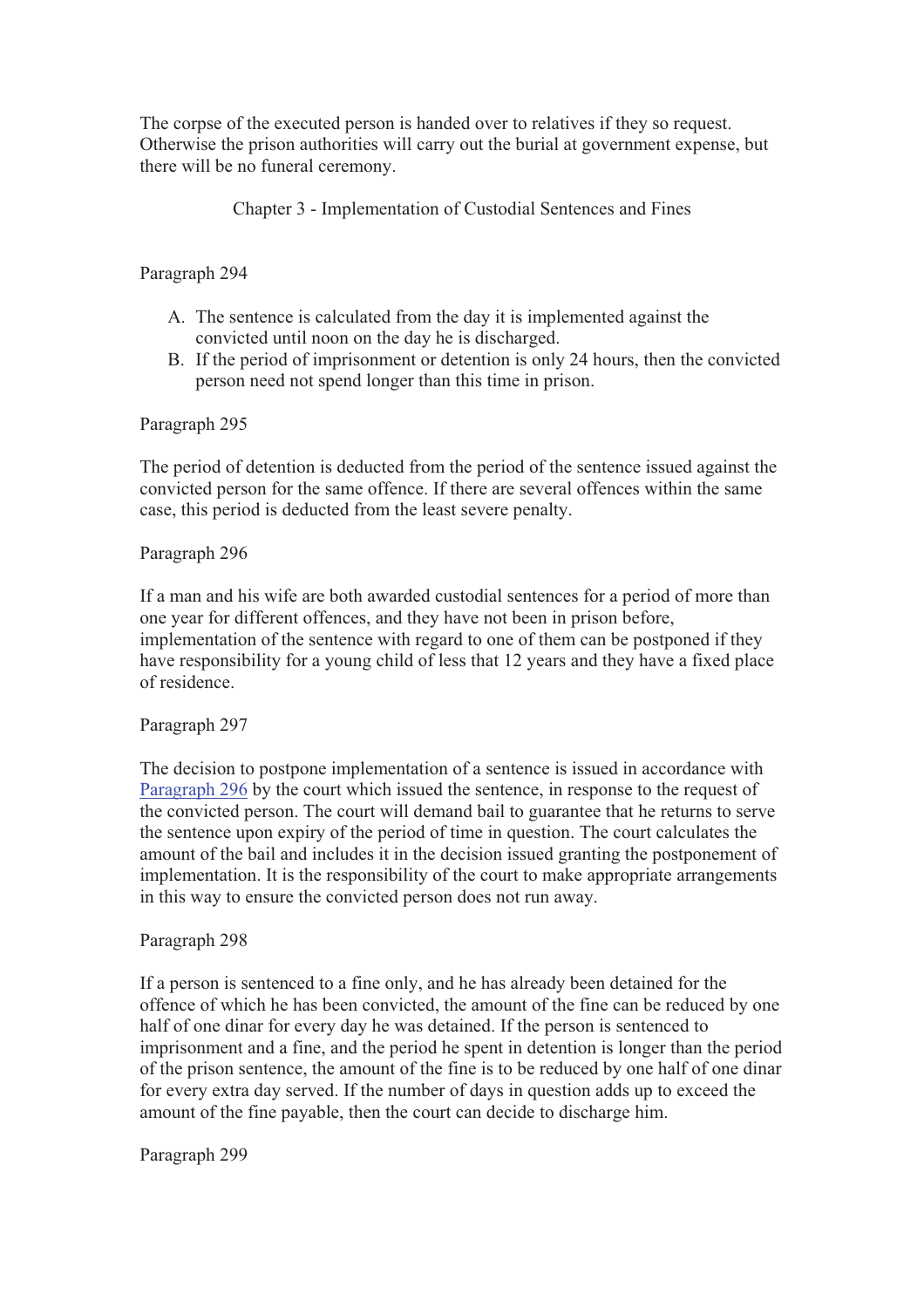- A. If a person is sentenced to a fine, whether or not with imprisonment as well, and he does not pay the money, the court will sentence him to imprisonment for half of the maximum period for the offence concerned, if he was sentenced to both prison and a fine.
- B. If an offence was punished by a fine only, the period of imprisonment to which the court can sentence the accused in the event of the fine not being paid is one day for each ore half of one dinar outstanding. However the total period of the prison sentence must not exceed 2 years.
- C. The prison sentence comes to an end, in the event of non-payment of the fine, upon the discharge of the fine, or a part of it relative to the remainder of the sentence.
- D. Payment of the fine, or a portion of it, can be paid to the court, police station or prison administration, and when this happens the convicted person can be discharged immediately.

# Part 6 - Miscellaneous

# Chapter 1 - Conclusion of a Criminal Case

Paragraph 300

A criminal case is concluded upon the death of the accused, the issue of a guilty or not guilty judgement, or a judgement or decision of diminished responsibility for the offence concerned, or a final decision for discharge of the accused or a pardon, or the permanent cessation of proceedings, or for other reasons stipulated in law.

Paragraph 301

There cannot be a return to investigation and court proceedings against the accused, for whom the criminal case has been concluded, except under circumstances stipulated in law.

- A. The final decision issued for the rejection of a complaint in accordance with paragraph 130 Sub-section A, and the final decision for the rejection of a complaint in accordance with paragraph 181 Sub-section A, on account of the plaintiff giving up his complaint, both prevent the continuation of proceedings against the accused.
- B. The decision issued to reject the complaint on account of the absence of the Plaintiff does not prevent the resumption of the complaint on another occasion, if the Plaintff had just cause for being absent.
- C. The final decision issued for the discharge of the accused in accordance with paragraph 130 sub-section B, or paragraph 181 sub-section B does not preclude continuation of the proceedings against the accused on the appearance of new evidence requiring it. But no action can be taken if a period of a year has passed since the decision for discharge was issued by the court, and 2 years after the decision issued by the examining magistrate. Each of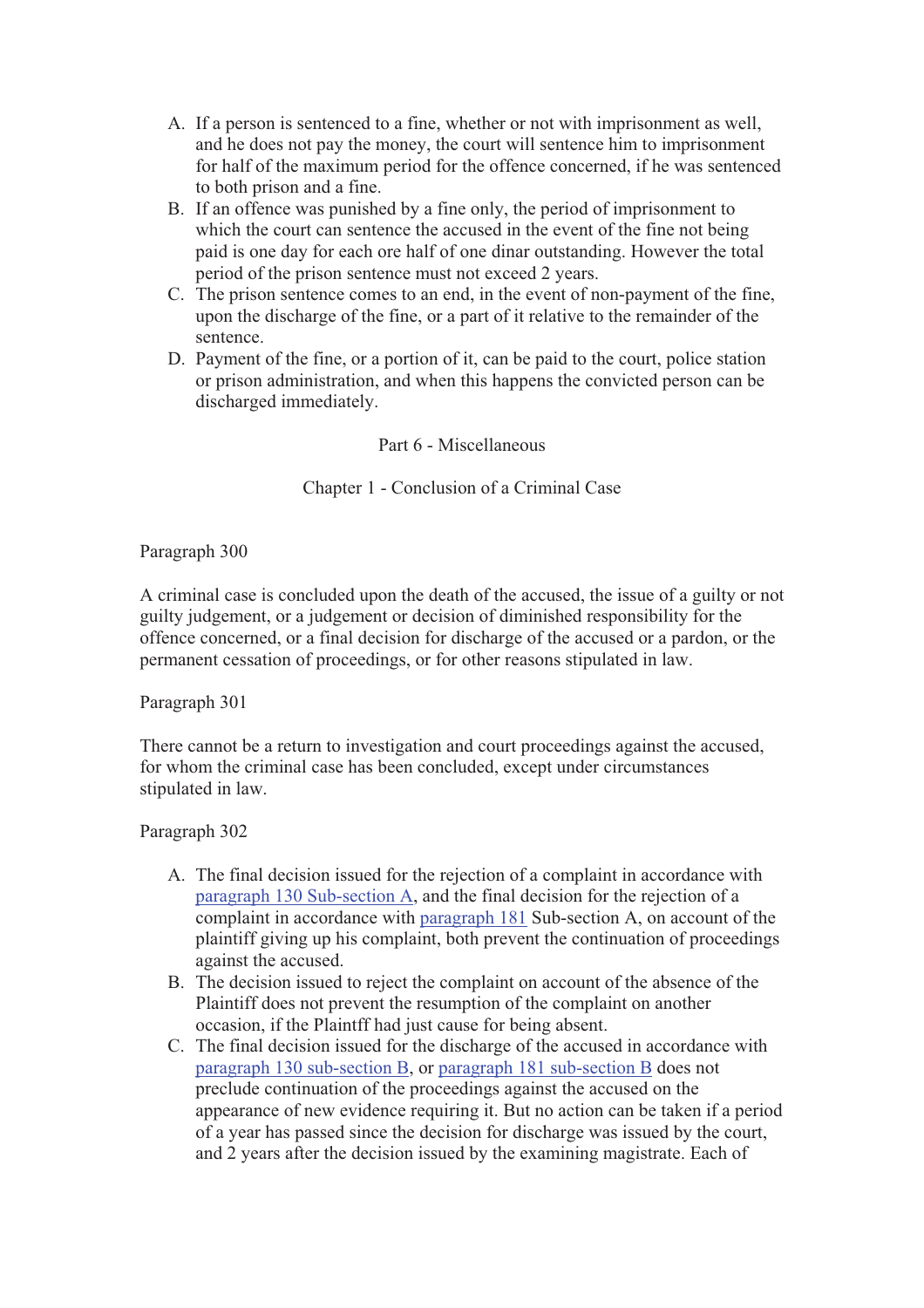these decisions is final and subject to the consequences outlined in paragraph 300.

D. The definitive decision to close a case finally precludes any further investigation proceedings, but if the decision to close it is temporary, the investigation cannot resume until new evidence is presented.

Paragraph 303

The investigation or court proceedings against an accused may be resumed after the criminal case has been closed if, after the issue of the judgement or definitive or final decision, it emerges that there was an act or consequence of the offence for which the accuse was tried, or had proceedings taken against him, which was fundamentally different from the facts as presented in the trial.

Paragraph 304

If the accused dies during the investigation or trial, then the decision is issued to bring the proceedings to a final halt, and the civil case will also stop in consequence. In this case, the civil plaintiff has the right to consult the Civil Court.

Paragraph 305

If a general amnesty is called, and the proceedings and trial against the accused are stopped, the victim of the offence has the right to refer to the Civil Court.

Paragraph 306

The issue of a Republic edict for a special amnesty wipes out the principal and secondary penalties, without prejudice to the right to restitution, compensation, or confiscation.

Paragraph 307

The discharge of a case for any lawful reason does not prevent the confiscation of goods whose possession is prohibited in law.

Chapter 2 - The Handling of Impounded Goods

Paragraph 308

At any stage of the investigation or trial the examining magistrate or court judge has the right to issue a decision regarding documents, assets or impounded items, or items used to commit an offence or which were the object of an offence, in accordance with the provisions stipulated in the following paragraphs.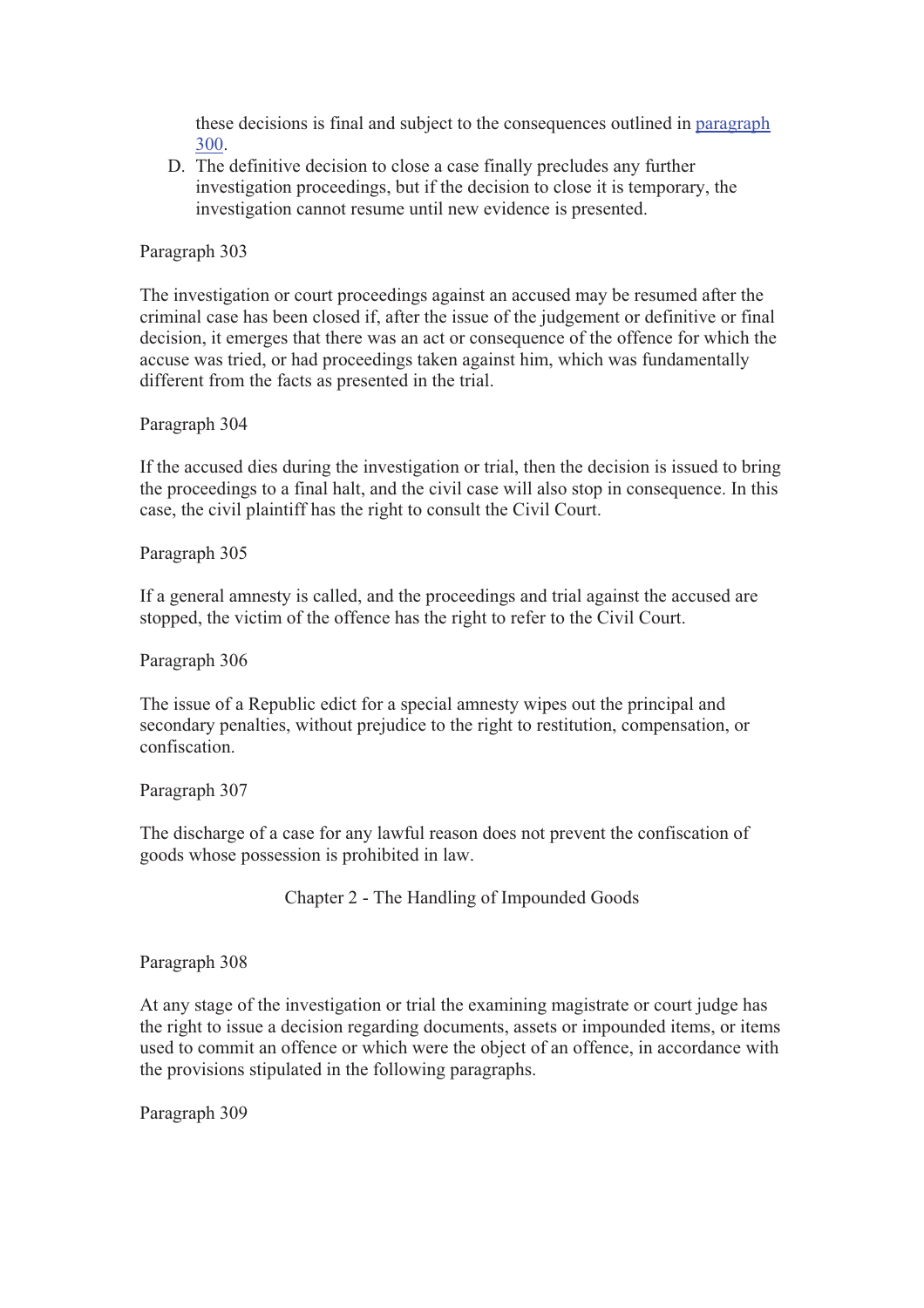- A. Weapons and other items subject to confiscation orders are to be handed over to the nearest police station, for the legal provisions to be applied, the value of any items sold being retained for the benefit of the Treasury.
- B. The provisions of sub-paragraph A apply to weapons and subject to confiscation orders before this law comes in force.

Other impounded goods are to be handed over to the person holding them at the time they were impounded, unless they played a role in the offence, or were obtained as a result of the offence, in which case they are to be handed back the previous rightful owner.

# Paragraph 311

All assets transferred or exchanged and all assets acquired, either directly or indirectly through such transfers or exchanges are taken into account in the ruling.

# Paragraph 312

No decision to hand over goods can be implemented until it has become definitive, and no decision to destroy manuscript or printed materials can be implemented until the criminal proceedings are complete in respect of all the accused persons.

# Paragraph 313

- A. The decision of the judge or court to hand over impounded goods does not preclude referral to the civil court by the person claiming their ownership.
- B. If a dispute arises over the ownership or possession of an impounded item, and a person connected with it seeks a postponement of the decision to hand it over, the handover may be deferred until the dispute is resolved by the Civil Court, and the judge or the court will proceed with the investigation or trial.
- C. If the items mentioned in sub-paragraph B are deteriorating rapidly or the cost of their retention is extremely high, the examining magistrate or Criminal Court are permitted to sell them in accordance with the Law of Implementation and to retain the proceeds until the results of the court proceedings.

- A. If no one claims ownership of impounded goods, the examining magistrate or court is to issue a list of the items concerned. People then have 6 months in which to come forward to prove their claim to the items within a period. The list is displayed on notice-boards in the court and at the police station. If the property impounded was valuable, then the notice will also be published in local newspapers as well.
- B. The magistrate or court may hand over the impounded goods to anyone able to prove ownership within the period stipulated in law, otherwise they are to be sold on the decIsion of the judge or court, in accordance with the Law of Implementation, and the income becomes a benefit to the Treasury.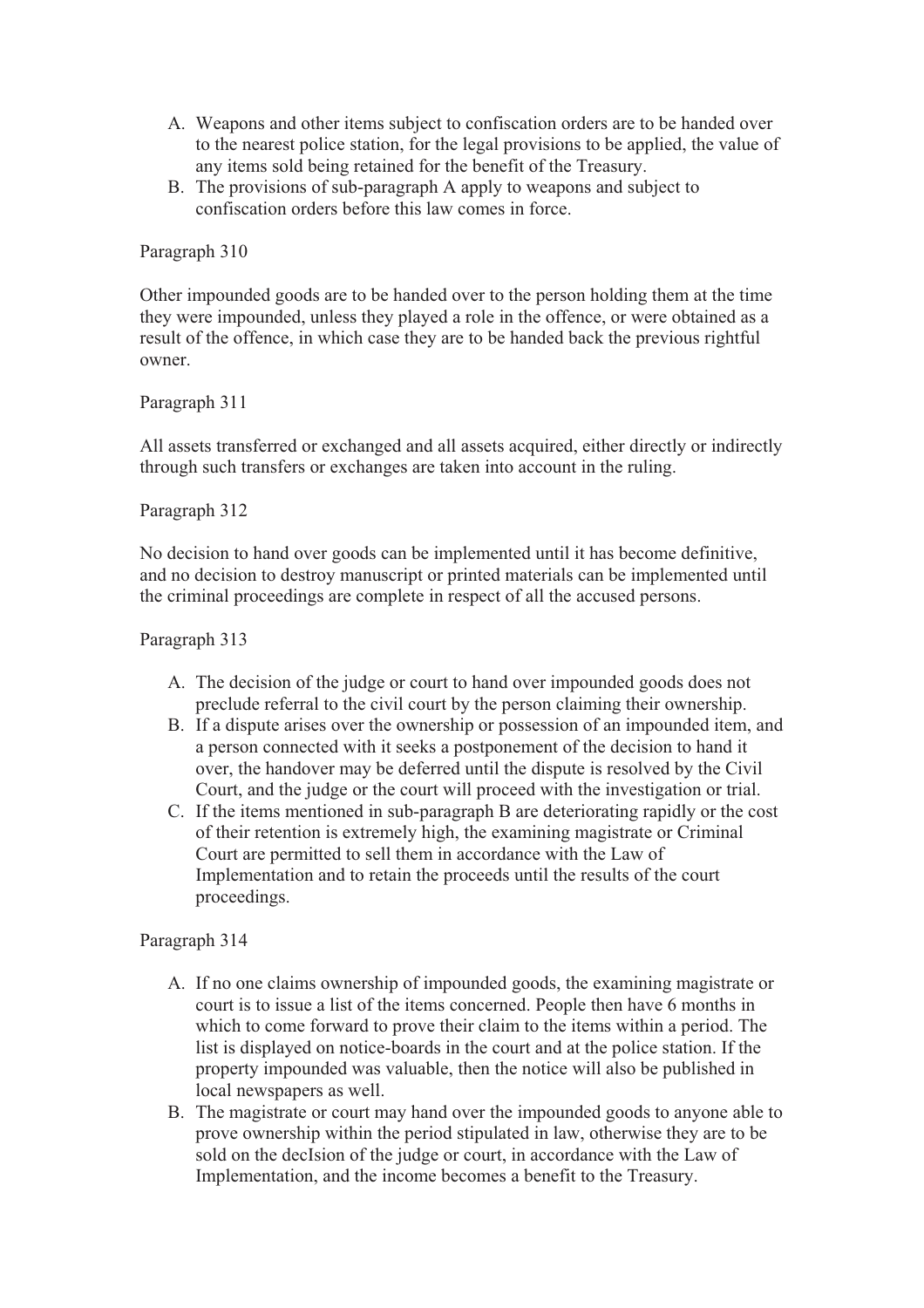Anyone finding items or property thought to be the result of a offence should inform the examining magistrate or the court, whose duty it is to dispose of the items in the manner prescribed above.

Paragraph 316

All rights to ownership of the items mentioned in the above provisions are forfeit unless claims are made within a period of 5 years from the date announced for handover or for sale for the benefit of the Treasury.

Chapter 3 - Commitment to Keep the Peace and to be of Good Behaviour

Part 1 - Commitment to Keep the Peace

Paragraph 317

It is the responsibility of the examining magistrate or Public Prosecutor to inform the judge of the Court of Misdemeanours if there is a risk that a certain person will commit misdemeanours or carry out acts which amount to a breach of the peace. This must be accompanied by a supporting statement of investigation and evidence.

Paragraph 318

If such a report reaches the judge of the Court of Misdemeanours, he is to take steps to require the person to whom the report refers to be bound over to keep the peace for a period of not less than 6 months, and not more than one year. This commitment mayor may not be subject to bail, as covered in the following paragraphs.

Paragraph 319

The judge issues a summons the person on whom the report has been made to appear before him on an appointed day, to present his defence or to rebuff the charge as reported. The sum which will be payable in bail and the period of commitment to good behaviour which will be required must be stated in the summons.

Paragraph 320

On the appointed day, the judge undertakes an investigation of the veracity of the information and listens to the defence of the person reported to him. Once the investigation is concluded, he issues a decision, either rejecting the application if no steps to keep the peace are required or accepting it and binding over the person conCerted, with or without bail, and with the payment, within a specified period, of surety of not less than 20 dinars and not more than 200 dinars, if he has committed an action laid down in paragraph 317.

Section Two - Commitment to good behaviour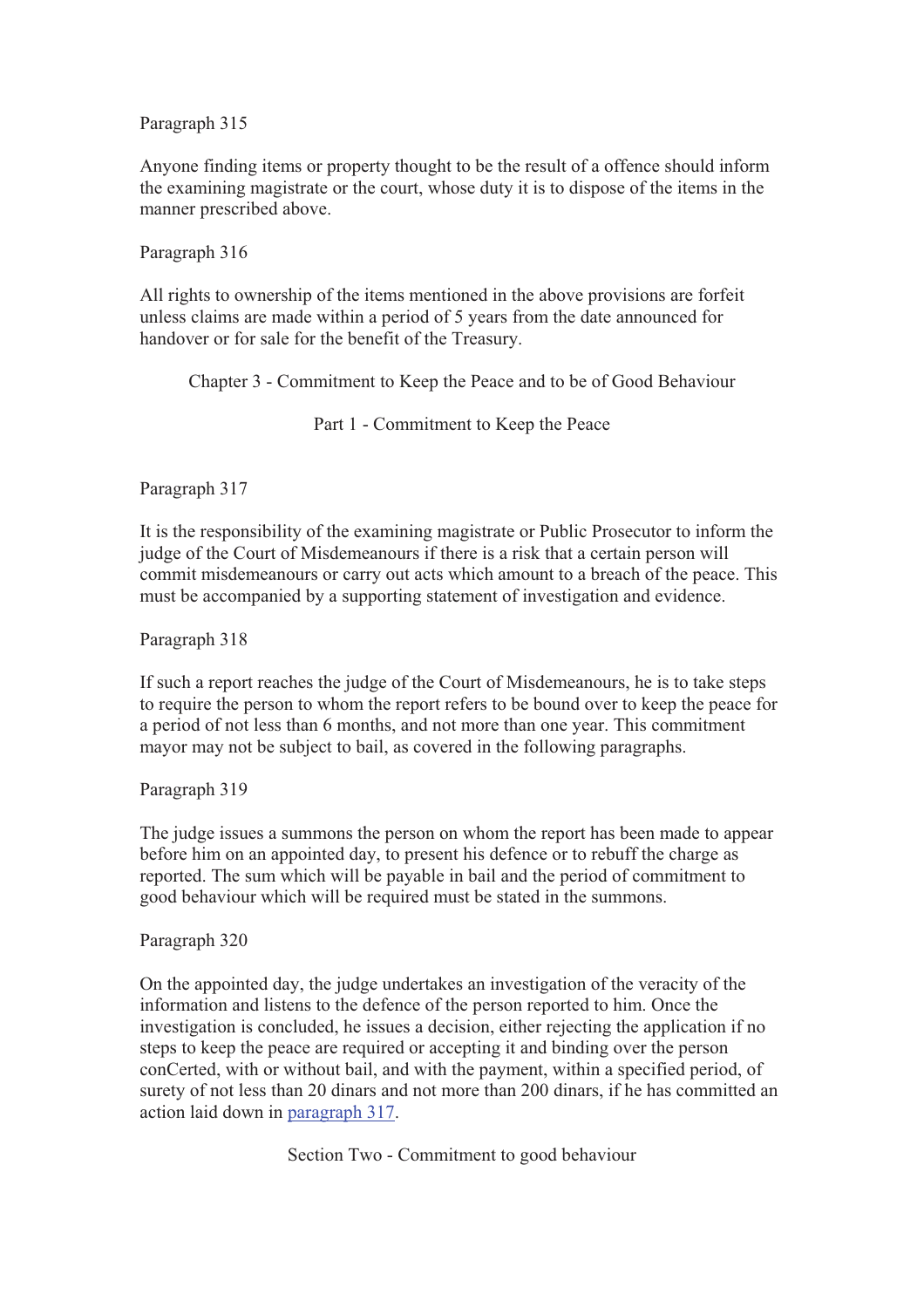The public prosecutor or examining magistrate may inform the Misdemeanour Judge of the following persons, if he fears that they might commit an act breaching security, and this should be accompanied by written documents or supporting evidence:

- 1. Any person who does not have a clear means of making a living.
- 2. Any person with 2 or more judgements against him involving a offences of damage to person or property or sheltering thieves or absconders, offences gainst public decency or offences involving public transport or falsifying, copyjng or forging stamps and paper and metal currency in common or legal circulation.

Paragraph 322

If notification is given to the Judge of Misdemeanour, he must take steps to bind over the person who is the subject of the report to good behaviour for a period of no less than a ear and not exceeding 3 years, with or without the payment of bail, in the manner prescribed in the following paragraphs.

Paragraph 323

The judge sends a written summons to the person reported, citing the report against him and asking him to appear before him on a particular day, having prepared his defenc or a rebuttal of the report. The sum which will be payable in bail and the period of commitment to good behaviour which will be required must be stated in the summons.

Paragraph 324

On the appointed day, the judge undertakes an investigation into the veracity of the information and listens to the defence of the person reported to him. Once the investigation is concluded, he issues a decision, rejecting the application if no steps to keep the peace are required, or accepting it and binding over the person concerned, with or without bail, and with the payment of a surety of no less than 50 dinars and not exceeding 500 dinars within a specified period if he has committed an action stipulated in the second sub-paragraph of paragraph 321.

Section Three - Joint Rulings to Keep the Peace and be of Good Behaviour

Paragraph 325

If the person reported does not attend without any legal excuse and has been notified in accordance with the regulations, the judge may decide that he should be arrested and held, under the provisions of paragraph 109.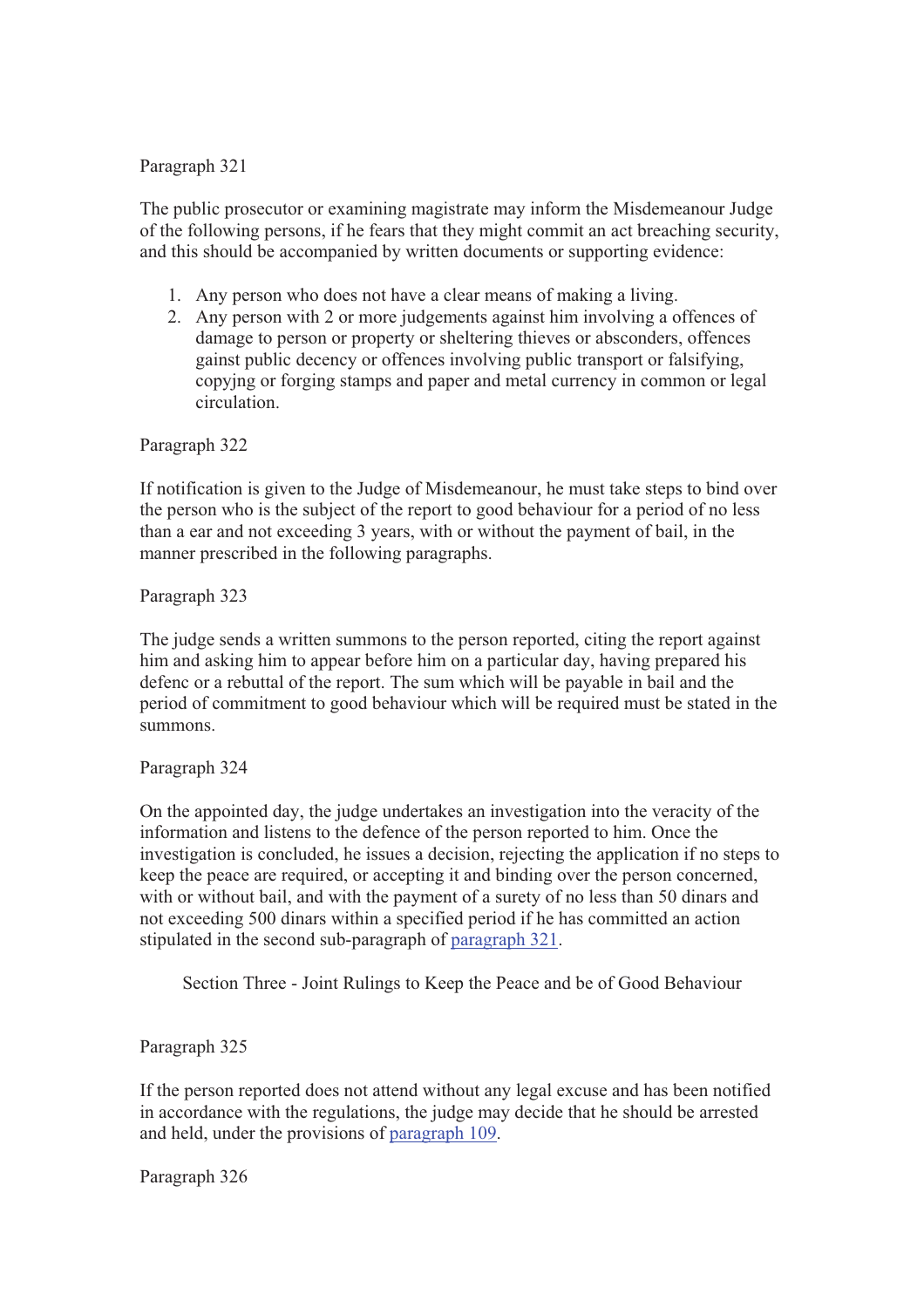- A. A cash surety can accepted from this person in place of bail.
- B. If this person agrees to be bound over and pays the cash surety or bail, he is released. Otherwise the court decides to hold him in prison until the expiry of the period et by the court for him to be bound over. If he agrees within that period to be bound ver and pay the surety or bail he is then released.
- C. The decision of the judge is called "administrative detention".

- A. If the person who has made the commitment to be bound over does not,for the period stipulated, commit the offence mentioned in the 2 previous subparagraphs, the sum or surety paid is returned to him, and the bail is considered discharged.
- B. If if is proven that the person breaks his commitment to be bound over under the definitive judgement issued against him, the bail money is obtained from him in accordance with the Law of Implementation and handed over by the judge to the Director<sup>17</sup> of Implementation. It is to be paid in cash, as income to the Treasury.

#### Paragraph 328

The judge requires the person who was bound over to hand over the bail money under the conditions stipulated in Paragraphs 116 and 117. If he refuses, he is detained until the period covered by the commitment to be bound over is discharged or he hands over the money required.

Paragraph 329

An appeal may be lodged with the Court of Cassation within 30 days of the day following the date of issue of the ruling issued in accordance with this chapter. The Court Cassation is to decide whether to confirm the ruling, reverse it, amend the terms of the commitment to be bound over, the sum of the surety or the period of time for which the person is to be bound over, change the bail, or return the documentation for judicial investigation, issuing any decision as stipulated in Chapter 2 of part 4.

#### Paragraph 330

Any custodial sentence passed before a ruling has been mage to detain the person or which is passed during the period of detention must be at least as long as the period of the detention.

Chapter 4 - Conditional Discharge<sup>18</sup>

Paragraph 331

A. Conditional discharge of a person given a custodial sentence may be granted in accordance with the provisions of this law if he has served three quarters of the period, or two thirds of it if he is a youth, and if it appears to the court that he has been of good behaviour for the duration. However, the period served must not be less than 6 months. If consecutive sentences were passed, then the time is calculated on the basis of the total amount, regardless of the number of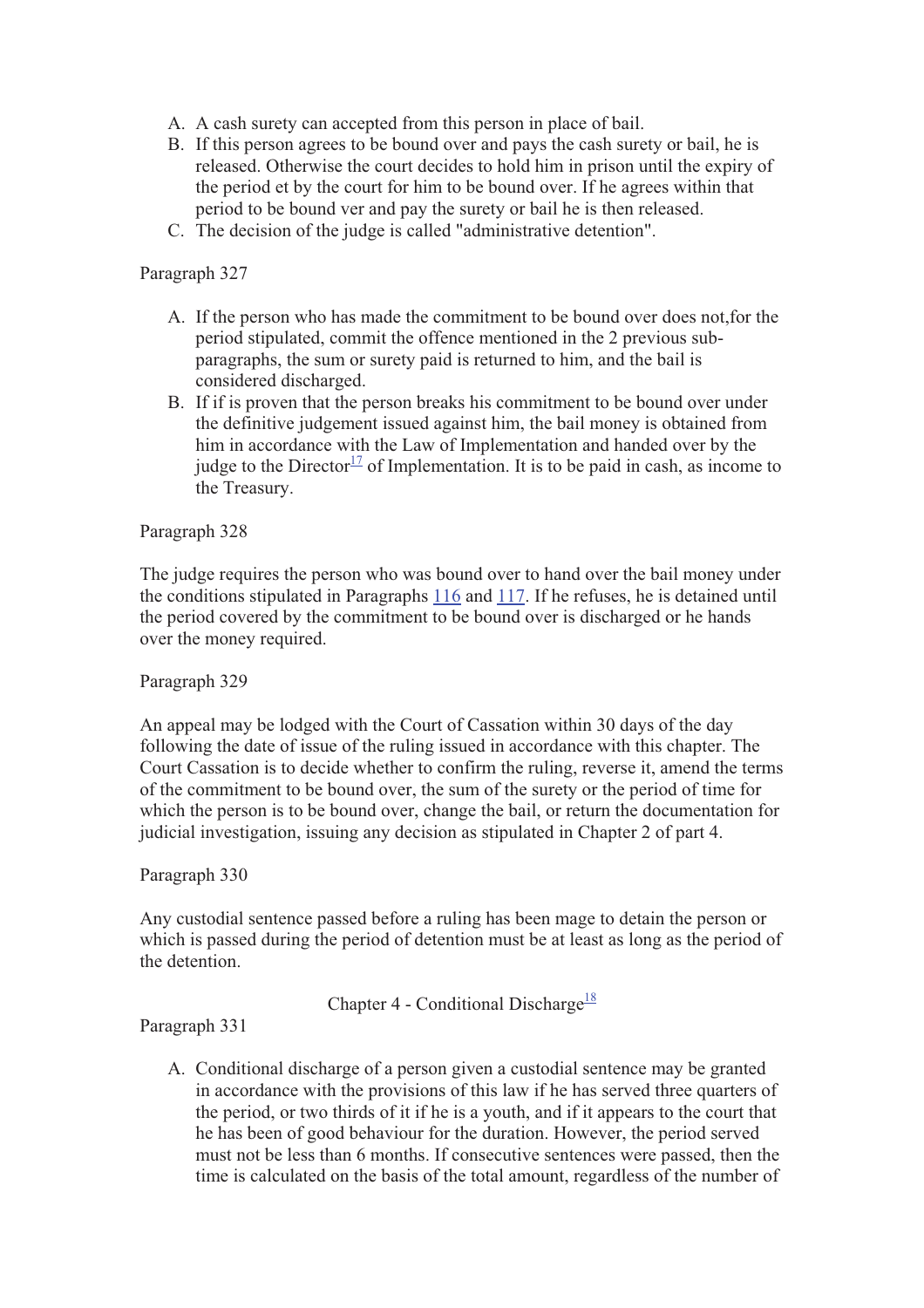sentences, even if it exceeds the highest limit for implementation in law. Time spent in detention in connection with th case in question is deducted. If part of the sentence is removed as a result of a special or general amnesty, the remaining period is considered as the basis for the sentence itself.

- B. The provisions for conditional discharge apply to someone against whom procedures were issued in accordance with Criminal Proceedings in under the Law on the Principles of Criminal Procedures or of Criminal Courts, and special laws. Any person subject to military court proceedings in accordance with the Principles of Milita Procedures is excepted from these provisions.
- C. The request for conditional discharge is reviewed by the local Court of Misdemeanours, whose jurisdiction covers the prison or rehabilitation centre in which the convicted person serves his sentence. When the request is submitted, even if he has be transferred to another prison or centre, the President of the Court of Appeal may specify one or more Courts of Misdemeanour, distributing the work between them by means of a formal notification. The decision issued by the court is subject to appeal through cassation by the Public Prosecutor or the petitioner for conditional discharge at the Court of Misdemeanours. This is to take place within 30 days, from the day after the date on which it was issued  $\frac{19}{12}$ .
- D. The following convicted persons are excluded from procedures for conditional discharge:
	- 1. A recidivist who has exceeded the limit for the maximum penalty for a particular type of offence, in accordance with the provisions of paragraph 140 of the Penal Code No. 111 (1969) or paragraph 68 of the Baghdad Penal Code;
	- 2. A person convicted of an offence against the external security of the state, or of counterfeiting money, postage stamps or government financial bonds;
	- 3. A person convicted of non-consensual sexual intercourse, buggery, or assault, or of non-consensual sexual intercourse or assault without violence, threat or deception against a person under the age of 18 years, or of non-consensual sexual intercourse or buggery with female relatives, or incitement to prostitution and fornication;
	- 4. A person sentenced to hard labour or imprisonment for an offence of theft, if he has previously been sentenced to hard labour or imprisonment for another theft, even if the sentence has been discharged for any legal reason;
	- 5. A person sentenced to of hard labour or imprisonment for embezzlement of public funds, if he had been previously sentenced to hard labour or imprisonment for a similar offence, or sentenced to imprisonment for two or more separate consecutive offences of embezzlement or for an offence of embezzlement, comprising two or more consecutive acts, even if the sentences or these offences have been discharged for any legal reason.

# Paragraph 332

A. A conditional discharge may be requested by the convicted person; if he is a youth he may do so on his own behalf, or through a parent, or legal guardian, a legally responsible person, or one of his relatives. The court applies to from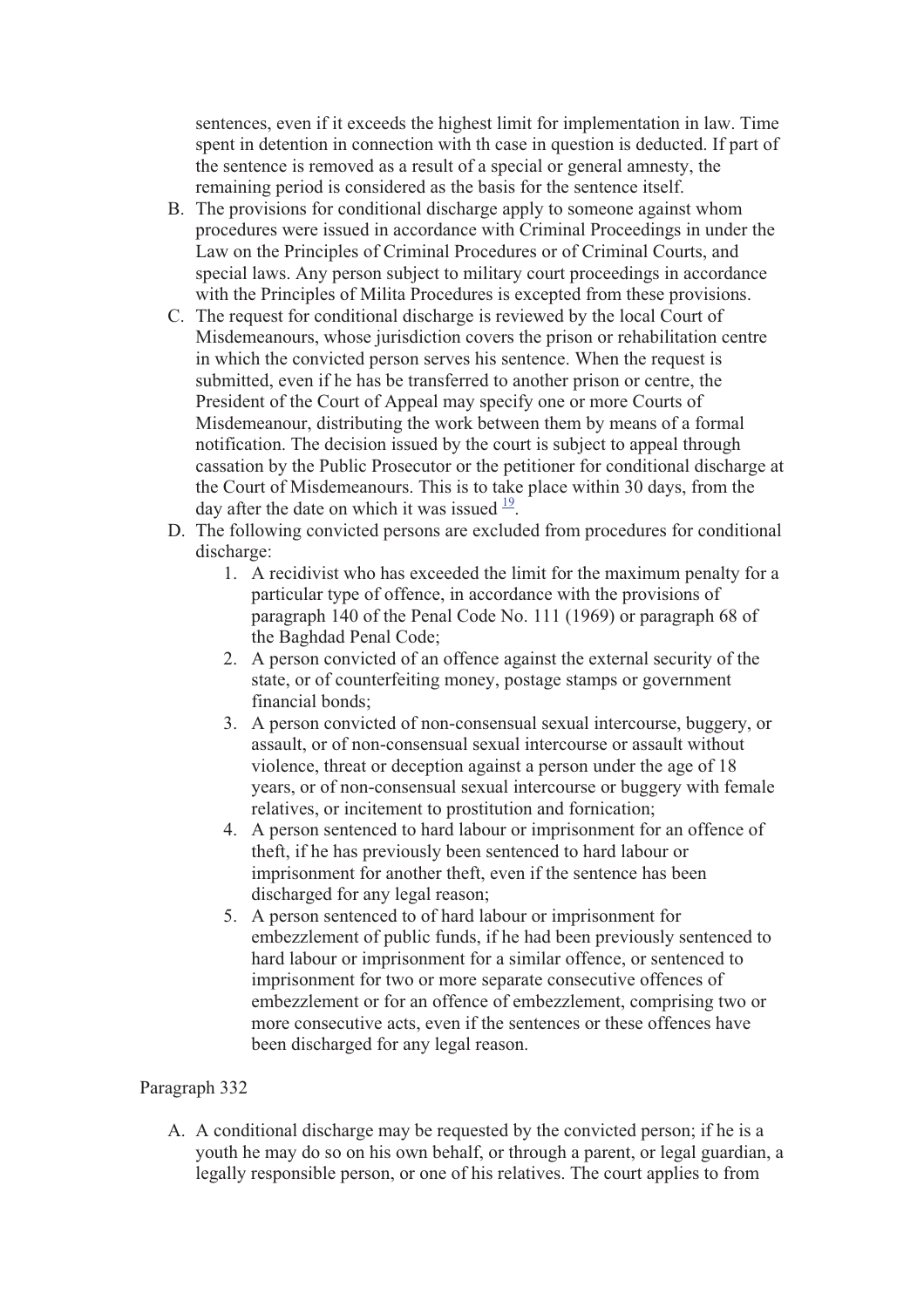the prison administration or the rehabilitation centre, where the sentence has been carried out for a report his conduct. The court may also request any other authority for a report on the behaviour of the convicted person. The court may approach any authority and seek such assistance as it considers necessary. After it has listened to the report of the Public Prosecutor, the court will issue its decision to accept or reject the request.

- B. If the court issues a decision for conditional discharge in accordance with subparagraph 332.A, the convicted person is released and implementation of the remainder of his sentence is suspended. The court may order the implementation or suspension, during this period, of all supplementary sentences issued against him, or the implementation of some and the suspension of others. The court may review this decision based on the report of the Public Prosecutor, or based on any information that might reach it, and to order the postponement of what it has decided to implement, or to implement what it had decided to postpone, and it has also to decide whether or not to ban the individual for a specified period of time from the freedom to come an go, or from visiting public houses and coffee houses, or any places he would often go to.
- C. The decision for grant a conditional discharge reaches the prison administration or rehabilitation centre of the person to whom it has been issued before the discharge and they are to advise him that if he commits a felony or misdemeanour with intent, or in any way violates the conditions imposed upon him by the court within the trial period specified, the conditional discharge will be revoked.
- D. If the person concerned is under the age of 25, he will be handed over to one of the persons mentioned in sub-paragraph 332.A, if they are considered suitable people to look after him, or to another person considered appropriate, after he has made a commitment, supported by a surety fixed at an appropriate level, to be of good behaviour for the period specified.
- E. The Public Prosecutor will supervise the conduct of the person subject to the conditional discharge to ensure that the conditions stipulated in the paragraph are implemented. He is to inform the court if any of the conditions is violated, where upon the subject will be summoned for the court for a decision on appropriate steps, as set out in this paragraph, or to revoke the decision to grant a discharge.
- F. If the request for a conditional discharge is turned down in accordance with subparagraph 333.A, it cannot be re-submitted, until three months has passed from the date of the issue of the decision to reject it, unless the grounds for the rejection were procedural; after correction of the procedural error, a new application can be accepted.

#### Paragraph 333

A. If the person released on conditional discharge has been given a custodial sentence for a period of no less than 30 days for a felony or misdemeanour committed during the period of his discharge, he attracts the maximum sentence for the judgement originally awarded and the court in question will revoke the discharge which it granted.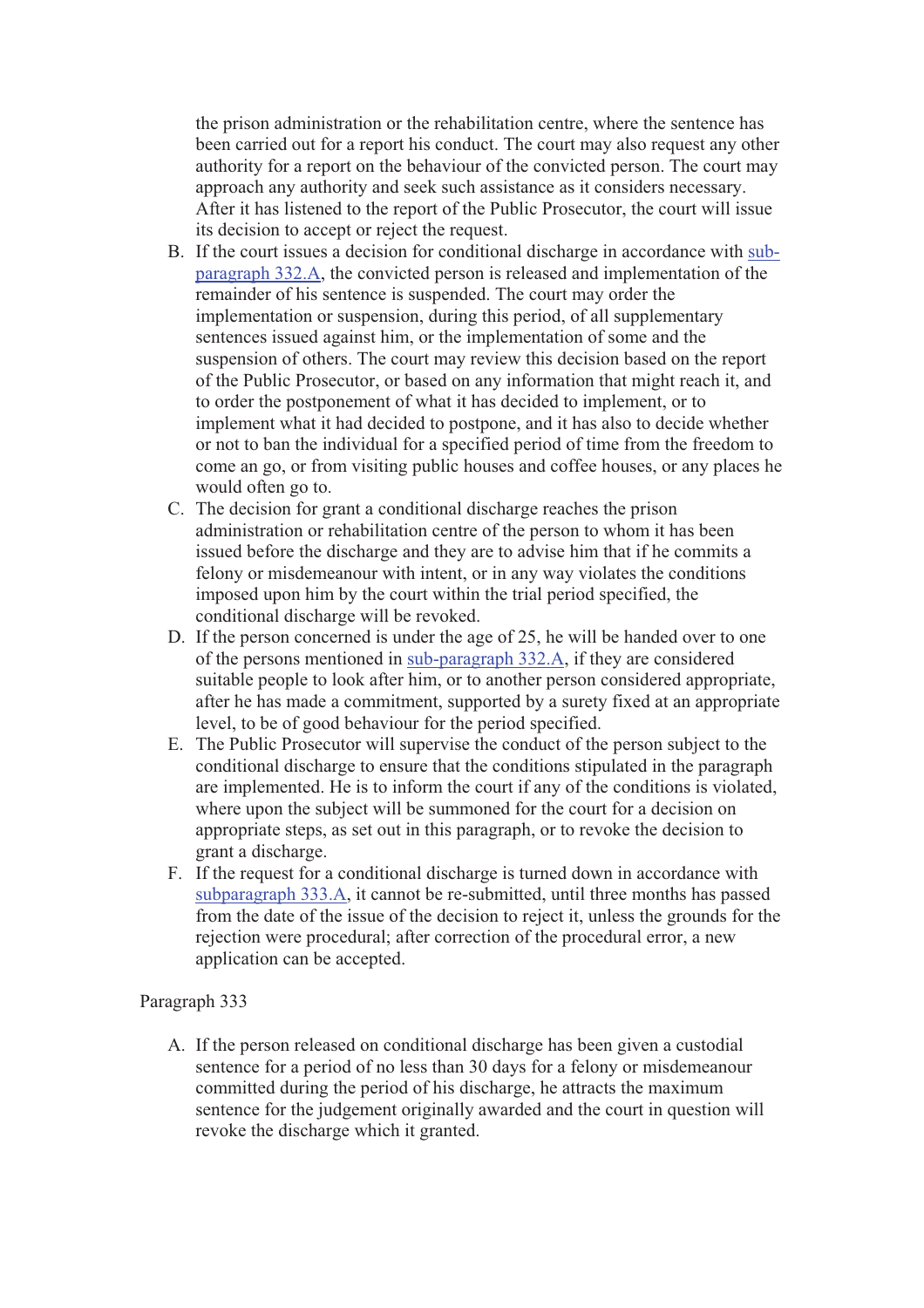- B. If the person released on conditional discharge violates the conditions stipulated in sub paragraph 332.E, amended by this law, the court with jurisdiction will revoke its decision to grant him a discharge.
- C. If the court with jurisdiction decides to revoke the decision to grant conditional discharge, it will issue a decision that the person concerned should be arrested and handed over to the prison or rehabilitation centre from which he was released, in order to serve the remainder of his sentence, to which any outstanding supplementary sentence will be added.

If the period of suspension of sentence expires without a decision being made to revoke the conditional discharge, in accordance with the provisions of paragraph 333, which mends this law, the sentences which were suspended before completion become null and void.

# Paragraph 335

If while implementation of the remainder of his original sentence is suspended, the person granted the conditional discharge is given a custodial sentence of no less than two years for an intentional felony or misdemeanour, an order revoking his conditional discharge will be issued, together with an order for his arrest to serve the remainder of the original sentence.

Paragraph 336

A conditional discharge in accordance with this Chapter cannot be granted to a person who has had a conditional discharge revoked.

Paragraph 337

The Felony Court may, when considering an appeal over a decision to grant a conditional discharge, confirm, discharge or reject it and to return the papers to the court for carrying out any investigation, or completing any steps, or to come to a definite decision on the matter; its decision will be final<sup>20</sup>.

Chapter 6 - Pardon by the Victim

#### Paragraph 338

The court which issued a judgement, or its successor, may issue a decision to pardon a given a custodial sentence for an offence for which conciliation is possible, or not the judgement had reached the stage of final adjudication.

Paragraph 339

A. The request for a pardon is submitted by the victim, or anybody representing him in law.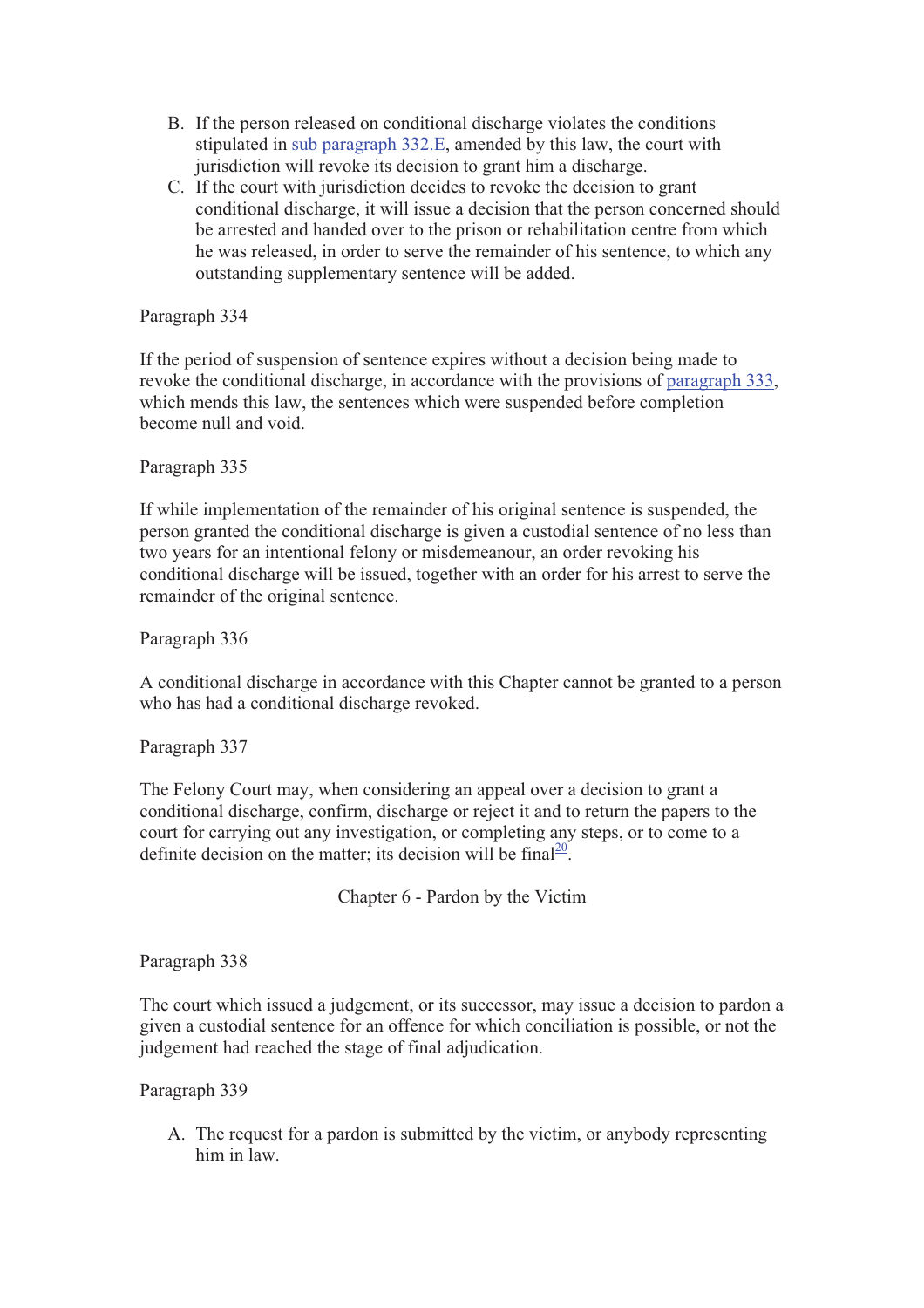- B. If the victims are numerous, a request for pardon will not be accepted unless it is on behalf of all of them.
- C. If the persons convicted are numerous, a request for pardon for one or more of them does not apply to all the others.
- D. The court accepts the pardon, if the offence is one for which conciliation is possible without the agreement of the court, and it the court may accept in other Circumstances.
- E. The request for pardon cannot be revoked and it will not be accepted if it is linked with other conditions, or conditional itself.

On receipt of the request, the court can annul the remainder of the principal sentence, as well as supplementary sentences apart from confiscation orders, and can decide on the immediate release of the person convicted.

Paragraph 341

Within ten days of issuing its decision the court sends the case papers to the Court of Cassation to review the decision. For this purpose the Court of Cassation has the power stipulated in paragraph 337.

Chapter Six - Rehabilitation

Paragraphs  $342 - 351$  Cancelled<sup>21</sup>

Chapter Seven - Requests for Legal Assistance and Extradition of Criminals

Paragraph 352

In requests from foreign countries for legal assistance and in the extradition of accuse and sentenced persons the instructions stipulated in this chapter will be follow d in consultation with the regulations of international treaties and agreements and th principles of international law and the principle of reciprocity.

Section One - Requests for Legal Assistance

Paragraph 353

If a foreign state wants to take measures to pursue an investigation into any offence by means of the judicial authorities in Iraq it must send a request to this effect through diplomatic channels to the Ministry of Justice and the request must be accompanied by a complete statement of the circumstances of the offence, the evidence for the charge the paragraphs of the law which apply and a detailed specification of the measures which it wishes to take.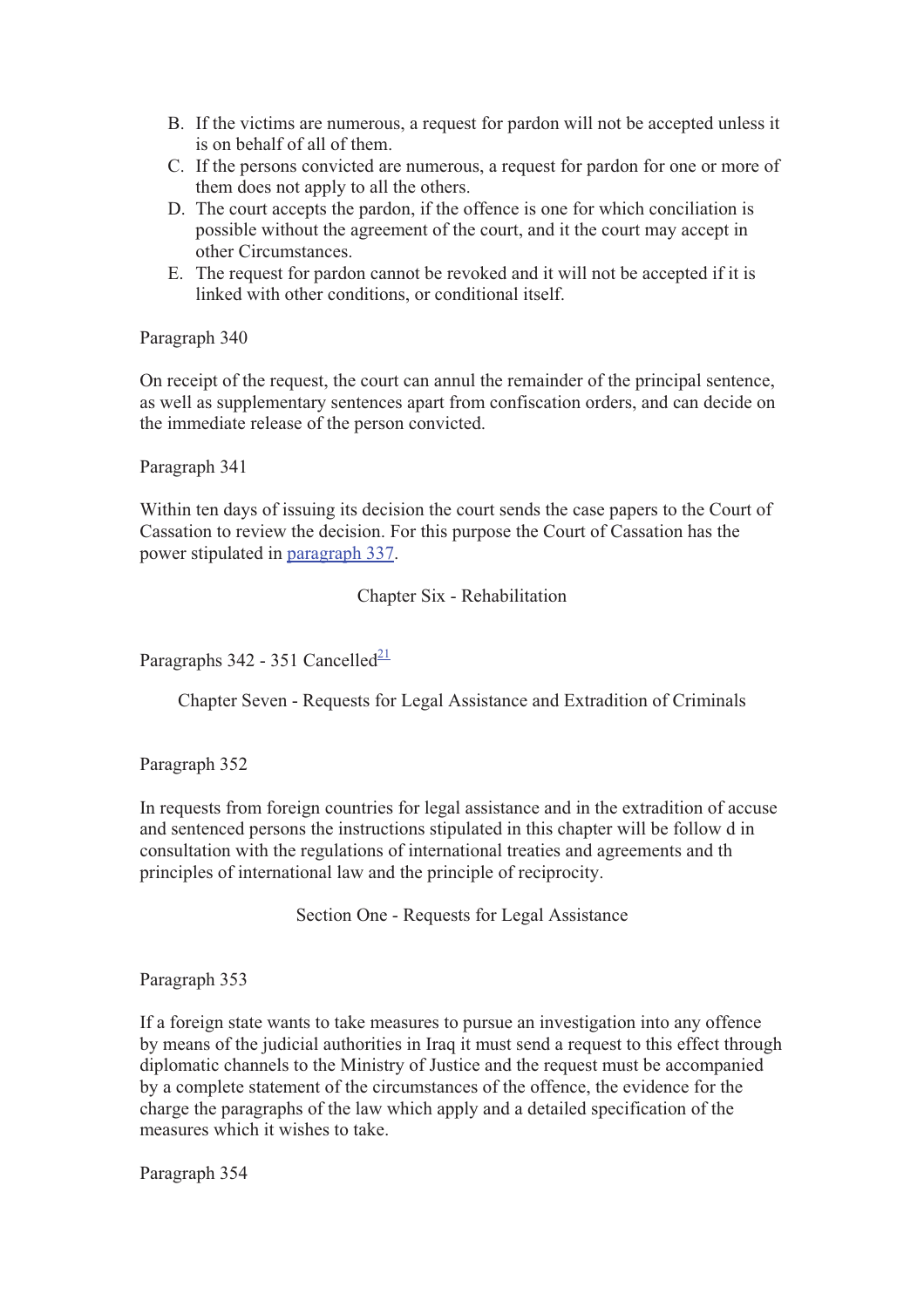- A. If the Ministry of Justice considers that the request meets in full all its legal conditions and that its implementation does not contravene the public regime in Iraq, it will refer it to the examining magistrate in whose geographical area it falls in order to achieve the requested measures and a representative from the state requesting the legal assistance is permitted to come and carry them out.
- B. The Ministry of Justice has the right to ask the state requesting the legal assistance to deposit an appropriate sum in order to cover witness expenses, experts' fees an charges for documents etc.
- C. If he requested measures are carried out the magistrate will submit the documents to the Ministry of Justice for forwarding to the foreign state. If the Iraqi judicial authorities request legal assistance from the judicial authorities in another state to- carry out specific measures, the request win be submitted to the Ministry of Justice so that it can send it through diplomatic channels to the judicial authorities in that state; the judicial measures which are taken in accordance with this legal assistance will have the same legal effect they would- have had if they had been taken the judicial authorities in Iraq.

The examining magistrate or court must request from the Iraqi Consul the completion of a testimony or statement from any Iraqi person abroad and the request must be submitted by the Ministry of Justice with an explanation of the matters about which they wish to ask. and the completed testimony or statement will be considered pursuant to the testimony or statement completed by an examining magistrate.

Section Two - Extradition of Criminals

#### Paragraph 357

- A. It is stipulated in the request for extradition that the person who is the subject of the request should:
	- 1. Be accused of committing an offence which took place either inside or outside the state requesting the extradition and the offence should carry a prison sentence of not less than two years under the laws of the state requesting extradition and of the Iraqi Republic.
	- 2. Been sentenced by the state requesting extradition to a prison sentence of not less than six months.
- B. If the person whose extradition is requested has committed many offences the request for extradition will be considered valid if the conditions are met for anyone of them.

#### Paragraph 358

Extradition is not permitted in the following circumstances:

1. If the offence for which the extradition is requested is a political or military offence under Iraqi law;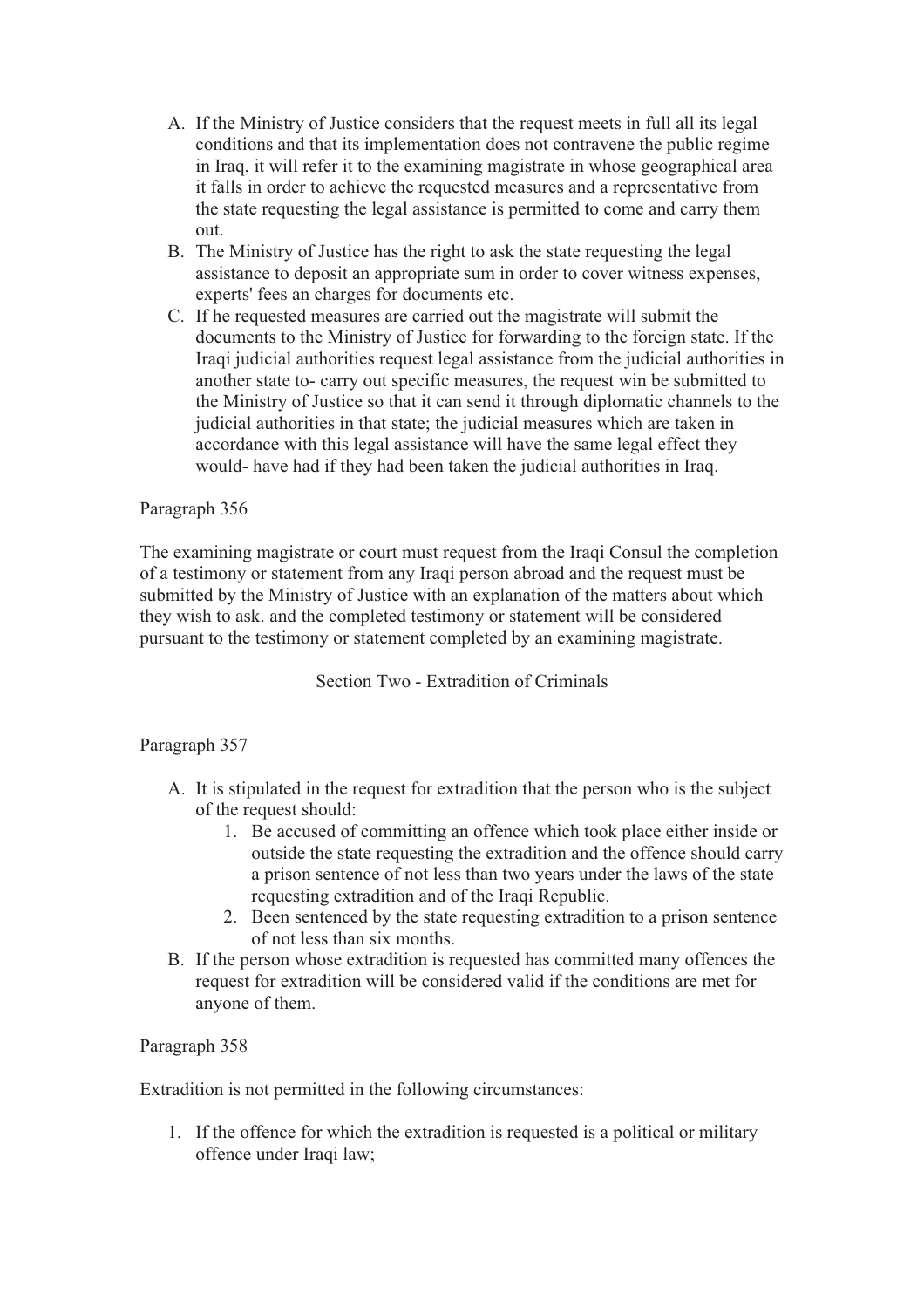- 2. If the offence could be tried before the Iraqi courts in spite of occurring abroad;
- 3. If the person who is the subject of the request for extradition is pending investigation or trial inside Iraq for the same offence or if a verdict of guilty or not guilty has been passed on him or if an Iraqi court or an examining magistrate has ruled that he should be released or if the criminal proceedings have expired under the terms of Iraqi law or of the law of the state requesting his extradition;
- 4. If the person requested is of Iraqi nationality.

If the person whose extradition is requested is pending investigation or trial in Iraq for an offence other than the one for which his extradition is requested, the request will not b deferred until a judgement is issued on his release or his innocence or guilt and the penalty is implemented.

# Paragraph 360

The extradition request is to be submitted in writing through diplomatic channels to the Ministry of Justice with the following documents attached if possible:

- 1. A full statement about the person whose extradition is requested, his description, his photo and papers confirming his nationality if he is a citizen of the stale requesting his extradition;
- 2. An official copy of the arrest warrant giving the legal description of the offence and the penalty applied and a copy of the investigation papers and of the judgement passed on him. In order to expedite matters the request may be made by telegram or telephone or post without attachments.

# Paragraph 361

- A. If it the request for extradition meets the legal conditions the Ministry of Justice will refer it to the Court of Felonies designated by the minister.
- B. The court will require the person who is the subject of the request to appear before it at a specified session. It will hear what he has to say, have the attachments read out to him, listen to a statement from the representative of the requesting state or his representative if any. It will then listen to the witnesses in the defence of the person who is the subject of the request and to evidence submitted to refute the charge against him.
- C. The person who is the subject of the request for extradition may appoint a lawyer to represent him and if the offence is a felony under Iraqi law the court must appoint a lawyer to defend him.
- D. After the court has heard the person's defence it wilt decide whether to accept or reject the request on the basis of the extent of the evidence put before them.
- E. It is not permissible to appeal against the decision of the court to accept or reject request for extradition.

Paragraph  $367 \frac{22}{3}$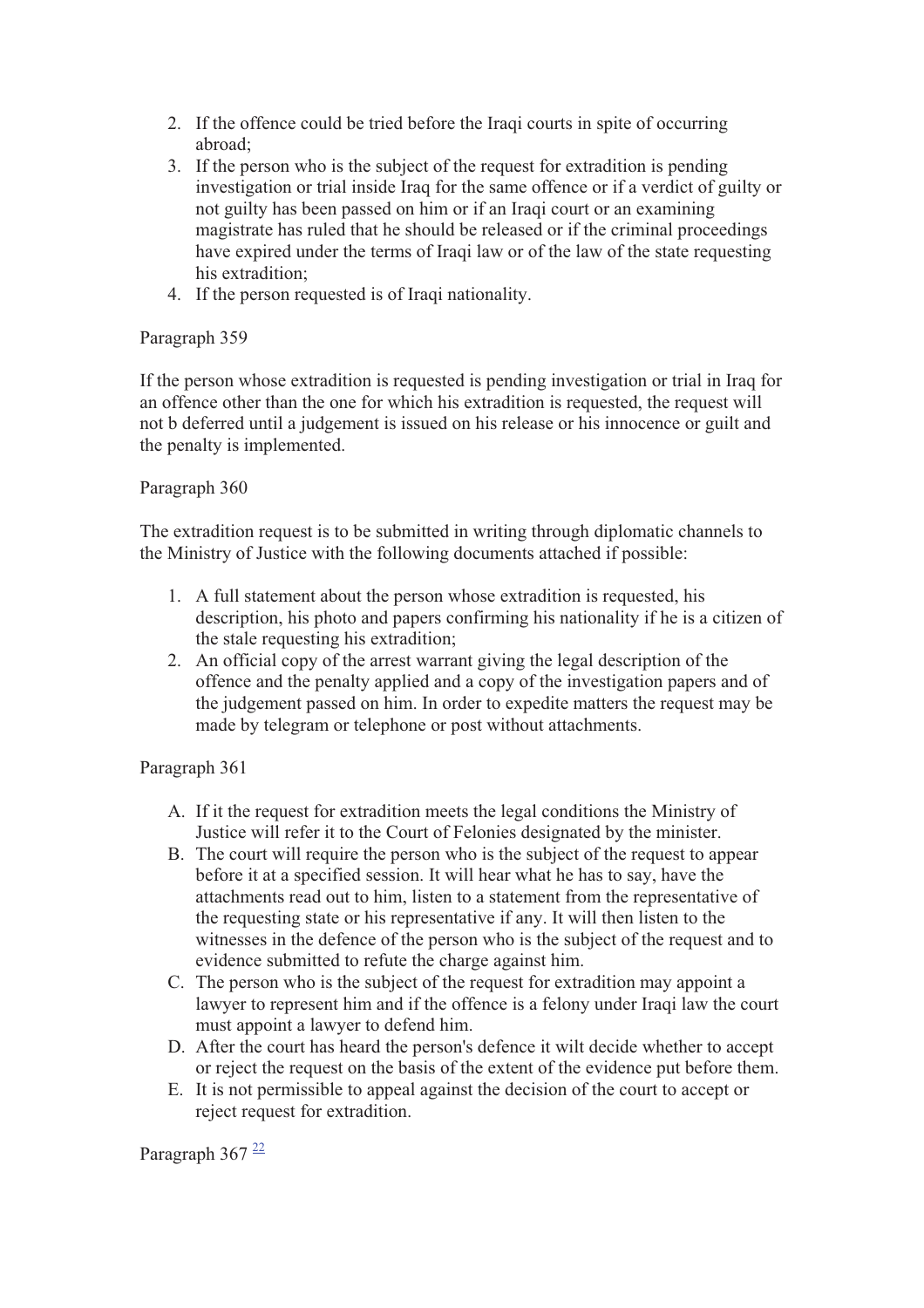- A. The court has the right to hold the person whose extradition is requested until it has finished its measures taking into account the provisions of paragraph 109.
- B. If it is decided to reject the request for extradition the person is released immediately and the Ministry of Justice is informed of this. No repeat application is permitted for the same offence.
- C. If it is decided to accept the extradition for extradition then the papers are sent over to the Ministry of Justice with the judgement.
- D. The Minister of Justice has the right, with the agreement of the Foreign Minister, to agree to or refuse the handover, and if he agrees to it he has the right to stipulate that the person who is the subject of the request should not tried for an offence other than the one for which he was handed over and his decision in this matter will be final.

## Paragraph 364

The Minister of Justice has the right to ask the Iraqi authorities to monitor the person who is the subject of the extradition request until all the documents required have been presented or passed to the court; in this case the Iraqi authorities must take adequate precautions to monitor the person or to place the matter before the examining magistrate in his geographical area for a decision to detain or release him taking into account the provisions of paragraph 109.

## Paragraph 365

- A. If more than one state requests a extradition for one offence, then the request of the state whose security or interests were damaged by the offence is submitted first, then that of the state in whose territory the offence took place and then that of the state of which the requested person is a citizen.
- B. If circumstances demand, the state will present previous records in the request for extradition.
- C. If the request for extradition refers to numerous offences, the question of which is given more weight will depend on the circumstances of the offence and its seriousness.

#### Paragraph 366

On issuing the decision to agree to the request for extradition the court must decide to hand over all items in the possession of the person who is the subject of the request which are connected with the offence or which were used in the commission of the offence or which could be used as evidence against him, provided this does not prejudice the rights of others.

#### Paragraph 367

If extradition is agreed and the requesting state does not take steps to transfer the person within two months of the date of notification that he was ready for extradition, he is t be released immediately and he cannot be extradited after that for the same offence.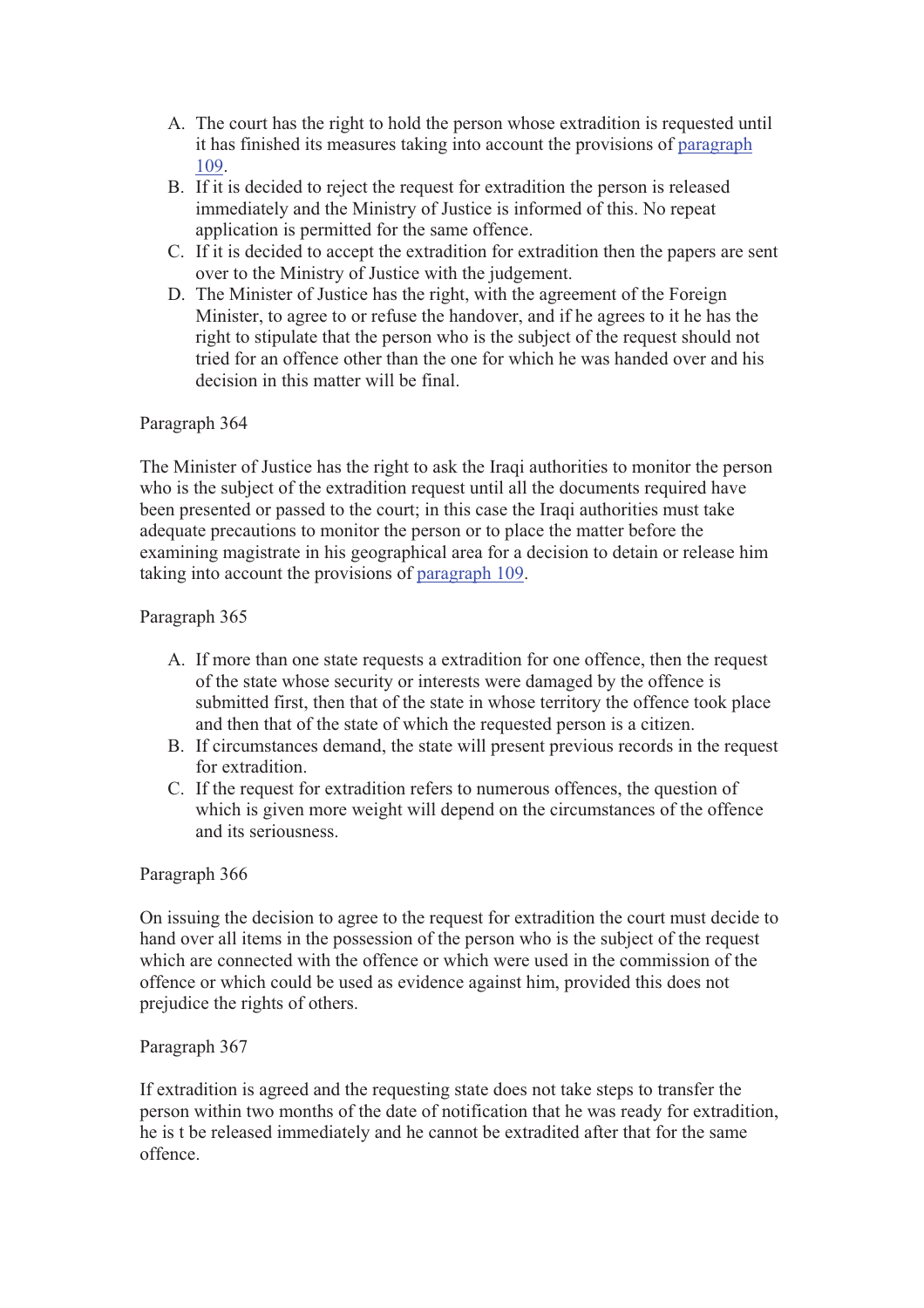## Paragraph 368

If the Iraqi authorities request the extradition from abroad of an accused person or criminal so that he can be tried or can complete a sentence already passed on him, this request must be put to the Ministry of Justice attached to the documents stated in paragraph 360 to take the necessary steps to request his extradition by diplomatic means.

Chapter Eight - Transitional Provisions Paragraph 369

- A. The Court of Cassation examines the provisions, the decisions and the measures which he law stipulates will be appealed at the Court of Felonies if the cassation judgement is submitted to the Court of Cassation before this law comes into effect.
- B. The Criminal Court will refer cases of felony and misdemeanour in connection with which appeals were lodged before this law came into effect to the Court of Cassation for a decision.
- C. The Court of Misdemeanours will refer criminal cases which were transferred to it before this law came into effect to the relevant Criminal Court for decision.

Paragraph 370

- A. The provisions of Chapter Three of Book Four on correcting the cassation judgement does not apply to cassation judgements issued before this law took effect.
- B. The provisions of the sub-paragraphs 302.c and 302.d apply to judgements issued before this law took effect.

# Chapter Nine - Final Paragraphs

Paragraph 371

- A. The Baghdad law of the principles of the Criminal Court, its appendices and amendments are cancelled and those provisions of the 1923 law of the Rehabilitation of Criminals, and its amendments and from the law of Rehabilitation No 3 of 1967 which conflict with the provisions of this law are void.
- B. Every stipulation of any other law which conflicts with the provisions of this law in general is void.

Paragraph 372

This law takes effect thirty days after the date of its publication in the Official Gazette.

#### Paragraph 373

The ministers must carry out the provisions of this law.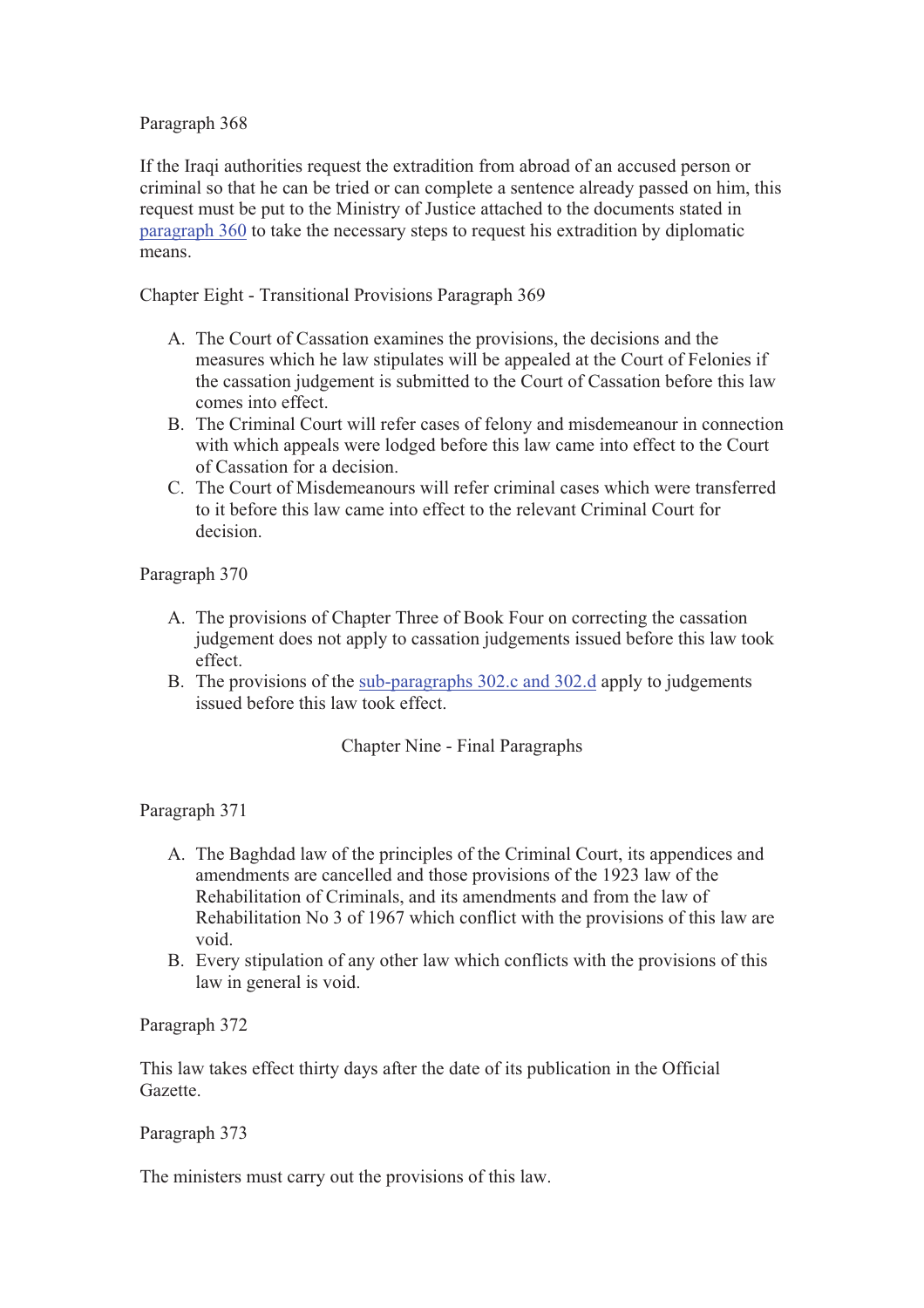Written in Baghdad on the eighth of Dhu Al-Hijja 1390 AH corresponding to the fourth February 1971.

AHMID HASAN AL-BAKR

Head of the Revolutionary Command Council

<sup>1</sup>In accordance with the  $4th$  and 5th sub-paragraphs of paragraph 65 of the Law of Judicial Regulation No 160 of 1979 the expression 'the Criminal Court' has replaced the expression 'The Supreme Penal Court' and the expresssion 'The Court of Misdemeanours' has replaced the expression 'The Penal Court' wherever they are mentioned in the laws and the term 'examination jurisdiction' has become 'the examining court' with effect from 16 January 1980 in the following paragraphs. <sup>2</sup>Since the issue of the Judicial System Law No 160 of 1979 the word 'Qadi' (magistrate judge) has been used instead of 'hakim' (judge).

 $\frac{3}{2}$ These paragraphs are repealed in accordance with the first clause of paragraph 71 of the Law of Public Prosecution no. 159 of 1979 published in Al-Waqai' Al-'Iraqiya issue 2716 on 16 January 1980.

 $4$ This sub-paragraph was added in accordance with Law number 23 of 1980 (Amendment 7 to the Code on the Principles of Criminal Trials number 23 of 1971) published in 'Al-Waqa'i Al-'Iraqiya' number 757 on 18 February 1980.

 $\frac{3}{2}$ This sub-paragraph has been amended in accordance with Law number 20 of 1978 (Sixth amendment of the Law of Judicial Regulation number 23 of 1971) published in 'Al-Waqa'i Al'Iraqiya' in issue 2691 of 8 January 1979.

 $6$ This sub-paragraph was added in accordance with law number 78 of 1984 (the ninth amendment of the law on Principles of Criminal Courts number 23 of 1971), published in Al-Waqa'i Al-'Iraqiya issue 3010 of 10 September 1984.

 $\overline{7}$ This paragraph has been amended in accordance with the first paragraph of law number 193 of 1975 (4th amendment of the Law of principals of criminal courts number 23 of 1971) published in Al-Waqa'i Al'Iraqiya issue 2504 on 15 December 1975.

 $8$ This article has replaced the repealed paragraph 184 in accordance with the second paragraph of law number 193 of 1975 (4th amendment of the Law of principals of criminal courts number 23 of 1971) publish din Al-Waqa'i Al'Iraqiya issue. 2504 on 15 December 1975.

 $\frac{9}{2}$ This paragraph replaces paragraph 185 which was repealed in accordance with the with the second paragraph of law number 193 of 1975 (4th amendment of the Law of principals of criminal courts number 23 of 1971) published in Al-Waqa'i Al'Iraqiya issue 2504 on 15 December 1975.

 $\frac{10}{2}$ This paragraph replaces the repealed paragraph 186 in accordance with the with the second paragraph of law number 193 of 1975 (4th amendment of the Law of principals of criminal courts number 23 of 1971) published in Al-Waqa'i Al-'Iraqiya issue 2504 on 15 December 1975.

 $12$ This subparagraph replaced Subparagraph A cancelled in accordance with Paragraph 1 of Law No. 91/1976 (5th amendment of the Law on Principles of Criminal Trials No.23/1971) published in "Iraqi Facts" No. 2545 of 23/8/1976.